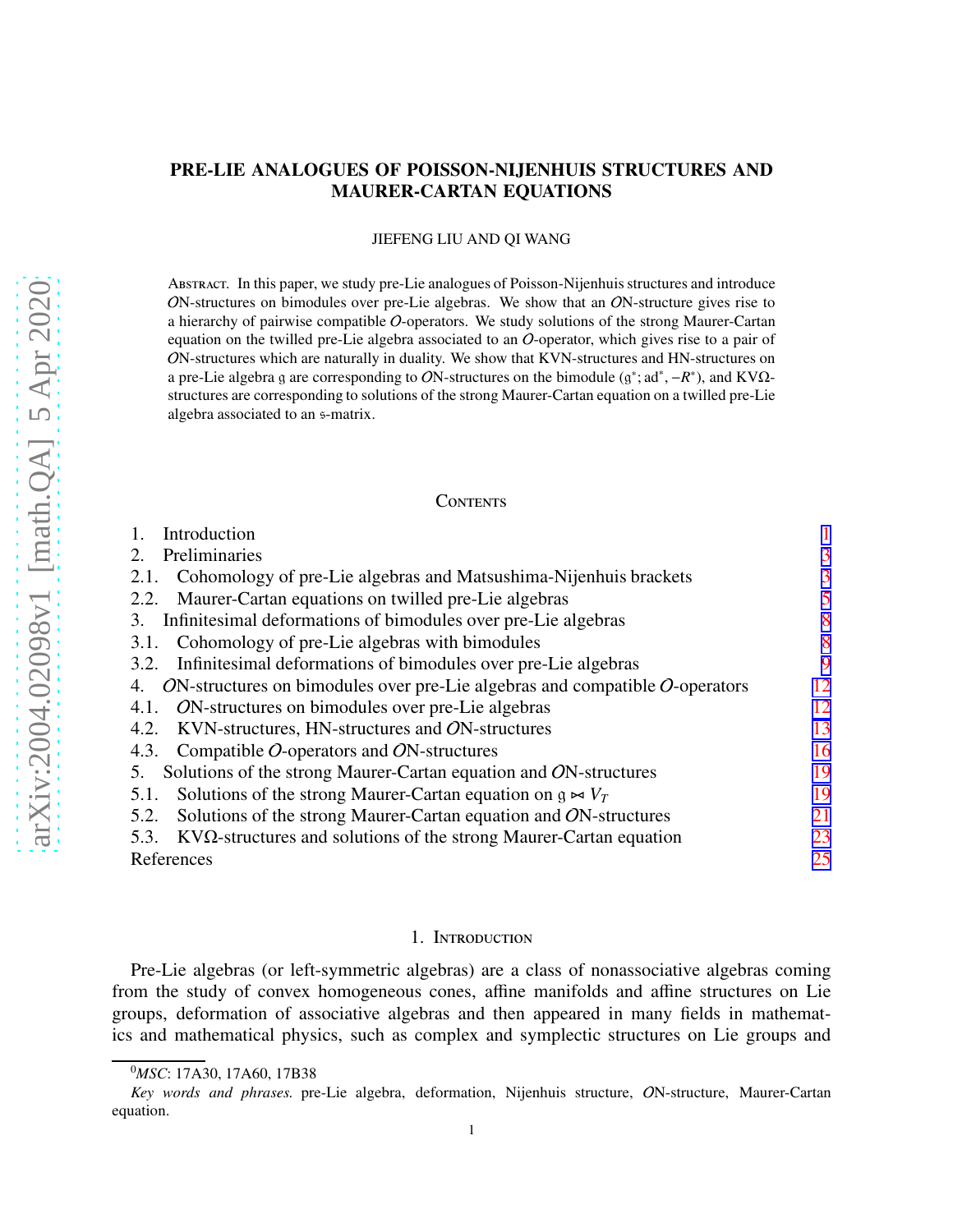<span id="page-1-0"></span>Lie algebras, integrable systems, Poisson brackets and infinite dimensional Lie algebras, vertex algebras, quantum field theory, homotopy algebras, operads and *F*-manifold algebras. See [[7,](#page-25-0) [8,](#page-25-0) [13,](#page-25-0) [15,](#page-25-0) [16,](#page-25-0) [26,](#page-25-0) [29,](#page-25-0) [31\]](#page-25-0) and the survey paper [\[10](#page-25-0)] for more details.

A Rota-Baxter operator of weight zero on a Lie algebra was introduced in the 1980s as the operator form of the classical Yang-Baxter equation, named after the physicists C. N. Yang and R. Baxter [\[9](#page-25-0), [40](#page-26-0)]. The classical Yang-Baxter equation plays important roles in many fields in mathematics and mathematical physics such as integrable systems and quantum groups [\[14](#page-25-0), [35](#page-25-0)]. See [[19\]](#page-25-0) for more details on Rota-Baxter operators. To better understand the classical Yang-Baxter equation and the related integrable systems, the more general notion of an O-operator on a Lie algebra was introduced by Kupershmidt [\[25](#page-25-0)], which can be traced back to Bordemann [[11\]](#page-25-0). An O-operator gives rise to a skew-symmetric *r*-matrix in a larger Lie algebra [\[1](#page-24-0)]. In the associative algebra context, such a structure was introduced by Uchino in [[36\]](#page-25-0), which plays an important role in the bialgebra theory [[3,](#page-24-0) [4\]](#page-24-0) and leads to the splitting of operads [\[5](#page-24-0)]. The notion of an O-operator on a pre-Lie algebra was introduced by Bai and coauthors in [[6\]](#page-24-0) for the purpose of studying the bialgebra theory of pre-Lie algebras and *L*-dendriform algebras.

**Definition 1.1.** A linear map  $T: V \longrightarrow g$  is called an O-operator on a bimodule  $(V; \mathcal{L}, \mathcal{R})$  over *a pre-Lie algebra* (g, ·g) *if it satisfies*

(1) 
$$
T(u) \cdot_{\mathfrak{g}} T(v) = T(\mathcal{L}_{T(u)}v + \mathcal{R}_{T(v)}u), \quad \forall u, v \in V.
$$

When  $V = g$  as a regular bimodule, an O-operator reduces to a Rota-Baxter operator on a pre-Lie algebra [\[27](#page-25-0)]. An O-operator over a pre-Lie algebra can also be viewed as an analogue of a Poisson structure. Let  $g \ltimes_{\mathcal{LR}} V$  be a semi-direct product pre-Lie algebra and denote this structure by  $\mu$ . Then  $C^*(V, g)$  with the graded bracket

$$
[f_1, f_2]_{\hat{\mu}} = (-1)^{m-1} [[\hat{\mu}, \hat{f}_1]^{MN}, \hat{f}_2]^{MN}, \quad \forall f_1 \in C^m(V, g), f_2 \in C^n(V, g)
$$

is a graded Lie algebra, where  $\hat{\mu}$  is the horizontal lift of  $\mu$  and the bracket  $[-,-]^{MN}$  is the Matsushima-Nijenhuis bracket on *C* ∗ (g⊕*V*, g⊕*V*). It was shown in [[28\]](#page-25-0) that *T* is an O-operator if and only if it is a solution of the Maurer-Cartan equation,  $\frac{1}{2}[\hat{T}, \hat{T}]_{\hat{\mu}} = 0$ , where  $\hat{T}$  is the horizontal lift of *T*. This parallels to the fact that  $\pi$  is a Poisson structure on a manifold *M* if and only if  $\pi$  is a solution of a Maurer-Cartan equation,  $\frac{1}{2}[\pi, \pi]_{SN} = 0$ , where the graded Lie bracket is the Schouten-Nijenhuis bracket of multi-vector fields.

Poisson-Nijenhuis structures were defined by Magri and Morosi in 1984 in their study of completely integrable systems [\[30](#page-25-0)]. The importance of Poisson-Nijenhuis structures is that they produce bi-Hamiltonian systems. See [[22,](#page-25-0) [24\]](#page-25-0) for more details on Poisson-Nijenhuis structures. The first purpose of this paper is to study the theory of analogues of Possion-Nijenhuis structures on pre-Lie algebras. We introduce the notion of an ON-structure on a bimodule over a pre-Lie algebra, which consists of an O-operator and a Nijenhuis structure on a bimodule over a pre-Lie algebra satisfying some compatibility conditions. The notion of a Nijenhuis structure on a gbimodule *V* consists of a Nijenhuis operator *N* on g and a linear map  $S \in gl(V)$  satisfying some compatibility conditions. We point out that the introduction of the linear map "*S* " provides a general framework for the study of pre-Lie analogues of Poisson-Nijenhuis structures.

Another purpose of this paper is to generalize a theorem of Vaisman to pre-Lie algebras, in which he used solutions of the strong Maurer-Cartan equation to construct Poisson-Nijenhuis structures [\[37](#page-25-0)]. Roughly speaking, for a Poisson manifold  $(M, \pi)$ , there is an induced Lie algebroid structure on the cotangent bundle  $T^*M$  and thus has a certain graded Lie bracket  $[-,-]_{\pi}$ on the space of sections of  $\wedge^* T^*M$ . Then Vaisman showed that if a 2-form  $\omega$  is a solution of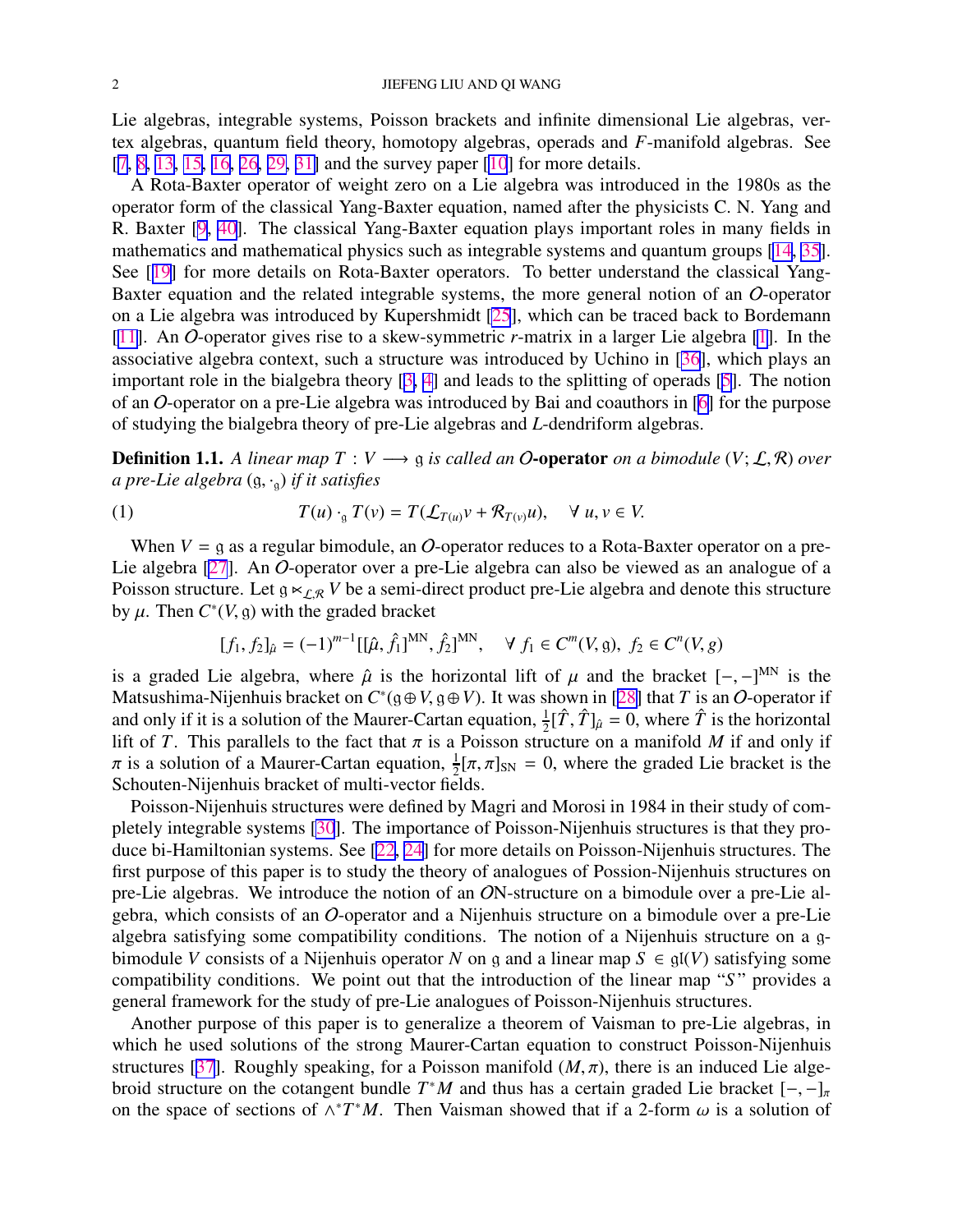<span id="page-2-0"></span>the strong Maurer-Cartan equation,  $d\omega = [\omega, \omega]_{\pi} = 0$ , then  $N = \pi \circ \omega : TM \to TM$  is a Nijenhuis operator and (π, *N*) is a Poisson-Nijenhuis structure. Similarly, for an O-operator *T* on a g-bimodule *V*, there is an induced pre-Lie algebra structure on *V* and denote this pre-Lie algebra by  $V_T$ . One can show that  $g \oplus V_T$  has a twilled pre-Lie algebra structure (see Theorem [5.1\)](#page-18-0). Thus a differential graded Lie algebra structure,  $(d_{\hat{\mu}_1}, [-, -]_{\hat{\mu}_2})$ , is induced on  $C^*(\mathfrak{g}, V_T)$  (see Theorem [2.9](#page-6-0)). By analogy with Vaisman's theorem, we assume that  $\Omega$  :  $g \to V$  is a solution of the strong Maurer-Cartan equation,  $d_{\hat{\mu}_1} \hat{\Omega} = \frac{1}{2} [\hat{\Omega}, \hat{\Omega}]_{\hat{\mu}_2} = 0$ , where  $\hat{\Omega}$  is the horizontal lift of  $\Omega$ , then we can show that  $(N = T \circ \Omega, S = \Omega \circ T)$  is a Nijenhuis structure and  $(T, N, S)$  is an ON-structure (see Theorem [5.8](#page-20-0)). This theorem can be considered as a pre-Lie version of Vaisman's result.

In Section 2, first we recall some basic properties of pre-Lie algebras like bimodules, cohomology theory, Nijenhuis operators and Matsushima-Nijenhuis brackets for pre-Lie algebras. Then we recall the notions of Maurer-Cartan equation and the strong Maurer-Cartan equation on a twilled pre-Lie algebra. See [\[12](#page-25-0), [36](#page-25-0)] and [\[21](#page-25-0), [23](#page-25-0)] for more details on twilled associative algebras and Lie algebras respectively.

In Section [3](#page-7-0), to define an ON-structure on a bimodule  $(V; \mathcal{L}, \mathcal{R})$  over a pre-Lie algebra g, first we study the cohomology of pre-Lie algebras with bimodules, then we study infinitesimal deformations of bimodules over pre-Lie algebras and introduce the notion of a Nijenhuis structure, which gives rise to a trivial deformation of the bimodule  $(V^*; \mathcal{L}^* - \mathcal{R}^*, -\mathcal{R}^*)$  over g. See [\[17](#page-25-0), [18](#page-25-0)], [[38\]](#page-26-0) and [[34\]](#page-25-0) for more details on deformations of associative algebras, pre-Lie algebras and Lie algebras respectively.

In Section [4,](#page-11-0) we introduce some compatibility conditions between an O-operator *T* and a Nijenhuis structure  $(N, S)$  to define the notion of an ON-structure on a bimodule over a pre-Lie algebra. See [\[20](#page-25-0)] for more details on ON-structures on Lie algebras. Then we study the relations between KVN-structures and HN-structures on pre-Lie algebras and ON-structures on the bimodule  $(g^*; ad^*, -R^*)$ . See [[39\]](#page-26-0) for more details about KVN-structures and HN-structures on left-symmetric algebroids. At last, we study the relations between compatible O-operators and ON-structures, then various examples are given.

In Section [5,](#page-18-0) we build the theory as a pre-Lie version of Vaisman's result. First we construct a twilled pre-Lie algebra g  $\Join$  *V<sub>T</sub>* through an *O*-operator *T* : *V* → g. Then we show that a solution of the strong Maurer-Cartan equation on the twilled pre-Lie algebra  $g \Join V_T$  gives rise to an ONstructure  $(T, N = T \circ \Omega, S = \Omega \circ T)$ . Furthermore, there is another ON-structure  $(\Omega, S, N)$  on a new pre-Lie algebra  $V_T$ . These two structures are dual to each other in some sense. At last, we introduce the notion of a KV $\Omega$ -structure, which consists of an s-matrix and a symmetric 2-cocycle satisfying some compatibility conditions and then show that  $(r, \mathcal{B})$  is a KV $\Omega$ -structure if and only if  $\mathfrak{B}^{\natural}: g \to g^*$  is a solution of the strong Maurer-Cartan equation on the twilled pre-Lie algebra  $g \Join g^*$ <sup>\*</sup><sub>*r*<sup>#</sup></sub>. The relations of KVN-structures, HN-structures and KVΩ-structures are discussed.

In this paper, all the vector spaces are over algebraically closed field  $K$  of characteristic 0, and finite dimensional.

Acknowledgements. This research was supported by NSFC (11901501).

### 2. Preliminaries

#### 2.1. Cohomology of pre-Lie algebras and Matsushima-Nijenhuis brackets.

**Definition 2.1.** *A* pre-Lie algebra *is a pair* (g, ·<sub>a</sub>), where g *is a vector space and* ·<sub>a</sub> : g⊗g  $\rightarrow$  g *is a bilinear multiplication satisfying that for all*  $x, y, z \in g$ *, the associator*  $(x, y, z) = (x \cdot g y) \cdot g z - x \cdot g (y \cdot g z)$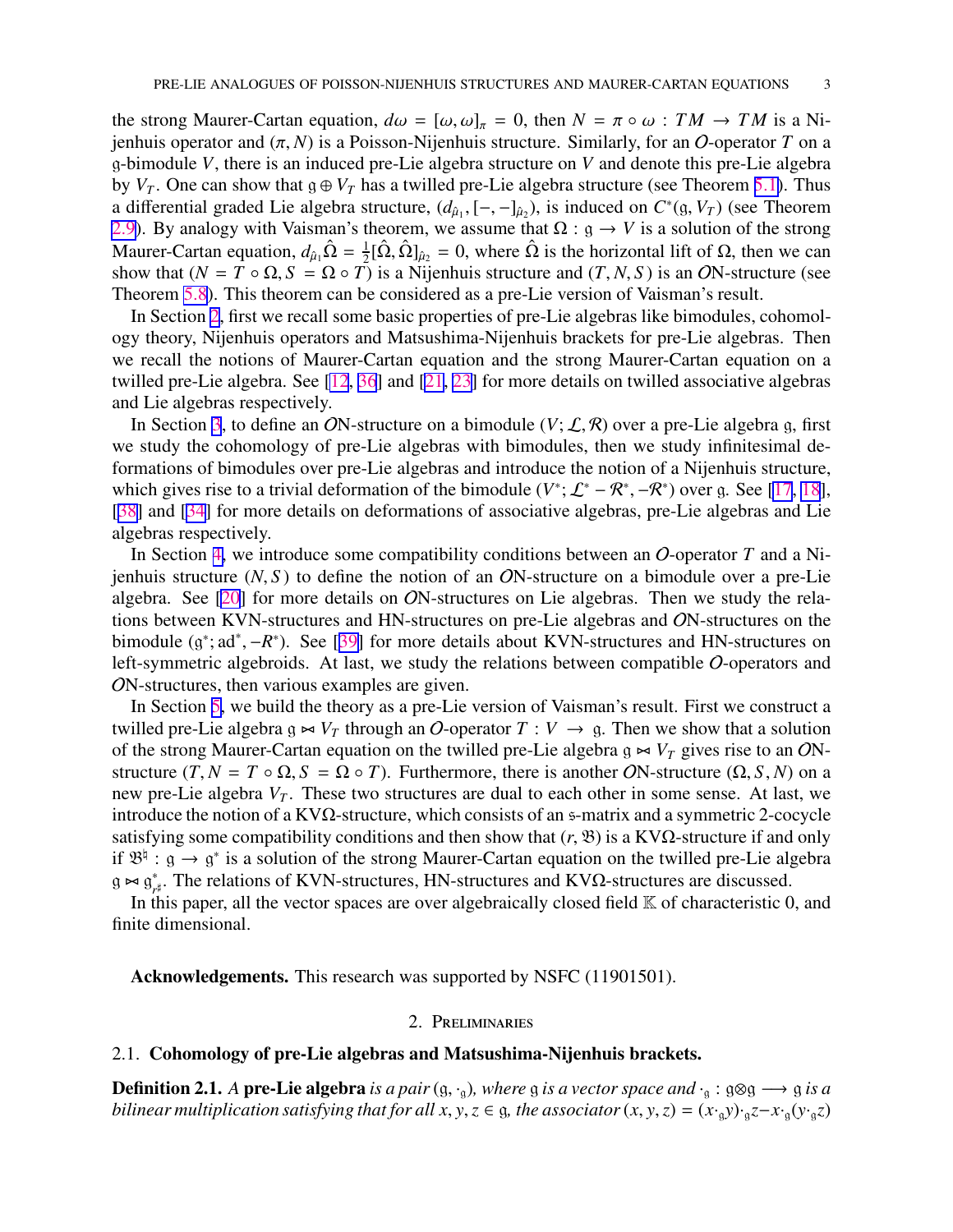<span id="page-3-0"></span>*is symmetric in x*, *y, i.e.*

 $(x, y, z) = (y, x, z)$ , or equivalently,  $(x \cdot_{g} y) \cdot_{g} z - x \cdot_{g} (y \cdot_{g} z) = (y \cdot_{g} x) \cdot_{g} z - y \cdot_{g} (x \cdot_{g} z)$ .

Let  $(g, \cdot_g)$  be a pre-Lie algebra. The commutator  $[x, y]_g = x \cdot_g y - y \cdot_g x$  defines a Lie algebra structure on g, which is called the **sub-adjacent Lie algebra** of  $(g, \cdot_g)$  and denoted by  $g^c$ . Furthermore,  $L: \mathfrak{g} \longrightarrow \mathfrak{gl}(\mathfrak{g})$  with  $x \mapsto L_x$ , where  $L_x y = x \cdot_{\mathfrak{g}} y$ , for all  $x, y \in \mathfrak{g}$ , gives a module of the Lie algebra g *<sup>c</sup>* of g. See [[10\]](#page-25-0) for more details.

**Definition 2.2.** ([[38\]](#page-26-0)) *A* **Nijenhuis operator** *on a pre-Lie algebra* (g, ·<sub>g</sub>) *is a linear map*  $N: \mathfrak{g} \longrightarrow$ g *satisfying*

(2) 
$$
N(x) \cdot_{\mathfrak{g}} N(y) = N(N(x) \cdot_{\mathfrak{g}} y + x \cdot_{\mathfrak{g}} N(y) - N(x \cdot_{\mathfrak{g}} y)), \quad \forall x, y \in \mathfrak{g}.
$$

The deformed operation  $\cdot_N : \otimes^2 \mathfrak{g} \longrightarrow \mathfrak{g}$  given by

(3) 
$$
x \cdot_N y = N(x) \cdot_g y + x \cdot_g N(y) - N(x \cdot_g y)
$$

is a pre-Lie algebra multiplication and *N* is a pre-Lie algebra homomorphism from  $(g, \cdot_N)$  to  $(g, \cdot_q)$ . By direct calculations, we have

**Lemma 2.3.** *Let*  $(g, \cdot_g)$  *be a pre-Lie algebra and N a Nijenhuis operator on* g. *For all k, l*  $\in \mathbb{N}$ *,* 

- (i)  $(g, \cdot_{N^k})$  *is a pre-Lie algebra;*
- (ii)  $N<sup>l</sup>$  *is also a Nijenhuis operator on the pre-Lie algebra* (g,  $\cdot_{N<sup>k</sup>}$ );
- (iii) *The pre-Lie algebras*  $(g, (\cdot_{N^k})_{N^l})$  *and*  $(A, \cdot_{N^{k+l}})$  *coincide*;
- (iv) *The pre-Lie algebras*  $(g, \cdot_{N^k})$  *and*  $(g, \cdot_{N^l})$  *are compatible, that is, any linear combination of* ·*N<sup>k</sup> and* ·*N<sup>l</sup> still makes* g *into a pre-Lie algebra;*
- (v)  $N^l$  is a pre-Lie algebra homomorphism from  $(g, \cdot_{N^{k+l}})$  to  $(g, \cdot_{N^k})$ .

**Definition 2.4.** *Let*  $(g, \cdot_g)$  *be a pre-Lie algebra and V a vector space. Let*  $\mathcal{L}, \mathcal{R}: g \longrightarrow gl(V)$  *be two linear maps with*  $x \mapsto \mathcal{L}_x$  *and*  $x \mapsto \mathcal{R}_x$  *respectively. The triple*  $(V; \mathcal{L}, \mathcal{R})$  *is called a* **bimodule** *over* g *if*

(4) 
$$
\mathcal{L}_x \mathcal{L}_y u - \mathcal{L}_{x, y} u = \mathcal{L}_y \mathcal{L}_x u - \mathcal{L}_{y, y} u,
$$

(5) 
$$
\mathcal{L}_x \mathcal{R}_y u - \mathcal{R}_y \mathcal{L}_x u = \mathcal{R}_{x, y} u - \mathcal{R}_y \mathcal{R}_x u, \quad \forall x, y \in \mathfrak{g}, u \in V.
$$

In the sequel, we will simply call *V* a g-bimodule if there is no confusions possible.

In fact,  $(V; \mathcal{L}, \mathcal{R})$  is a bimodule of a pre-Lie algebra g if and only if the direct sum  $g \oplus V$  of vector spaces is a pre-Lie algebra (the semi-direct product) by defining the multiplication on g⊕*V* by

$$
(x_1 + v_1) \cdot_{(\mathcal{L}, \mathcal{R})} (x_2 + v_2) = x_1 \cdot_{\mathfrak{g}} x_2 + \mathcal{L}_{x_1} v_2 + \mathcal{R}_{x_2} v_1, \quad \forall x_1, x_2 \in \mathfrak{g}, v_1, v_2 \in V.
$$

We denote it by  $g \ltimes_{\mathcal{L},\mathcal{R}} V$  or simply by  $g \ltimes V$ .

By a straightforward calculation, we have

**Proposition 2.5.** (*V*;  $\mathcal{L}, \mathcal{R}$ ) *is a bimoudle over the pre-Lie algebra* (g, ·<sub>g</sub>) *if and only if* (*V*<sup>\*</sup>;  $\mathcal{L}^*$  –  $\mathcal{R}^*, -\mathcal{R}^*$ ) *is a bimoudle over the pre-Lie algebra* g, where  $\mathcal{L}^* : g \longrightarrow gl(V^*)$  and  $\mathcal{R}^* : g \longrightarrow gl(V^*)$ *are given by*

$$
\langle \mathcal{L}_x^* \xi, u \rangle = -\langle \xi, \mathcal{L}_x u \rangle, \quad \langle \mathcal{R}_x^* \xi, u \rangle = -\langle \xi, \mathcal{R}_x u \rangle, \quad \forall \ x \in \mathfrak{g}, \xi \in V^*, u \in V.
$$

In the following,  $(V^*; \mathcal{L}^* - \mathcal{R}^*, -\mathcal{R}^*)$  is called the **dual bimodule** of the bimodule  $(V; \mathcal{L}, \mathcal{R})$ .

It is obvious that ( $\mathbb{K}; \rho = 0, \mu = 0$ ) is a bimodule, which we call the **trivial bimodule**. Let  $R: \mathfrak{g} \to \mathfrak{gl}(\mathfrak{g})$  be a linear map with  $x \mapsto R_x$ , where the linear map  $R_x: \mathfrak{g} \longrightarrow \mathfrak{g}$  is defined by  $R_x(y) = y \cdot g x$ , for all  $x, y \in g$ . Then  $(g; \mathcal{L} = L, \mathcal{R} = R)$  is a bimodule, which we call the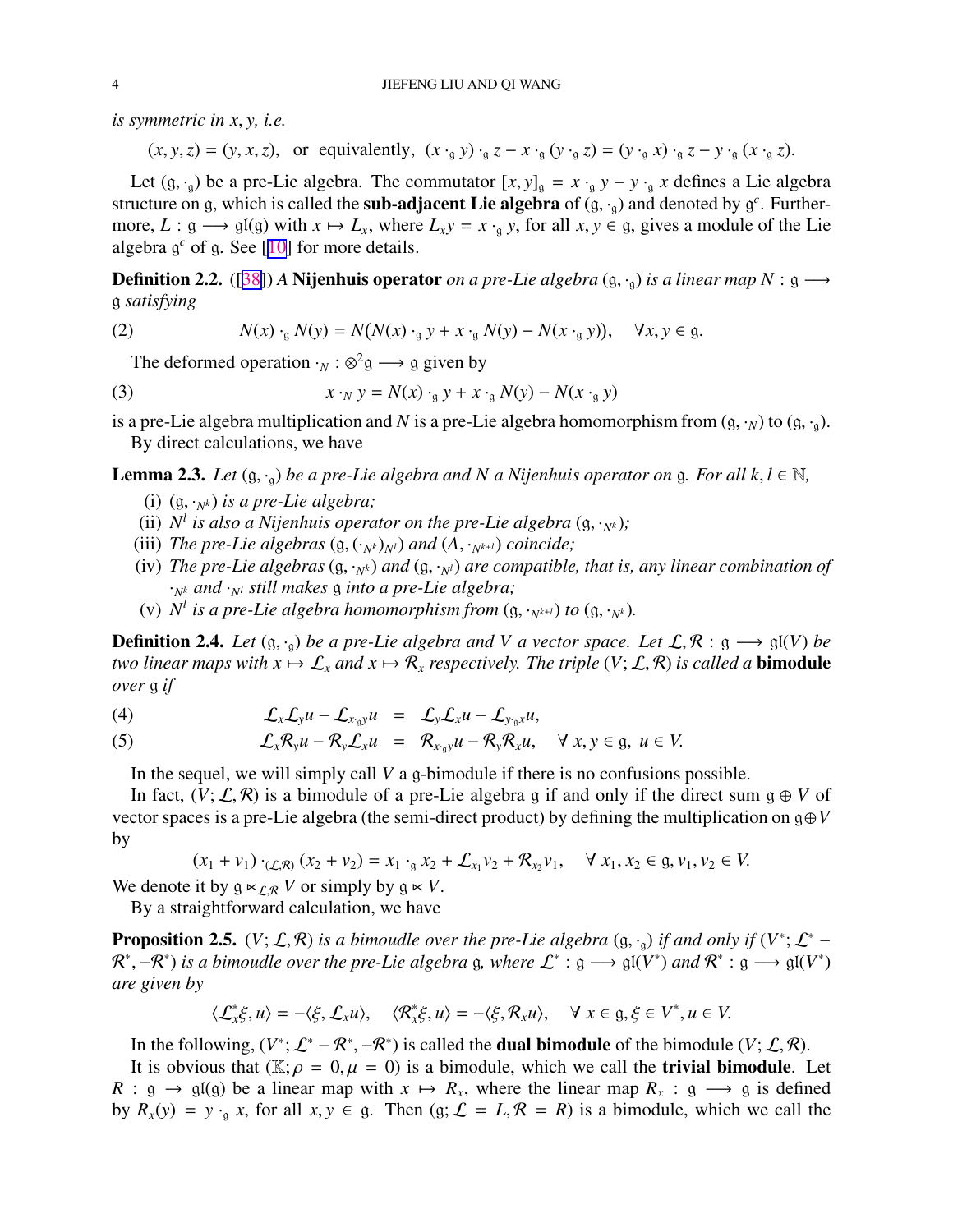<span id="page-4-0"></span>**regular bimodule.** The dual bimodule of the regular bimodule  $(g; L, R)$  is just the bimodule  $(g^*; ad^* = L^* - R^*, -R^*)$  over g.

The cohomology complex for a pre-Lie algebra  $(g, \cdot_q)$  with a bimodule  $(V; \mathcal{L}, \mathcal{R})$  is given as follows. The set of *n*-cochains is given by  $Hom(\wedge^{n-1} \mathfrak{g} \otimes \mathfrak{g}, V)$ ,  $n \ge 1$ . For all  $\phi \in Hom(\wedge^{n-1} \mathfrak{g} \otimes \mathfrak{g}, V)$ , the coboundary operator  $\delta$ :  $Hom(\wedge^{n-1} \mathfrak{g} \otimes \mathfrak{g}, V) \longrightarrow Hom(\wedge^n \mathfrak{g} \otimes \mathfrak{g}, V)$  is given by

$$
\delta\phi(x_1, \dots, x_{n+1}) = \sum_{i=1}^n (-1)^{i+1} \mathcal{L}_{x_i} \phi(x_1, \dots, \hat{x}_i, \dots, x_{n+1})
$$
  
\n(6)  
\n
$$
+ \sum_{i=1}^n (-1)^{i+1} \mathcal{R}_{x_{n+1}} \phi(x_1, \dots, \hat{x}_i, \dots, x_n, x_i)
$$
  
\n
$$
- \sum_{i=1}^n (-1)^{i+1} \phi(x_1, \dots, \hat{x}_i, \dots, x_n, x_i \cdot_{\mathfrak{g}} x_{n+1})
$$
  
\n
$$
+ \sum_{1 \le i < j \le n} (-1)^{i+j} \phi([x_i, x_j]_{\mathfrak{g}}, x_1, \dots, \hat{x}_i, \dots, \hat{x}_j, \dots, x_{n+1}),
$$

for all  $x_i \in \mathfrak{g}, i = 1, \dots, n + 1$ . We use the symbol  $\delta^T$  to refer the coboundary operator associated to the trivial representation.

A permutation  $\sigma \in \mathbb{S}_n$  is called an  $(i, n - i)$ -unshuffle if  $\sigma(1) < \cdots < \sigma(i)$  and  $\sigma(i + 1) < \cdots <$  $\sigma(n)$ . If  $i = 0$  and  $i = n$ , we assume  $\sigma =$  Id. The set of all  $(i, n - i)$ -unshuffles will be denoted by  $\mathbb{S}_{(i_1,n-i)}$ . The notion of an  $(i_1,\dots,i_k)$ -unshuffle and the set  $\mathbb{S}_{(i_1,\dots,i_k)}$  are defined similarly.

Let g be a vector space. We consider the graded vector space  $C^*(g, g) = \bigoplus_{n \geq 1} C^n(g, g) =$ ⊕<sub>*n*≥1</sub>Hom(∧<sup>*n*-1</sup>g ⊗ g, g). It was shown in [\[13](#page-25-0), [33](#page-25-0), [38](#page-26-0)] that  $C^*(g, g)$  equipped with the Matsushima-Nijenhuis bracket

(7) 
$$
[P, Q]^{MN} = P \circ Q - (-1)^{pq} Q \circ P, \quad \forall P \in C^{p+1}(\mathfrak{g}, \mathfrak{g}), Q \in C^{q+1}(\mathfrak{g}, \mathfrak{g})
$$

is a graded Lie algebra, where  $P \diamond Q \in C^{p+q+1}(\mathfrak{g}, \mathfrak{g})$  is defined by

$$
P \diamond Q(x_1, ..., x_{p+q+1})
$$
\n
$$
= \sum_{\sigma \in \mathbb{S}_{(q,1,p-1)}} \text{sgn}(\sigma) P(Q(x_{\sigma(1)}, ..., x_{\sigma(q)}, x_{\sigma(q+1)}), x_{\sigma(q+2)}, ..., x_{\sigma(p+q)}, x_{p+q+1})
$$
\n
$$
+ (-1)^{pq} \sum_{\sigma \in \mathbb{S}_{(p,q)}} \text{sgn}(\sigma) P(x_{\sigma(1)}, ..., x_{\sigma(p)}, Q(x_{\sigma(p+1)}, ..., x_{\sigma(p+q)}, x_{p+q+1})).
$$

In particular,  $\pi \in \text{Hom}(\otimes^2 \mathfrak{g}, \mathfrak{g})$  defines a pre-Lie algebra if and only if  $[\pi, \pi]^{\text{MN}} = 0$ . If  $\pi$  is a pre-Lie algebra structure, then  $d_{\pi}(f) := [\pi, f]^{\text{MN}}$  is a graded derivation of the graded Lie algebra  $(C^*(g, g), [-,-]^{MN})$  satisfying  $d_\pi \circ d_\pi = 0$ , so that  $(C^*(g, g), [-,-]^{MN}, d_\pi)$  becomes a differential graded Lie algebra.

2.2. Maurer-Cartan equations on twilled pre-Lie algebras. Let  $g_1$  and  $g_2$  be vector spaces and elements in  $g_1$  will be denoted by  $x, y, x_i$  and elements in  $g_2$  will be denoted by  $u, v, v_i$ . Let  $c: \wedge^{n-1} g_1 \otimes g_1 \to g_2$  be a linear map. We can construct a linear map  $\hat{c} \in C^n(g_1 \oplus g_2, g_1 \oplus g_2)$  by

$$
\hat{c}(x_1+v_1,\cdots,x_n+v_n):=c(x_1,\cdots,x_n).
$$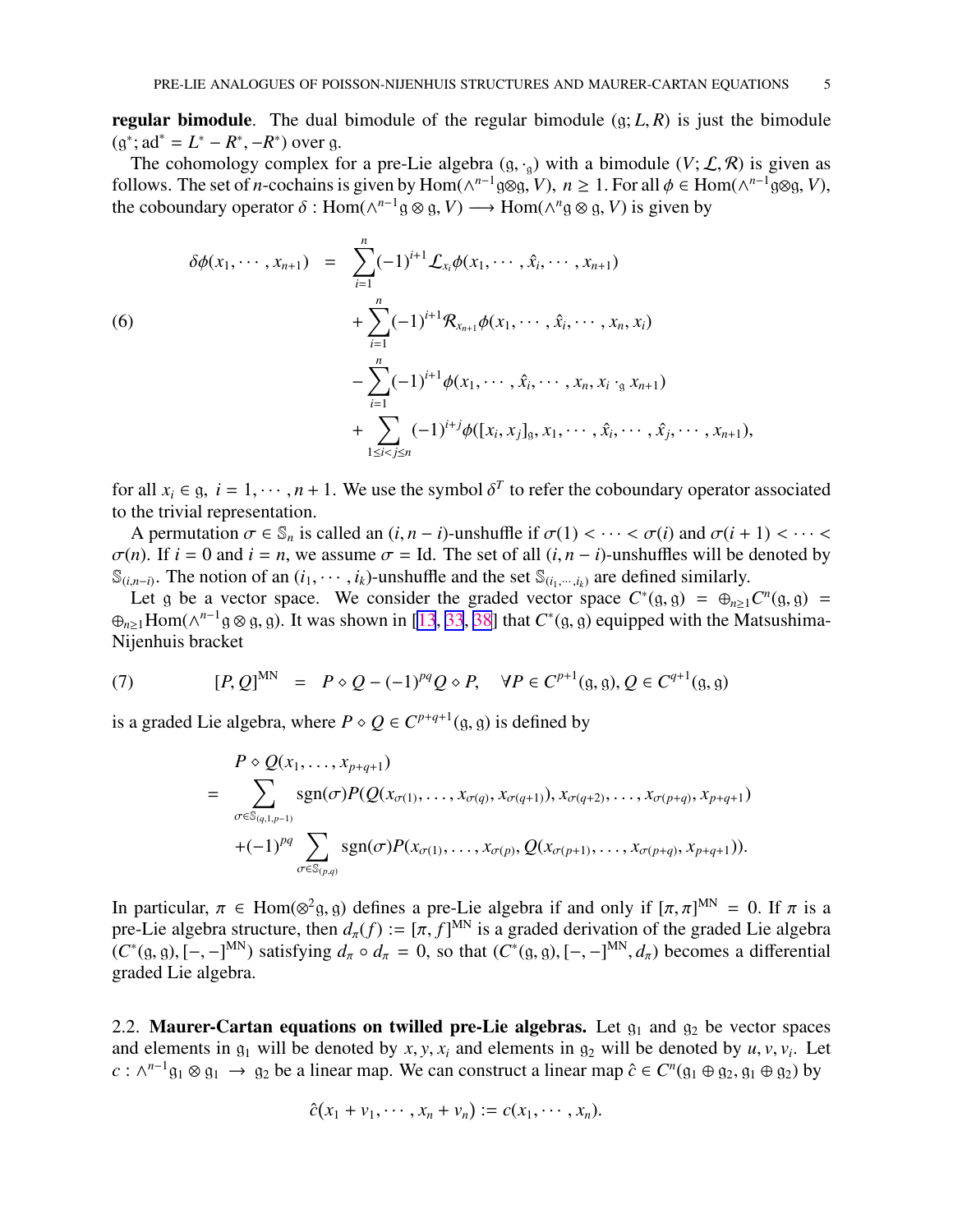<span id="page-5-0"></span>In general, for a given linear map  $f: \wedge^{k-1} \mathfrak{g}_1 \otimes \wedge^l \mathfrak{g}_2 \otimes \mathfrak{g}_1 \to \mathfrak{g}_j$  for  $j \in \{1, 2\}$ , we define a linear map  $\hat{f}$  ∈  $C^{k+l}(\mathfrak{g}_1 \oplus \mathfrak{g}_2, \mathfrak{g}_1 \oplus \mathfrak{g}_2)$  by

$$
\hat{f}(x_1 + v_1, x_2 + v_2, \cdots, x_k + v_k) = \sum_{\sigma \in \mathbb{S}_{(k-1, l)}} \text{sgn}(\tau) f(x_{\tau(1)}, \cdots, x_{\tau(k-1)}, v_{\tau(k)}, \cdots, v_{\tau(k+l-1)}, x_{k+l}).
$$

Similarly, for  $f : \wedge^k g_1 \otimes \wedge^{l-1} g_2 \otimes g_2 \rightarrow g_j$  for  $j \in \{1, 2\}$ , we define a linear map  $\hat{f} \in C^{k+l}(g_1 \oplus g_2)$  $g_2, g_1 \oplus g_2$ ) by

$$
\hat{f}(x_1 + v_1, x_2 + v_2, \cdots, x_k + v_k) = \sum_{\sigma \in \mathbb{S}_{(k,l-1)}} \text{sgn}(\tau) f(x_{\tau(1)}, \cdots, x_{\tau(k)}, v_{\tau(k+1)}, \cdots, v_{\tau(k+l-1)}, v_{k+l}).
$$

We call the linear map  $\hat{f}$  a **horizontal lift** of  $f$ , or simply a lift. For example, the lifts of linear maps  $\alpha$ :  $g_1 \otimes g_1 \rightarrow g_1$ ,  $\beta$ :  $g_1 \otimes g_2 \rightarrow g_2$  and  $\gamma$ :  $g_2 \otimes g_1 \rightarrow g_2$  are defined respectively by

(8) 
$$
\hat{\alpha}(x_1 + v_1, x_2 + v_2) = \alpha(x_1, x_2),
$$

(9) 
$$
\hat{\beta}(x_1 + v_1, x_2 + v_2) = \beta(x_1, v_2),
$$

(10) 
$$
\hat{\gamma}(x_1 + v_1, x_2 + v_2) = \gamma(v_1, x_2).
$$

We define  $G^{k,l} = \wedge^{k-1} g_1 \otimes \wedge^l g_2 \otimes g_1 + \wedge^k g_1 \otimes \wedge^{l-1} g_2 \otimes g_2$ . The vector space  $\wedge^{n-1} (g_1 \oplus g_2) \otimes (g_1 \oplus g_2)$ is isomorphic to the direct sum of  $G^{k,l}$ ,  $k + l = n$ .

**Definition 2.6.** A linear map  $f \in Hom(\wedge^{n-1}(g_1 \oplus g_2) \otimes (g_1 \oplus g_2), (g_1 \oplus g_2))$  has a **bidegree** k|l, if *the following four conditions hold:*

- (i)  $k + l + 1 = n$ ;
- (ii) If X is an element in  $\mathcal{G}^{k+1,l}$ , then  $f(X) \in \mathfrak{g}_1$ ;
- (iii) If X is an element in  $G^{k,l+1}$ , then  $f(X) \in \mathfrak{g}_2$ ;
- (iv) All the other case,  $f(X) = 0$ .

*We denote a linear map f with bidegree k|l by*  $||f|| = k$ |*l.* 

The linear maps  $\hat{\alpha}$ ,  $\hat{\beta}$ ,  $\hat{\gamma} \in C^2(\mathfrak{g}_1 \oplus \mathfrak{g}_2, \mathfrak{g}_1 \oplus \mathfrak{g}_2)$  given by (8), (9) and (10) have the bidegree  $\|\hat{\alpha}\| = \|\hat{\beta}\| = \|\hat{\gamma}\| = 1$ . In our later study, the subspaces  $C^{k|0}(\mathfrak{g}_1 \oplus \mathfrak{g}_2, \mathfrak{g}_1 \oplus \mathfrak{g}_2)$  will be frequently used. By the above lift map, we have the following isomorphisms

 $C^{k|0}(\mathfrak{g}_1 \oplus \mathfrak{g}_2, \mathfrak{g}_1 \oplus \mathfrak{g}_2) \cong \text{Hom}(\wedge^k \mathfrak{g}_1 \otimes \mathfrak{g}_1, \mathfrak{g}_1) \oplus \text{Hom}(\wedge^{k-1} \mathfrak{g}_1 \otimes \mathfrak{g}_2 \otimes \mathfrak{g}_1, \mathfrak{g}_2) \oplus \text{Hom}(\wedge^k \mathfrak{g}_1 \otimes \mathfrak{g}_2, \mathfrak{g}_2).$ 

In particular, we have

 $C^{0|0}(\mathfrak{g}_1 \oplus \mathfrak{g}_2, \mathfrak{g}_1 \oplus \mathfrak{g}_2) \cong \text{Hom}(\mathfrak{g}_1, \mathfrak{g}_1) \oplus \text{Hom}(\mathfrak{g}_2, \mathfrak{g}_2);$  $C^{1|0}(\mathfrak{g}_1 \oplus \mathfrak{g}_2, \mathfrak{g}_1 \oplus \mathfrak{g}_2) \cong \text{Hom}(\mathfrak{g}_1 \otimes \mathfrak{g}_1, \mathfrak{g}_1) \oplus \text{Hom}(\mathfrak{g}_2 \otimes \mathfrak{g}_1, \mathfrak{g}_2) \oplus \text{Hom}(\mathfrak{g}_1 \otimes \mathfrak{g}_2, \mathfrak{g}_2).$ 

The following lemmas shows that the Matsushima-Nijenhuis bracket is compatible with the bidegree.

**Lemma 2.7.** If  $||f|| = k_f |l_f$  and  $||g|| = k_g |l_g$ , then  $[f, g]^{MN}$  has the bidegree  $k_f + k_g |l_f + l_g$ .

Next we recall the definition of a twilled pre-Lie algebra.

**Definition 2.8.** Let  $(G, \diamond)$  be a pre-Lie algebra that admits a decomposition into two subspaces,  $G = g_1 \oplus g_2$ . The triple  $(G, g_1, g_2)$  is called a **twilled pre-Lie algebra**, if  $g_1$  and  $g_2$  are subalgebras *of* G. We sometimes denote a twilled pre-Lie algebra by  $g_1 \Join g_2$ .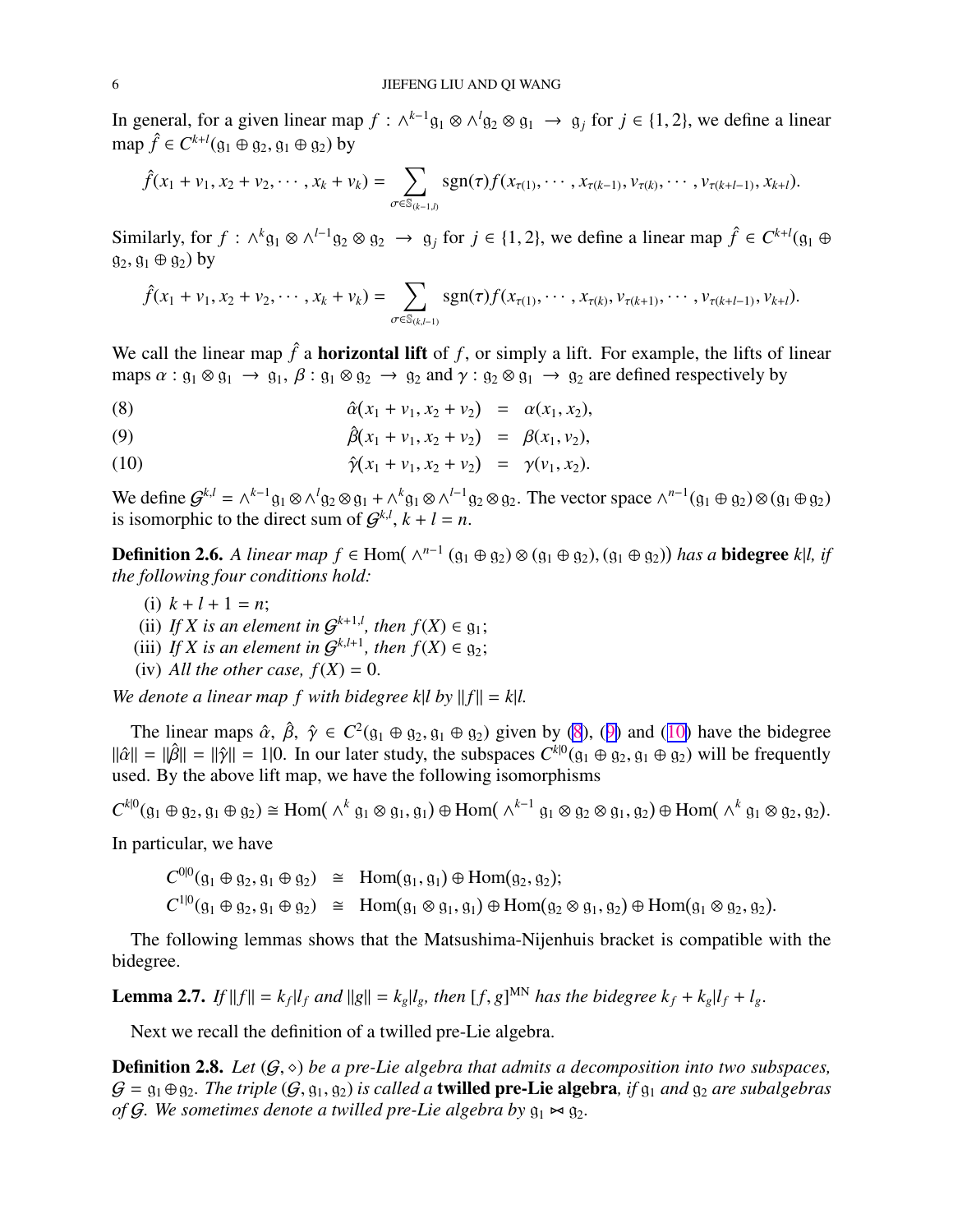<span id="page-6-0"></span>It is not hard to see that if  $g_1 \rightarrow g_2$  is a twilled pre-Lie algebra, then there are linear maps  $\mathcal{L}^1,\mathcal{R}^1:g_1\to\mathfrak{gl}(g_2)$  and  $\mathcal{L}^2,\mathcal{R}^2:g_2\to\mathfrak{gl}(g_1)$  such that  $(g_2;\mathcal{L}^1,\mathcal{R}^1)$  is a bimodule over  $(g_1,\diamond_1)$  and  $(g_1; \mathcal{L}^2, \mathcal{R}^2)$  is a bimodule over  $(g_2, \diamond_2)$ , where  $\diamond_1$  and  $\diamond_2$  are the multiplication  $\diamond$  of  $\mathcal G$  restricted to  $g_1$  and  $g_2$ , respectively. Their bimodule structures are defined by the following decomposition of the pre-Lie multiplication of  $\mathcal{G}$ :

$$
x \diamond u = \mathcal{L}_x^1 u + \mathcal{R}_u^2 x, \quad u \diamond x = \mathcal{L}_u^2 x + \mathcal{R}_x^1 u, \quad \forall \ x \in \mathfrak{g}_1, u \in \mathfrak{g}_2.
$$

Denote by  $\mu_1$  the semidirect product pre-Lie algebra structure on  $g_1 \ltimes_{\mathcal{L}^1, \mathcal{R}^1} g_2$  and  $\mu_2$  the semidirect product pre-Lie algebra structure on  $g_2 \ltimes_{\mathcal{L}^2,\mathcal{R}^2} g_1$ . Note that the graded vector space  $C^*(\mathcal{G}, \mathcal{G}) = \bigoplus_{n \geq 1} C^n(\mathcal{G}, \mathcal{G}) = \bigoplus_{n \geq 1} \text{Hom}(\wedge^{n-1}\mathcal{G} \otimes \mathcal{G}, \mathcal{G})$  equipped with the Matsushima-Nijenhuis bracket is a graded Lie algebra. Set  $C^*(g_1, g_2) = \bigoplus_{n \geq 1} C^n(g_1, g_2) = \bigoplus_{n \geq 1} \text{Hom}(\wedge^{n-1}g_1 \otimes g_1, g_2).$ 

**Theorem 2.9.** ([\[28](#page-25-0)]) Let  $(G, g_1, g_2)$  be a twilled pre-Lie algebra. We define  $d_{\hat{\mu}_1}$ :  $C^m(g_1, g_2) \rightarrow$  $C^{m+1}(\mathfrak{g}_1, \mathfrak{g}_2)$  *and*  $[-, -]_{\hat{\mu}_2}$ :  $C^m(\mathfrak{g}_1, \mathfrak{g}_2) \times C^n(\mathfrak{g}_1, \mathfrak{g}_2) \to C^{m+n}(\mathfrak{g}_1, \mathfrak{g}_2)$  *by* 

(11) 
$$
d_{\hat{\mu}_1}(f_1) = [\hat{\mu}_1, \hat{f}_1]^{MN},
$$

(12) 
$$
[f_1, f_2]_{\hat{\mu}_2} = (-1)^{m-1} [[\hat{\mu}_2, \hat{f}_1]^{MN}, \hat{f}_2]^{MN}
$$

*for all*  $f_1 \in C^m(\mathfrak{g}_1, \mathfrak{g}_2)$ ,  $f_2 \in C^n(\mathfrak{g}_1, \mathfrak{g}_2)$ . *Then*  $(C^*(\mathfrak{g}_1, \mathfrak{g}_2), d_{\hat{\mu}_1}, [-, -]_{\hat{\mu}_2})$  *is a differential graded Lie algebra.*

**Definition 2.10.** *Let* ( $G$ ,  $g_1$ ,  $g_2$ ) *be a twilled pre-Lie algebra and*  $\Omega$  :  $g_1 \longrightarrow g_2$  *a linear map. The equations*

$$
d_{\hat{\mu}_1}\hat{\Omega} + \frac{1}{2} [\hat{\Omega}, \hat{\Omega}]_{\hat{\mu}_2} = 0
$$
,  $d_{\hat{\mu}_1}\hat{\Omega} = \frac{1}{2} [\hat{\Omega}, \hat{\Omega}]_{\hat{\mu}_2} = 0$ 

*are called the* Maurer-Cartan equation *and the* strong Maurer-Cartan equation *respectively.*

**Lemma 2.11.** *Let*  $(G, g_1, g_2)$  *be a twilled pre-Lie algebra and*  $\Omega : g_1 \longrightarrow g_2$  *a linear map. Then* Ω *is a solution of the Maurer-Cartan equation if and only if* Ω *satisfies*

(13) 
$$
\Omega(x) \circ_2 \Omega(y) + \mathcal{L}_x^1 \Omega(y) + \mathcal{R}_y^1 \Omega(x) = \Omega(\mathcal{L}_{\Omega(x)}^2 y + \mathcal{R}_{\Omega(y)}^2 x) + \Omega(x \circ_1 y), \quad \forall \ x, y \in \mathfrak{g}_1.
$$

Ω *is a solution of the strong Maurer-Cartan equation if and only if* Ω *satisfies*

(14) 
$$
\Omega(x \diamond_1 y) = \mathcal{L}_x^1 \Omega(y) + \mathcal{R}_y^1 \Omega(x),
$$

(15) 
$$
\Omega(x) \diamond_2 \Omega(y) = \Omega(\mathcal{L}^2_{\Omega(x)} y + \mathcal{R}^2_{\Omega(y)} x).
$$

*Proof.* By direct calculations, we have

$$
d_{\hat{\mu}_1} \hat{\Omega}(x + u, y + v) = [\hat{\pi}_1, \hat{\Omega}]^{MN}(x + u, y + v) = \mathcal{L}_x^1 \Omega(y) + \mathcal{R}_y^1 \Omega(x) - \Omega(x \diamond_1 y),
$$
  
\n
$$
\frac{1}{2} [\hat{\Omega}, \hat{\Omega}]_{\hat{\mu}_2}(x + u, y + v) = [[\hat{\pi}_2, \hat{\Omega}]^{MN}, \hat{\Omega}]^{MN}(x + u, y + v)
$$
  
\n
$$
= \Omega(x) \diamond_2 \Omega(y) - \Omega(\mathcal{L}_{\Omega(x)}^2 y + \mathcal{R}_{\Omega(y)}^2 x).
$$

Then we have

$$
\begin{array}{rcl}\n(d_{\hat{\mu}_1}\hat{\Omega}+\frac{1}{2}[\hat{\Omega},\hat{\Omega}]_{\hat{\mu}_2})(x+u,y+\nu) &=& \mathcal{L}_x^1\Omega(y)+\mathcal{R}_y^1\Omega(x)-\Omega(x\diamond_1 y)+\Omega(x)\diamond_2\Omega(y) \\
&- \Omega(\mathcal{L}_{\Omega(x)}^2 y+\mathcal{R}_{\Omega(y)}^2 x).\n\end{array}
$$

Thus  $\Omega$  is a solution of the Maurer-Cartan equation if and only if  $\Omega$  satisfies (13). The second conclusion follows immediately.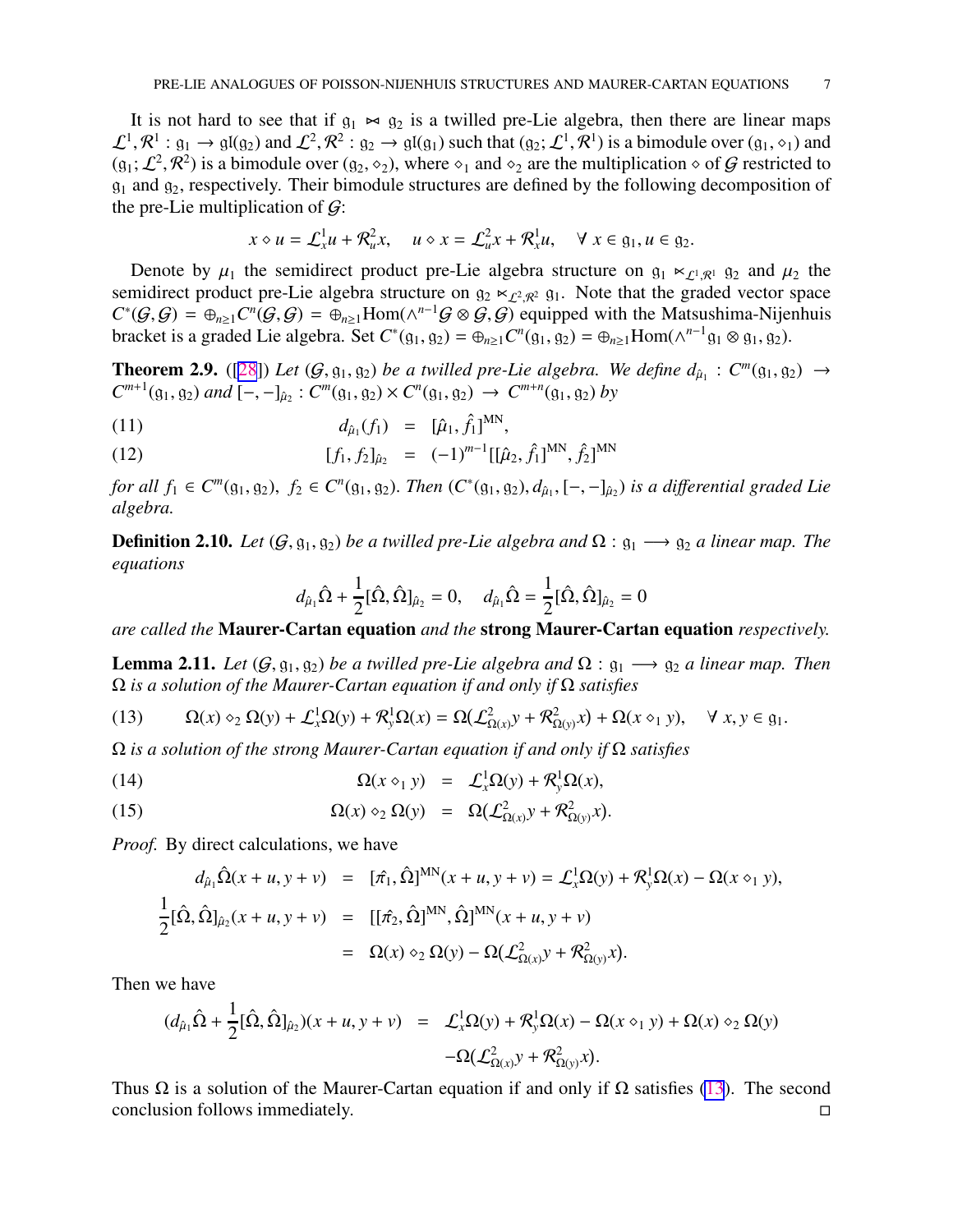#### <span id="page-7-0"></span>8 JIEFENG LIU AND QI WANG

3. Infinitesimal deformations of bimodules over pre-Lie algebras

In this section, we study infinitesimal deformations of a bimodule over a pre-Lie algebra and introduce the notion of a Nijenhuis structure. First we study the cohomology of pre-Lie algebras with bimodules, which can describe the equivalence classes between infinitesimal deformations of a pre-Lie algebra with a bimodule.

3.1. Cohomology of pre-Lie algebras with bimodules. Let g and *V* be two vector spaces and set  $G = g \oplus V$ . Denote by  $C^p(G, G) = \text{Hom}(\wedge^{p-1}G \otimes G, G)$  and set  $C^*(G, G) = \bigoplus_{p \in N} C^p(G, G)$ . The graded vector space  $C^*(\mathcal{G}, \mathcal{G})$  equipped with the Matsushima-Nijenhuis bracket  $[-, -]^{MN}$  is a graded Lie algebra. Furthermore, we have

**Lemma 3.1.** Let g and V be two vector spaces. Then  $(\bigoplus_{k=0}^{+\infty} C^{k|0}(G, G), [-,-]^{MN})$  is a graded Lie subalgebra of  $(C^*(\mathcal{G}, \mathcal{G}), [-,-]^{MN})$ .

*Proof.* By Lemma [2.7,](#page-5-0) for  $||f|| = k|0$  and  $||g|| = l|0$ ,  $[f, g]^{MN}$  has the bidegree  $k + l|0$ . Thus the Matsushima-Nijenhuis bracket restricted to  $\oplus_{k=0}^{+\infty} C^{k|0}(G, G)$  is closed. The conclusion follows immediately.  $\square$ 

**Proposition 3.2.** Let g and V be two vector spaces. Let  $\pi$  :  $g \otimes g \rightarrow g$  and  $\mathcal{L}, \mathcal{R} : g \rightarrow gI(V)$ *be linear maps. Then*  $\hat{\pi} + \hat{\mathcal{L}} + \hat{\mathcal{R}} \in C^{1|0}(\mathcal{G}, \mathcal{G})$  is a solution of the Maurer-Cartan equation of the  $\hat{g}$  *graded Lie algebra* ( $\oplus_{k=0}^{+\infty} C^{k|0}(\mathcal{G}, \mathcal{G}), [-,-]^{MN}$ ), *i.e.* 

(16) 
$$
[\hat{\pi} + \hat{\mathcal{L}} + \hat{\mathcal{R}}, \hat{\pi} + \hat{\mathcal{L}} + \hat{\mathcal{R}}]^{\text{MN}} = 0
$$

*if and only if*  $(g, \pi)$  *is a pre-Lie algebra and*  $(V; \mathcal{L}, \mathcal{R})$  *is a bimodule of the pre-Lie algebra*  $(g, \pi)$ *.* 

*Proof.* By direct calculations, we have

$$
\frac{1}{2}[\hat{\pi} + \hat{\mathcal{L}} + \hat{\mathcal{R}}, \hat{\pi} + \hat{\mathcal{L}} + \hat{\mathcal{R}}]^{MN}(x_1 + u_1, x_2 + u_2, x_3 + u_3) \n= \pi(\pi(x_1, x_2), x_3) - \pi(\pi(x_2, x_1), x_3) - \pi(x_1, \pi(x_2, x_3)) + \pi(x_2, \pi(x_1, x_3)) \n+ \mathcal{L}_{\pi(x_1, x_2)}u_3 - \mathcal{L}_{\pi(x_2, x_1)}u_3 - \mathcal{L}_{x_1}\mathcal{L}_{x_2}u_3 - \mathcal{L}_{x_2}\mathcal{L}_{x_1}u_3 - \mathcal{L}_{x_1}\mathcal{R}_{x_3}u_2 + \mathcal{R}_{x_3}\mathcal{L}_{x_1}u_2 \n+ \mathcal{R}_{x_1 \cdot_{g} x_3}u_2 - \mathcal{R}_{x_3}\mathcal{R}_{x_1}u_2 + \mathcal{L}_{x_2}\mathcal{R}_{x_3}u_1 - \mathcal{R}_{x_3}\mathcal{L}_{x_2}u_1 - \mathcal{R}_{x_2 \cdot_{g} x_3}u_1 + \mathcal{R}_{x_3}\mathcal{R}_{x_2}u_1.
$$

Thus if  $(g, \pi)$  is a pre-Lie algebra and  $(V; \mathcal{L}, \mathcal{R})$  is a bimodule of the pre-Lie algebra  $(g, \pi)$ , then (16) holds.

Conversely, we have

$$
\frac{1}{2}[\hat{\pi} + \hat{\mathcal{L}} + \hat{\mathcal{R}}, \hat{\pi} + \hat{\mathcal{L}} + \hat{\mathcal{R}}]^{MN}(x_1, x_2, x_3)
$$
\n
$$
= \pi(\pi(x_1, x_2), x_3) - \pi(\pi(x_2, x_1), x_3) - \pi(x_1, \pi(x_2, x_3)) + \pi(x_2, \pi(x_1, x_3));
$$
\n
$$
\frac{1}{2}[\hat{\pi} + \hat{\mathcal{L}} + \hat{\mathcal{R}}, \hat{\pi} + \hat{\mathcal{L}} + \hat{\mathcal{R}}]^{MN}(x_1, x_2, u_3)
$$
\n
$$
= \mathcal{L}_{\pi(x_1, x_2)}u_3 - \mathcal{L}_{\pi(x_2, x_1)}u_3 - \mathcal{L}_{x_1}\mathcal{L}_{x_2}u_3 - \mathcal{L}_{x_2}\mathcal{L}_{x_1}u_3;
$$
\n
$$
\frac{1}{2}[\hat{\pi} + \hat{\mathcal{L}} + \hat{\mathcal{R}}, \hat{\pi} + \hat{\mathcal{L}} + \hat{\mathcal{R}}]^{MN}(x_1, u_2, x_3)
$$
\n
$$
= -\mathcal{L}_{x_1}\mathcal{R}_{x_3}u_2 + \mathcal{R}_{x_3}\mathcal{L}_{x_1}u_2 + \mathcal{R}_{x_1 \cdot_{\mathcal{S}} x_3}u_2 - \mathcal{R}_{x_3}\mathcal{R}_{x_1}u_2.
$$

Thus if (16) holds, then  $(g, \pi)$  is a pre-Lie algebra and  $(V; \mathcal{L}, \mathcal{R})$  is a bimodule of the pre-Lie algebra  $(g, \pi)$ .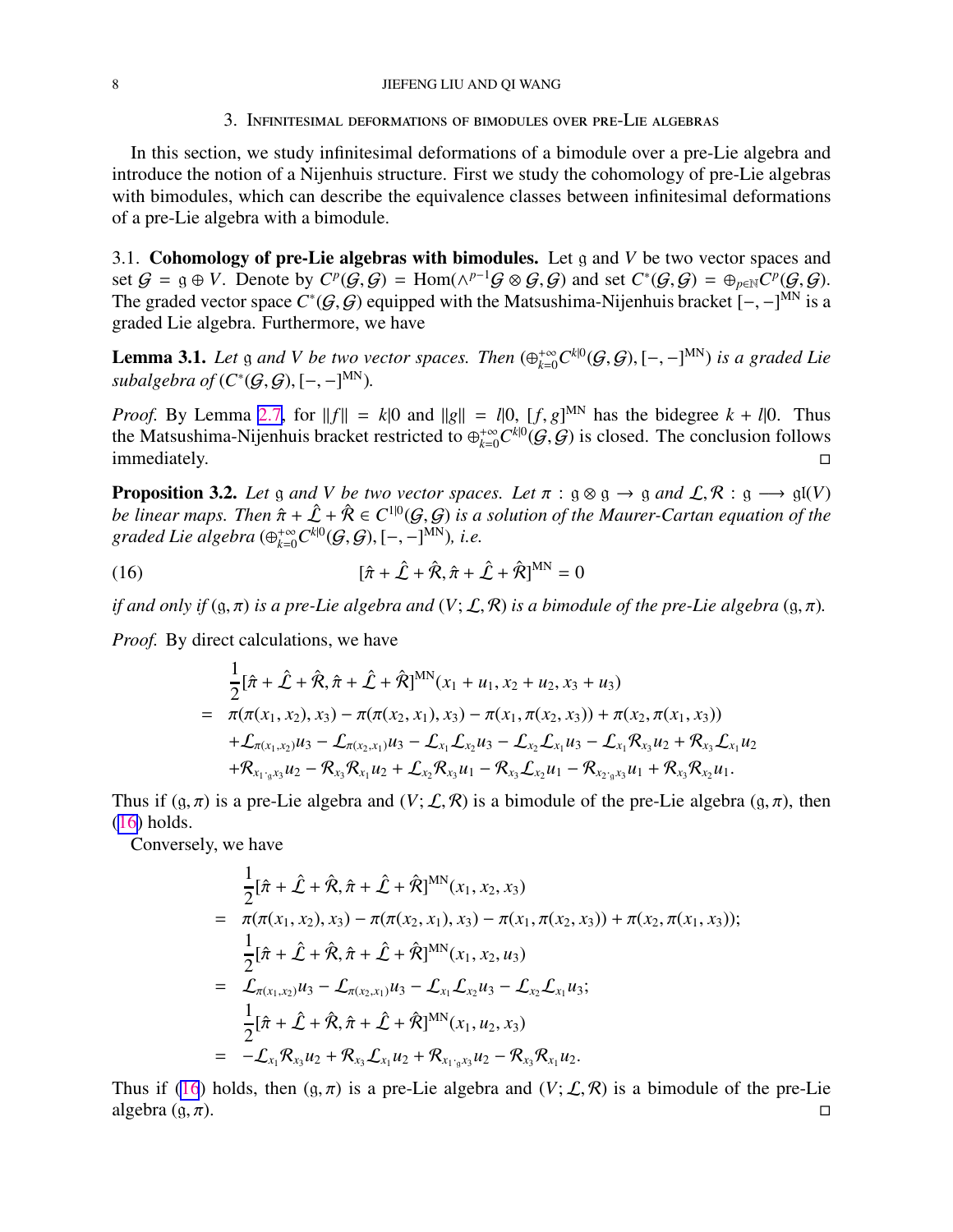<span id="page-8-0"></span>Let  $(V; \mathcal{L}, \mathcal{R})$  be a bimodule of the pre-Lie algebra  $(q, \pi)$  and set  $\mu = \pi + \mathcal{L} + \mathcal{R}$ . For  $n \ge 1$ , we define the set of *n*-cochains  $C^n(g, \mathcal{L}, \mathcal{R}) = C^{n-1|0}(g \oplus V, g \oplus V)$ , i.e.

$$
C^{n}(\mathfrak{g}, \mathcal{L}, \mathcal{R}) = \text{Hom}(\wedge^{n-1} \mathfrak{g} \otimes \mathfrak{g}, \mathfrak{g}) \oplus \text{Hom}(\wedge^{n-2} \mathfrak{g} \otimes V \otimes \mathfrak{g}, V) \oplus \text{Hom}(\wedge^{n-1} \mathfrak{g} \otimes V, V).
$$

Define a coboundary operator  $\partial$  :  $C^n(g, \mathcal{L}, \mathcal{R}) \to C^{n+1}(g, \mathcal{L}, \mathcal{R})$  by

(17) 
$$
\partial(\phi) = (-1)^{n-1} [\hat{\mu}, \hat{\phi}]^{MN}, \quad \forall \phi \in C^n(\mathfrak{g}, \mathcal{L}, \mathcal{R}).
$$

In fact, since  $\mu \in C^{1|0}(\mathfrak{g} \oplus V, \mathfrak{g} \oplus V)$  and  $\phi \in C^{n-1|0}(\mathfrak{g} \oplus V, \mathfrak{g} \oplus V)$ , by Lemma [2.7](#page-5-0), we have  $\partial(\phi) \in C^{n+1}(\mathfrak{g}, \mathcal{L}, \mathcal{R})$ . By Proposition [3.2,](#page-7-0) we have  $[\hat{\mu}, \hat{\mu}]^{MN} = 0$ . Because of the graded Jacobi identity, we have  $\partial \circ \partial = 0$ . Thus we obtain a well-defined cochain complex  $(\bigoplus_{n=1}^{+\infty} C^n(g, \mathcal{L}, \mathcal{R}), \partial)$ .

**Definition 3.3.** *The cohomology of the cochain complex*  $(\bigoplus_{n=1}^{+\infty} C^n(\mathfrak{g}, \mathcal{L}, \mathcal{R}), \partial)$  *is called the cohomology of the pre-Lie algebra* g *with the bimodule* (*V*; L, R)*. The corresponding cohomology group is denoted by*  $\mathcal{H}^n(\mathfrak{g}, \mathcal{L}, \mathcal{R})$ *.* 

Now we give the precise formula for the coboundary operator  $\partial$ . For any *n*-cochain  $\phi$  ∈  $C^n(g, \mathcal{L}, \mathcal{R})$ , we will write  $\phi = (\phi_1, \phi_2, \phi_3)$ , where  $\phi_1 \in \text{Hom}(\wedge^{n-1} g \otimes g, g)$ ,  $\phi_2 \in \text{Hom}(\wedge^{n-2} g)$  $g \otimes V \otimes g$ , *V*) and  $\phi_3 \in \text{Hom}(\wedge^{n-1} g \otimes V, V)$ . Then we have

$$
\partial \phi = ((\partial \phi)_1, (\partial \phi)_2, (\partial \phi)_3),
$$

where  $(\partial \phi)_1$ ,  $(\partial \phi)_2$  and  $(\partial \phi)_3$  are determined by

$$
(\partial \phi)_1(x_1, \dots, x_{n+1}) = \delta \phi_1(x_1, \dots, x_{n+1});
$$
  
\n
$$
(\partial \phi)_2(x_1, \dots, x_{n-1}, v, x_n) = \sum_{i=1}^{n-1} (-1)^{i+1} \Big( \mathcal{L}_{x_i} \phi_2(x_1, \dots, \hat{x}_i, \dots, v, x_n) + \mathcal{R}_{x_n} \phi_2(x_1, \dots, \hat{x}_i, \dots, v, x_i) - \phi_2(x_1, \dots, \hat{x}_i, \dots, v, x_i \cdot \mathbf{y}, x_i) \Big)
$$
  
\n
$$
(-1)^{n+1} \mathcal{R}_{\phi_1(x_1, \dots, x_n)} v + (-1)^{n+1} \mathcal{R}_{x_n} \phi_3(x_1, \dots, x_{n-1}, v) + (-1)^n \phi_3(x_1, \dots, x_{n-1}, \mathcal{R}_{x_n} v) + \sum_{1 \le i < j \le n-1} (-1)^{i+j} \phi_2([x_i, x_j]_g, \dots, \hat{x}_i, \dots, \hat{x}_j, \dots, v, x_n);
$$
  
\n
$$
(\partial \phi)_3(x_1, \dots, x_n, v) = \sum_{i=1}^n (-1)^{i+1} (\mathcal{L}_{\phi_1(x_1, \dots, \hat{x}_i, \dots, x_n, x_i)} v + \mathcal{L}_{x_i} \phi_3(x_1, \dots, \hat{x}_i, \dots, x_n, v)) - \sum_{i=1}^n (-1)^{i+1} \phi_3(x_1, \dots, \hat{x}_i, \dots, x_n, \mathcal{L}_{x_i} v) + \sum_{1 \le i < j \le n} (-1)^{i+j} \phi_3([x_i, x_j]_g, \dots, \hat{x}_i, \dots, x_n, v)
$$

,

where  $\delta$  is given by ([6\)](#page-4-0) and  $x_i \in \mathfrak{g}, v \in V$ .

3.2. Infinitesimal deformations of bimodules over pre-Lie algebras. Let  $(V; \mathcal{L}, \mathcal{R})$  be a bimodule over a pre-Lie algebra  $(g, \cdot_g)$ . Let  $\omega : \otimes^2 g \longrightarrow g, \sigma : g \longrightarrow gl(V)$  and  $\tau : g \longrightarrow gl(V)$  be linear maps. Consider a *t*-parametrized family of multiplication operations and linear maps:

$$
x \cdot_t y = x \cdot_g y + t\omega(x, y),
$$
  $\mathcal{L}_x^t = \mathcal{L}_x + t\sigma(x),$   $\mathcal{R}_x^t = \mathcal{R}_x + t\tau(x),$   $\forall x, y \in g.$ 

If  $(g, \cdot_t)$  are pre-Lie algebras and  $(V; \mathcal{L}^t, \mathcal{R}^t)$  are bimodules over  $(g, \cdot_t)$  for all  $t \in \mathbb{K}$ , we say that  $(\omega, \sigma, \tau)$  generates an **infinitesimal deformation** of the g-bimodule *V*.

Let  $\pi_t$  denote the pre-Lie algebra structure  $(g, \cdot_t)$ . By Proposition [3.2](#page-7-0), the bimodule  $(V; \mathcal{L}^t, \mathcal{R}^t)$ over the pre-Lie algebra  $(g, \cdot_t)$  is an infinitesimal deformation of the g-bimodule *V* if and only if

$$
[\hat{\pi}_t + \hat{\mathcal{L}}^t + \hat{\mathcal{R}}^t, \hat{\pi}_t + \hat{\mathcal{L}}^t + \hat{\mathcal{R}}^t]^{MN} = 0,
$$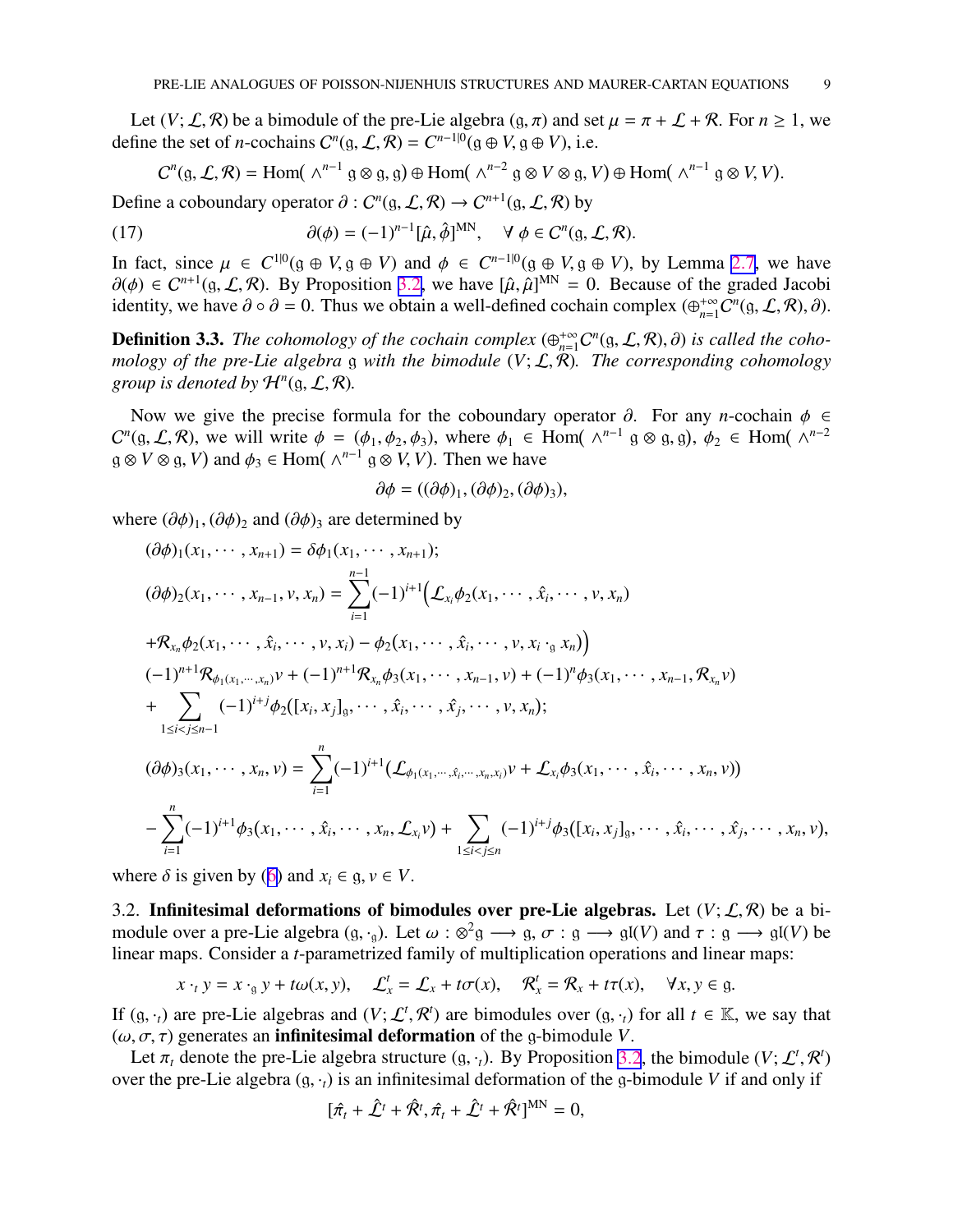<span id="page-9-0"></span>which is equivalent to

(18) 
$$
[\hat{\omega} + \hat{\sigma} + \hat{\tau}, \hat{\omega} + \hat{\sigma} + \hat{\tau}]^{MN} = 0,
$$

(19) 
$$
[\hat{\pi} + \hat{\mathcal{L}} + \hat{\mathcal{R}}, \hat{\omega} + \hat{\sigma} + \hat{\tau}]^{MN} = 0.
$$

By Proposition [3.2,](#page-7-0) (18) means that  $(q, \omega)$  is a pre-Lie algebra and  $(V; \sigma, \tau)$  is a bimodule of the pre-Lie algebra (g,  $\omega$ ). (19) means that  $\hat{\omega} + \hat{\sigma} + \hat{\tau}$  is a 2-cocycle for the pre-Lie algebra g with the bimodule  $(V; \mathcal{L}, \mathcal{R})$ , i.e.  $\partial(\hat{\omega} + \hat{\sigma} + \hat{\tau}) = 0$ .

**Definition 3.4.** Let  $(V; \mathcal{L}^t, \mathcal{R}^t)$  and  $(V; \mathcal{L}^t, \mathcal{R}^{t})$  the bimodules over pre-Lie algebras  $(g, \cdot_t)$  and (g, · ′ *t* ) *respectively be two infinitesimal deformations of a* g*-bimodule V. We call them* equivalent *if there exists*  $N \in \mathfrak{gl}(g)$  *and*  $S \in \mathfrak{gl}(V)$  *such that*  $(\text{Id}_A + tN, \text{Id}_V + tS)$  *is a homomorphism from the bimodule*  $(V; \mathcal{L}'^t, \mathcal{R}'^t)$  *to the bimodule*  $(V; \mathcal{L}^t, \mathcal{R}^t)$ *, i.e. for all*  $x, y \in \mathfrak{g}$ *, there holds:* 

$$
(\mathrm{Id}_A + tN)(x \cdot'_t y) = (\mathrm{Id}_A + tN)(x) \cdot_t (\mathrm{Id}_A + tN)(y),
$$
  
\n
$$
(\mathrm{Id}_V + tS) \circ \mathcal{L'}_x^t = \mathcal{L'}_{(\mathrm{Id}_A + tN)(x)} \circ (\mathrm{Id}_V + tS),
$$
  
\n
$$
(\mathrm{Id}_V + tS) \circ \mathcal{R'}_x^t = \mathcal{R'}_{(\mathrm{Id}_A + tN)(x)} \circ (\mathrm{Id}_V + tS).
$$

*An infinitesimal deformation of a* g*-bimodule V is said to be* trivial *if it is equivalent to the* g*-bimodule V.*

By direct calculations, the bimodule  $(V; \mathcal{L}^t, \mathcal{R}^t)$  over the pre-Lie algebra  $(g, \cdot_t)$  and the bimodule  $(V; \mathcal{L}^{\prime t}, \mathcal{R}^{\prime t})$  over the pre-Lie algebra  $(g, \cdot_i')$  are equivalent deformations if and only if

$$
(\hat{\omega} + \hat{\sigma} + \hat{\tau})(x + u, y + v) - (\hat{\omega'} + \hat{\sigma'} + \hat{\tau'})(x + u, y + v) = \partial(\hat{N} + \hat{S})(x + u, y + v),
$$
  

$$
(\hat{\omega'} + \hat{\sigma'} + \hat{\tau'})(N(x) + S(u), N(y) + S(v)) = 0
$$

and

$$
(\hat{N} + \hat{S})(\hat{\omega} + \hat{\sigma} + \hat{\tau})(x + u, y + v) = (\hat{\omega'} + \hat{\sigma'} + \hat{\tau'})(x + u, N(y) + S(v)) + (\hat{\omega'} + \hat{\sigma'} + \hat{\tau'})(N(x) + S(u), y + v) + (\hat{\mu} + \hat{\mathcal{L}} + \hat{\mathcal{R}})(N(x) + S(u), N(y) + S(v)).
$$

We summarize the above discussion into the following conclusion:

**Theorem 3.5.** Let  $(V; \mathcal{L}^t, \mathcal{R}^t)$  the bimodule over the pre-Lie algebra  $(g, \cdot_t)$  be an infinitesimal deformation of a g-bimodule V generated by  $(\omega, \sigma, \tau)$ . Then  $\hat{\omega} + \hat{\sigma} + \hat{\tau} \in C^2(\mathfrak{g}, \mathcal{L}, \mathcal{R})$  is closed, i.e.  $\partial(\hat{\omega} + \hat{\sigma} + \hat{\tau}) = 0$ . Furthermore, if two infinitesimal deformations  $(V; \mathcal{L}^t, \mathcal{R}^t)$  and  $(V; \mathcal{L}^t, \mathcal{R}^{t})$  over *pre-Lie algebras*  $(g, \cdot_t)$  *and*  $(g, \cdot_t')$  *generated by*  $(\omega, \sigma, \tau)$  *and*  $(\omega', \sigma', \tau')$  *respectively are equivalent, then*  $\hat{\omega}$  +  $\hat{\sigma}$  +  $\hat{\tau}$  *and*  $\hat{\omega}'$  +  $\hat{\sigma}'$  +  $\hat{\tau}'$  *are in the same cohomology class in*  $\mathcal{H}^2(\mathfrak{g}, \mathcal{L}, \mathcal{R})$ .

One can deduce that the bimodule  $(V; \mathcal{L}^t, \mathcal{R}^t)$  over the pre-Lie algebra  $(g, \cdot_t)$  is a trivial deformation if and only if for all  $x, y \in \mathfrak{q}, u, v \in V$ , we have

$$
(\hat{\omega} + \hat{\sigma} + \hat{\tau})(x + u, y + v) = \partial(\hat{N} + \hat{S})(x + u, y + v),
$$
  

$$
(\hat{N} + \hat{S})(\hat{\omega} + \hat{\sigma} + \hat{\tau})(x + u, y + v) = (\hat{\mu} + \hat{\mathcal{L}} + \hat{\mathcal{R}})(N(x) + S(u), N(y) + S(v)).
$$

Equivalently, we have

(20) 
$$
\omega(x, y) = N(x) \cdot_{g} y + x \cdot_{g} N(y) - N(x \cdot_{g} y),
$$

(21) 
$$
N\omega(x, y) = N(x) \cdot_{\mathfrak{g}} N(y),
$$

- (22)  $\sigma(x) = \mathcal{L}_{N(x)} + \mathcal{L}_x \circ S S \circ \mathcal{L}_x,$
- (23)  $\mathcal{L}_{N(x)} \circ S = S \circ \sigma(x),$
- (24)  $\tau(x) = \mathcal{R}_{N(x)} + \mathcal{R}_x \circ S S \circ \mathcal{R}_x,$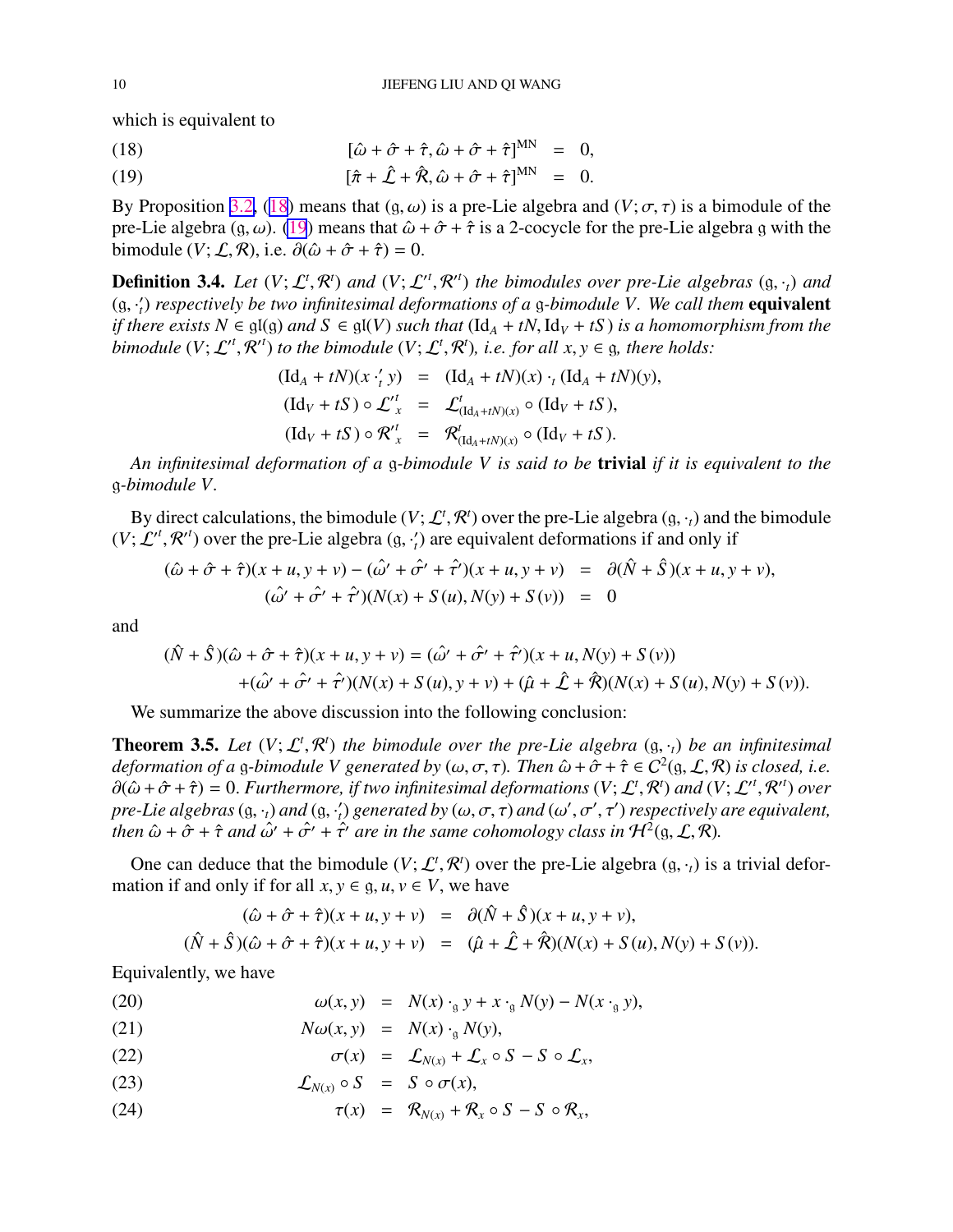<span id="page-10-0"></span>(25) 
$$
\mathcal{R}_{N(x)} \circ S = S \circ \tau(x).
$$

It follows from ([20\)](#page-9-0) and ([21\)](#page-9-0) that *N* must be a Nijenhuis operator on the pre-Lie algebra  $(g, \cdot_g)$ . It follows from ([22\)](#page-9-0) and ([23\)](#page-9-0) that *N* and *S* should satisfy the condition:

(26) 
$$
\mathcal{L}_{N(x)}S(v) = S(\mathcal{L}_{N(x)}v + \mathcal{L}_xS(v) - S(\mathcal{L}_x v)), \quad \forall x \in \mathfrak{g}, v \in V.
$$

It follows from [\(24](#page-9-0)) and [\(25](#page-9-0)) that *N* and *S* should also satisfy the condition:

(27) 
$$
\mathcal{R}_{N(x)}S(v) = S(\mathcal{R}_{N(x)}v + \mathcal{R}_xS(v) - S(\mathcal{R}_x v)), \quad \forall x \in \mathfrak{g}, v \in V.
$$

In a trivial infinitesimal deformation of a g-bimodule *V*, *N* is a Nijenhuis operator on the pre-Lie algebra  $(g, \cdot_{\alpha})$  and conditions (26) and (27) hold. In fact, the converse is also true.

**Theorem 3.6.** *Let*  $(V; \mathcal{L}, \mathcal{R})$  *be a bimodule over a pre-Lie algebra*  $(g, \cdot_g)$ *,*  $N \in \mathfrak{gl}(g)$  *and*  $S \in \mathfrak{gl}(V)$ *. If N is a Nijenhuis operator on the pre-Lie algebra* (g, ·g) *and if S satisfies* (26) *and* (27)*, then a deformation of the* g*-bimodule V can be obtained by putting*

$$
\omega(x, y) = N(x) \cdot_{g} y + x \cdot_{g} N(y) - N(x \cdot_{g} y),
$$
  
\n
$$
\sigma(x) = \mathcal{L}_{N(x)} + \mathcal{L}_{x} \circ S - S \circ \mathcal{L}_{x},
$$
  
\n
$$
\tau(x) = \mathcal{R}_{N(x)} + \mathcal{R}_{x} \circ S - S \circ \mathcal{R}_{x}
$$

*for all*  $x, y \in \mathfrak{g}$ *. Furthermore, this deformation is trivial.* 

*Proof.* It is a straightforward calculation. We omit the details. □

It is not hard to check that

**Proposition 3.7.** *Let*  $(V; \mathcal{L}, \mathcal{R})$  *be a bimodule over a pre-Lie algebra*  $(g, \cdot_g)$ *. Then N is a Nijenhuis operator on the pre-Lie algebra*  $(g, \cdot_q)$  *and S satisfies* (26) *and* (27) *if and only if*  $N + S$  *is a Nijenhuis operator on the semidirect product pre-Lie algebra*  $g \ltimes_{f.R} V$ .

Now we shall give the main notion in this section.

**Definition 3.8.** Let  $(V; \mathcal{L}, \mathcal{R})$  be a bimodule over a pre-Lie algebra  $(g, \cdot_g)$ . A pair  $(N, S)$ , where *N* ∈ gl(g) *and S* ∈ gl(*V*)*, is called a* Nijenhuis structure *on a* g*-bimodule V if N and S* <sup>∗</sup> *generate a* trivial deformation of the bimodule  $(V^*; \mathcal{L}^* - \mathcal{R}^*, -\mathcal{R}^*)$  over the pre-Lie algebra  $(g, \cdot_g)$ . Equiv*alently, N is a Nijenhuis operator on*  $(g, \cdot_q)$  *and for all*  $x \in g, v \in V$ *, the following conditions hold:*

(28) 
$$
\mathcal{L}_{N(x)}S(v) = S(\mathcal{L}_{N(x)}v) + \mathcal{L}_xS^2(v) - S(\mathcal{L}_xS(v)),
$$

(29) 
$$
\mathcal{R}_{N(x)} S(v) = S(\mathcal{R}_{N(x)} v) + \mathcal{R}_{x} S^{2}(v) - S(\mathcal{R}_{x} S(v)).
$$

**Example 3.9.** Let *N* be a Nijenhuis operator on a pre-Lie algebra  $(g, \cdot_g)$ . Then  $(N, N^*)$  is a Nijenhuis structure on the bimodule  $(g^*; ad^*, -R^*)$  over  $(g, \cdot_g)$ .

Given a Nijenhuis structure on a g-bimodule *V*, we have the deformed pre-Lie algebra  $(g, \cdot_N)$ . Next, we construct a bimodule of  $(g, \cdot_N)$  which will be used in the following sections.

For  $N \in \mathfrak{gl}(g)$  and  $S \in \mathfrak{gl}(V)$ , define  $\tilde{\mathcal{L}}, \tilde{\mathcal{R}} : g \longrightarrow \mathfrak{gl}(V)$  by

(30) 
$$
\tilde{\mathcal{L}}_x = \mathcal{L}_{N(x)} - [\mathcal{L}_x, S], \quad \tilde{\mathcal{R}}_x = \mathcal{R}_{N(x)} - [\mathcal{R}_x, S].
$$

Proposition 3.10. *With the above notations. If* (*N*, *S* ) *is a Nijenhuis structure on a* g*-bimodule V, then*  $(V; \tilde{\mathcal{L}}, \tilde{\mathcal{R}})$  *is a bimodule over the pre-Lie algebra*  $(g, \cdot_N)$ *.*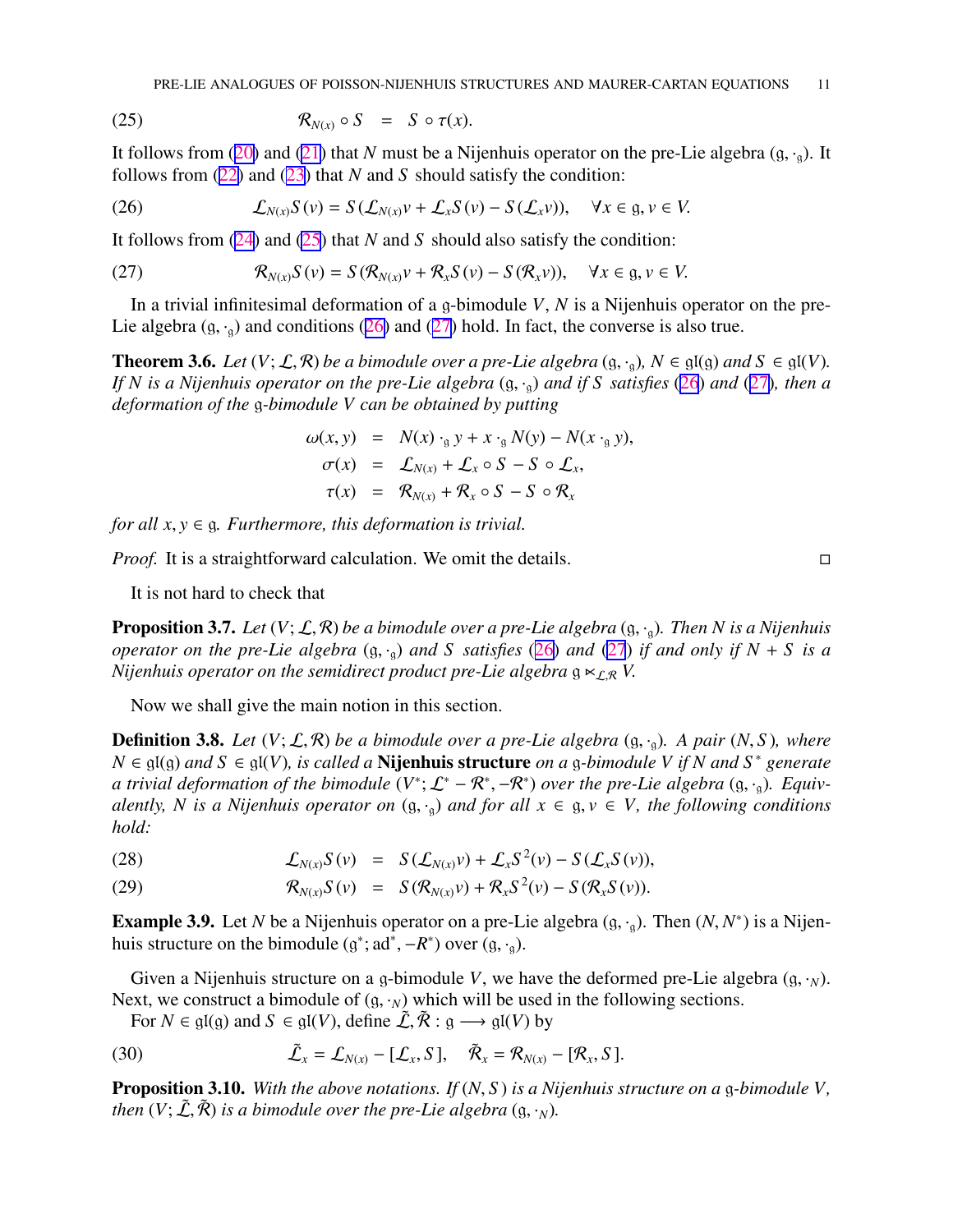<span id="page-11-0"></span>*Proof.* Since  $N + S^*$  is a Nijenhuis operator on the semidirect product pre-Lie algebra  $g \lt_{\mathcal{L}^* - R^*,-R^*}$ *V*<sup>\*</sup>, for all *x*, *y*  $\in$  g and  $\xi$ ,  $\eta \in V^*$ , the deformed operation  $\diamond_{N+S^*}$  is given by

$$
(x + \xi) \circ_{N+S^*} (y + \eta) = ((N + S^*)(x + \xi)) \cdot_{\mathcal{L}, \mathcal{R}} (y + \eta) + (x + \xi) \cdot_{\mathcal{L}, \mathcal{R}} (N + S^*)(y + \eta)
$$
  
\n
$$
-(N + S^*)(x + \xi) \cdot_{\mathcal{L}, \mathcal{R}} (y + \eta))
$$
  
\n
$$
= N(x) \cdot_{g} y + x \cdot_{g} N(y) - N(x \cdot_{g} y) + (\mathcal{L}^*_{N(x)} - \mathcal{R}^*_{N(x)}) \eta + (\mathcal{L}^*_{x} - \mathcal{R}^*_{x}) S^*(\eta)
$$
  
\n
$$
-S^*(\mathcal{L}^*_{x} - \mathcal{R}^*_{x}) (\eta) - \mathcal{R}^*_{y} S^*(\xi) - \mathcal{R}^*_{N(y)} \xi + S^*(\mathcal{R}^*_{y} \xi)
$$
  
\n
$$
= x \cdot_{N} y + (\tilde{\mathcal{L}}^*_{x} - \tilde{\mathcal{R}}^*_{x}) \eta - \tilde{\mathcal{R}}^*_{y} \xi,
$$

which implies that  $(V^*; \tilde{L}^*-\tilde{R}^*, -\tilde{R}^*)$  is a bimodule over the pre-Lie algebra  $(g, \cdot_N)$ . By Proposition [2.5](#page-3-0),  $(V; \tilde{\mathcal{L}}, \tilde{\mathcal{R}})$  is a bimodule over the pre-Lie algebra  $(g, \cdot_N)$ .

## 4. ON-structures on bimodules over pre-Lie algebras and compatible O-operators

4.1. ON-structures on bimodules over pre-Lie algebras. In this subsection, we give the notion of an ON-structure on a bimodule over a pre-Lie algebra, which is an analogue of the Possion-Nijenhuis structure.

Let  $T: V \longrightarrow$  g be an O-operator and  $(N, S)$  a Nijenhuis structure on a bimodule  $(V; \mathcal{L}, \mathcal{R})$ over a pre-Lie algebra  $(g, \cdot_g)$ . Recall that  $(V, \cdot^T)$  is a pre-Lie algebra, where  $\cdot^T$  is given by

(31) 
$$
u \cdot^T v = \mathcal{L}_{T(u)} v + \mathcal{R}_{T(v)} u, \quad \forall u, v \in V
$$

and *T* is a homomorphism from the pre-Lie algebra  $(V, \cdot^T)$  to the pre-Lie algebra  $(g, \cdot_g)$ .

We define the multiplication  $\cdot$ <sup>*T*</sup> :  $\otimes$ <sup>2</sup>*V* → *V* to be the deformed multiplication of  $\cdot$ <sup>*T*</sup> by *S*, i.e.

(32) 
$$
u \cdot_{S}^{T} v = S(u) \cdot_{S}^{T} v + u \cdot_{S}^{T} S(v) - S(u \cdot_{S}^{T} v), \quad \forall u, v \in V.
$$

Define the multiplication  $\star^T : \otimes^2 V \longrightarrow V$  similar as (31) using ( $\tilde{\mathcal{L}}, \tilde{\mathcal{R}}$ ) given by [\(30](#page-10-0)). More precisely,

(33) 
$$
u \star^T v = \tilde{\mathcal{L}}_{T(u)} v + \tilde{\mathcal{R}}_{T(v)} u.
$$

It is not true in general that the multiplications  $\cdot \frac{r}{s}$  and  $\star^T$  are pre-Lie operations.

**Definition 4.1.** Let  $T: V \longrightarrow Q$  be an O-operator and  $(N, S)$  a Nijenhuis structure on a g*bimodule V. The triple* (*T*, *N*, *S* ) *is called an* ON-structure *on a* g*-bimodule V if T and* (*N*, *S* ) *satisfy the following conditions*

$$
(34) \t\t N \circ T = T \circ S,
$$

$$
(35) \t u.N v = u.T v.
$$

Lemma 4.2. *Let* (*T*, *N*, *S* ) *be an* ON*-structure. Then we have*

$$
u\cdot_S^T v = u \star^T v.
$$

*Proof.* By (34), we have  $u \cdot \frac{T}{S} v + u \star^T v = 2u \cdot {}^{N \circ T} v$ . Then by (35), we obtain  $u \cdot \frac{T}{S} v = u \star^T v$ .  $\Box$ 

Thus, if  $(T, N, S)$  is an ON-structure, then the three multiplications  $\cdot_S^T$ ,  $\star^T$  and  $\cdot^{N \circ T}$  are the same. Moreover, all of them are pre-Lie operations.

Proposition 4.3. *Let* (*T*, *N*, *S* ) *be an* ON*-structure. Then S is a Nijenhuis operator on the pre-Lie algebra*  $(V, \cdot^T)$ *. Thus, the multiplications*  $\cdot^T_s$ ,  $\star^T$  *and*  $\cdot^{N \circ T}$  *are pre-Lie operations.*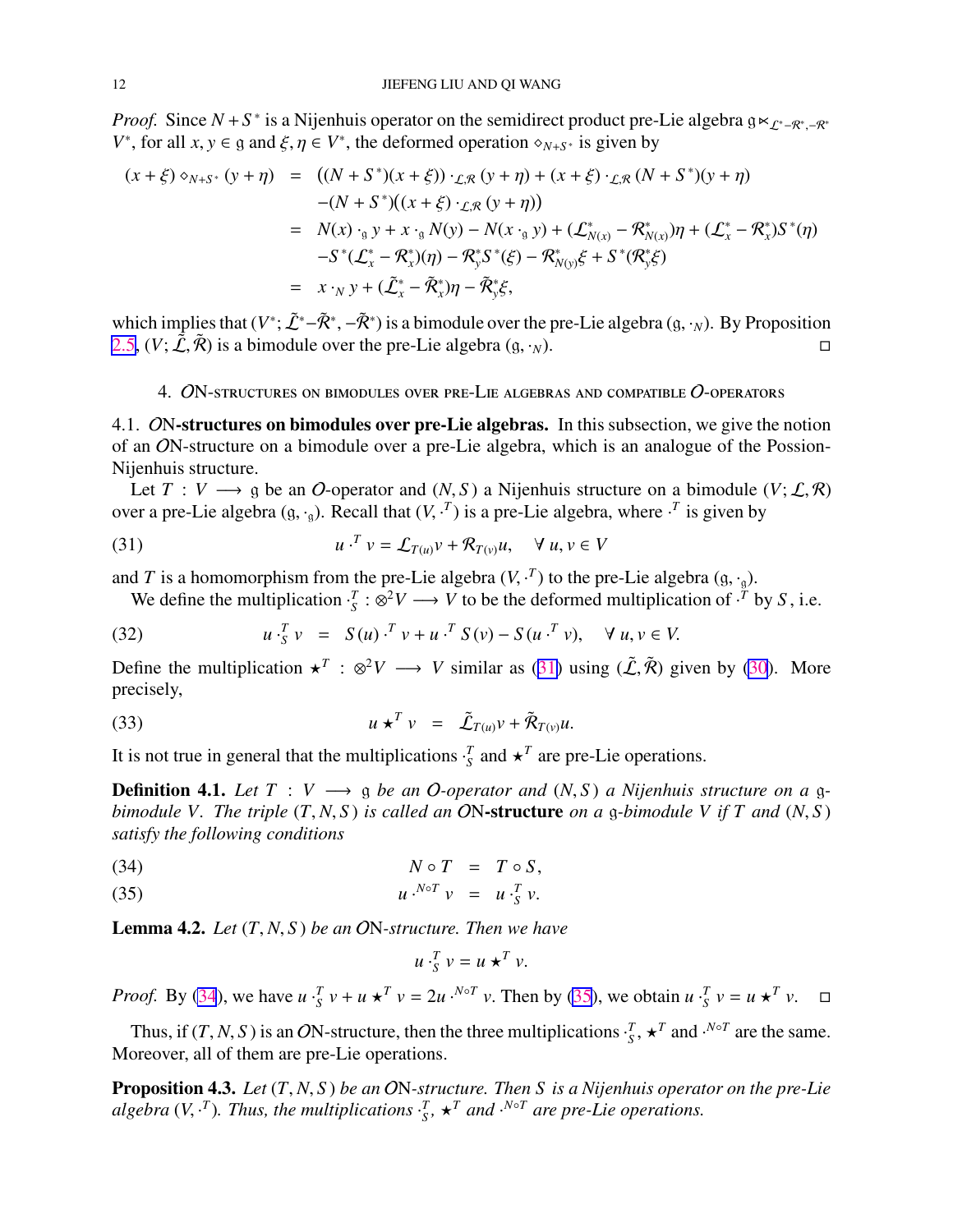<span id="page-12-0"></span>*Proof.* Since  $(T, N, S)$  is an ON-structure, by the relation  $u \cdot N \circ T} v = u \cdot S \cdot S$ , one has

(36) 
$$
S(\mathcal{L}_{TS(u)}v) + S(\mathcal{R}_{T(v)}S(u)) = \mathcal{L}_{TS(u)}S(v) + \mathcal{R}_{T(v)}S^{2}(u);
$$

(37) 
$$
S^{2}(\mathcal{L}_{T(u)}v) + S^{2}(\mathcal{R}_{T(v)}u) = S(\mathcal{L}_{T(u)}S(v)) + S(\mathcal{R}_{T(v)}S(u)).
$$

By  $(29)$  $(29)$ , we have

(38) 
$$
\mathcal{R}_{T(v)}S^{2}(u) - \mathcal{R}_{TS(v)}S(u) = S(\mathcal{R}_{T(v)}S(u)) - S(\mathcal{R}_{TS(v)}u).
$$

By (36)-(38), we have

$$
S(u) \cdot^T S(v) - S(u \cdot^T_S v) = \mathcal{L}_{TS(u)}S(v) + \mathcal{R}_{TS(v)}S(u) + S^2(\mathcal{L}_{T(u)}v) + S^2(\mathcal{R}_{T(v)}u)
$$
  
\n
$$
-S(\mathcal{L}_{T(u)}S(v)) - S(\mathcal{R}_{TS(v)}u) - S(\mathcal{L}_{TS(u)}v) - S(\mathcal{R}_{T(v)}S(u))
$$
  
\n
$$
= \mathcal{L}_{TS(u)}S(v) + \mathcal{R}_{TS(v)}S(u) + S^2(\mathcal{L}_{T(u)}v) + S^2(\mathcal{R}_{T(v)}u)
$$
  
\n
$$
-S(\mathcal{L}_{T(u)}S(v)) - S(\mathcal{R}_{TS(v)}u) - \mathcal{L}_{TS(u)}S(v) - \mathcal{R}_{T(v)}S^2(u)
$$
  
\n
$$
= \mathcal{L}_{TS(u)}S(v) + \mathcal{R}_{TS(v)}S(u) + S(\mathcal{L}_{T(u)}S(v)) + S(\mathcal{R}_{T(v)}S(u))
$$
  
\n
$$
-S(\mathcal{L}_{T(u)}S(v)) - S(\mathcal{R}_{TS(v)}u) - \mathcal{L}_{T\circ S(u)}S(v) - \mathcal{R}_{T(v)}S^2(u)
$$
  
\n
$$
= \mathcal{R}_{TS(v)}S(u) + S(\mathcal{R}_{T(v)}S(u)) - \mathcal{R}_{T(v)}S^2(u) - S(\mathcal{R}_{TS(v)}u)
$$
  
\n
$$
= 0.
$$

Thus, *S* is a Nijenhuis operator on the pre-Lie algebra (*V*, · *T*  $\Box$ 

Theorem 4.4. *Let* (*T*, *N*, *S* ) *be an* ON*-structure. Then we have*

- (i) *T* is an *O*-operator on the bimodule  $(V; \tilde{\mathcal{L}}, \tilde{\mathcal{R}})$  over the deformed pre-Lie algebra  $(g, \cdot_N);$
- (ii)  $N \circ T$  is an O-operator on the bimodule  $(V; \mathcal{L}, \mathcal{R})$  over the pre-Lie algebra  $(g, \cdot_g)$ .

*Proof.* (i) By Lemma [4.2](#page-11-0), we have

$$
T(u \star^T v) = T(u \cdot_S^T v) = T(S(u) \cdot^T v + u \cdot^T S(v) - S(u \cdot^T v))
$$
  
= 
$$
T(S(u)) \cdot_S T(v) + T(u) \cdot_S T(S(v)) - TS(u \cdot^T v)
$$
  
= 
$$
N(T(u)) \cdot_S T(v) + T(u) \cdot_S N(T(v)) - N(T(u) \cdot_S T(v))
$$
  
= 
$$
T(u) \cdot_N T(v).
$$

Thus, *T* is an *O*-operator on the bimodule  $(V; \tilde{\mathcal{L}}, \tilde{\mathcal{R}})$  over the deformed pre-Lie algebra  $(g, \cdot_N)$ .

(ii) By [\(35](#page-11-0)) and the fact that *N* is a Nijenhuis operator on the pre-Lie algebra  $(g, \cdot_g)$ , we have

$$
NT(u \cdot {}^{N \circ T} v) = NT(u \cdot {}^{T}_{S} v) = N(T(u) \cdot {}_{N} T(v)) = NT(u) \cdot {}_{S} NT(v),
$$

which implies that  $N \circ T$  is an O-operator on the bimodule  $(V; \mathcal{L}, \mathcal{R})$  over the pre-Lie algebra  $(g, \cdot_g)$ .

4.2. KVN-structures, HN-structures and ON-structures. In the following, we give the notion of a KVN-structure on a pre-Lie algebra, which consists of an s-matrix and a Nijenhuis operator on a pre-Lie algebra. We first recall the notion of an s-matrix, which plays an important role in the theory of pre-Lie bialgebras.

 $\bf{Definition 4.5.}$  ([[2\]](#page-24-0))  $Let$  (g,  $\cdot_{\frak{g}})$  *be a pre-Lie algebra. An element r*  $\in$  Sym $^2$ (g) *is called an* s**-matrix** *if*  $\llbracket r, r \rrbracket = 0$ , where  $\llbracket r, r \rrbracket \in \Lambda^2$   $\varnothing \varnothing \varnothing$  *is defined as follows:* 

(39) 
$$
[[r, r]](\xi, \eta, \zeta) = -\langle \xi, r^{\sharp}(\eta) \cdot_{g} r^{\sharp}(\zeta) \rangle + \langle \eta, r^{\sharp}(\xi) \cdot_{g} r^{\sharp}(\zeta) \rangle + \langle \zeta, [r^{\sharp}(\xi), r^{\sharp}(\eta)]_{g} \rangle, \quad \forall \xi, \eta, \zeta \in g^{*},
$$
  
in which  $r^{\sharp} : g \longrightarrow g^{*}$  is a linear map induced by  $\langle r^{\sharp}(\xi), \eta \rangle = r(\xi, \eta)$ .

$$
\qquad \qquad \Box
$$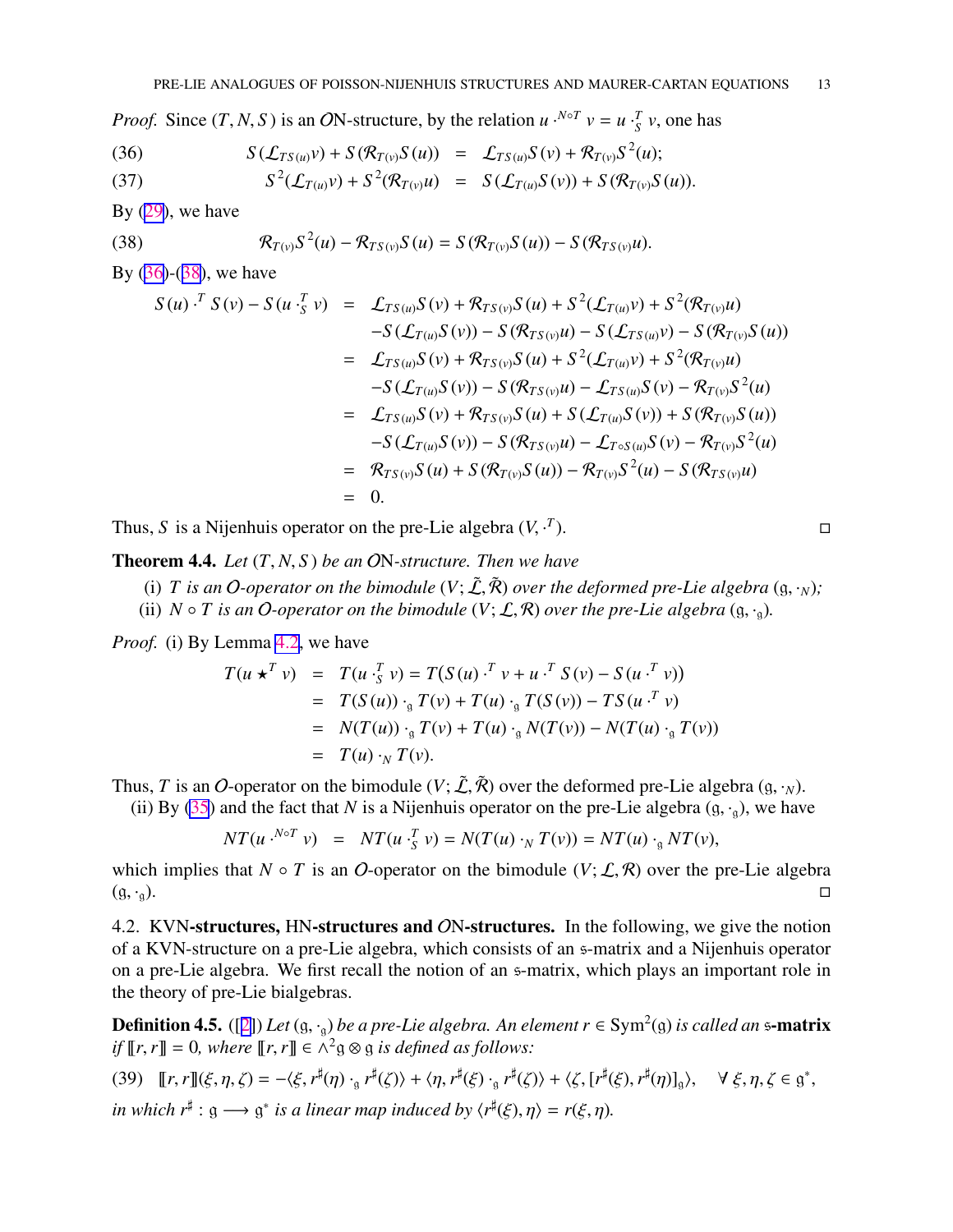<span id="page-13-0"></span>There is a close relationship between s-matrices and O-operators.

**Lemma 4.6.** ([\[2](#page-24-0)]) Let  $(g, \cdot_g)$  be a pre-Lie algebra. Then  $r \in Sym^2(g)$  is an  $\infty$ -matrix if and only if *r*<sup>‡</sup> is an *O*-operator on the bimodule (g<sup>\*</sup>; ad<sup>\*</sup>, −*R*<sup>\*</sup>) over g.

**Definition 4.7.** Let  $r \in Sym^2(\mathfrak{g})$  be an  $\mathfrak{s}$ -matrix and  $N : \mathfrak{g} \longrightarrow \mathfrak{g}$  a Nijenhuis operator on a pre-Lie *algebra*  $(g, \cdot_g)$ *. A pair*  $(r, N)$  *is called a* KVN-structure *on the pre-Lie algebra*  $(g, \cdot_g)$  *if for all*  $\xi, \eta \in \mathfrak{g}^*$ , the following conditions are satisfied:

$$
N \circ r^{\sharp} = r^{\sharp} \circ N^*,
$$

$$
(41) \t\t\t\t \xi \cdot^{N \circ r^{\sharp}} \eta = \xi \cdot_{N^*}^{r^{\sharp}} \eta,
$$

*where* (41) *is given by* ([35\)](#page-11-0) *with*  $T = r^{\sharp}$ ,  $S = N^*$  *and the bimodule* ( $g^*$ ;  $ad^*$ ,  $-R^*$ ).

Remark 4.8. *The notion of a* KVN*-structure on the left-symmetric algebroid was introduced in* [[39\]](#page-26-0)*, which combines a Koszul-Vinberg structure and a Nijenhuis operator on a left-symmetric algebroid satisfying some compatibility conditions. A* KVN*-structure on the left-symmetric algebroid over a point is a* KVN*-structure on a pre-Lie algebra.*

By Lemma 4.6 and the fact that  $(N, N^*)$  is a Nijenhuis structure on the pre-Lie algebra g, we have

**Proposition 4.9.** Let  $r \in Sym^2(\mathfrak{g})$  be an  $\mathfrak{s}$ -matrix and  $N : \mathfrak{g} \longrightarrow \mathfrak{g}$  a Nijenhuis operator on a *pre-Lie algebra* (g, ·<sub>g</sub>). Then  $(r, N)$  *is a* KVN-structure on  $(g, \cdot_g)$  *if and only if*  $(r^{\sharp}, N, S = N^*)$  *is an* ON-structure on the bimodule  $(g^*; ad^*,-R^*)$  over the pre-Lie algebra  $(g, \cdot_g)$ .

Definition 4.10. ([\[32](#page-25-0)]) *A* pseudo-Hessian structure *on a pre-Lie algebra* (g, ·g) *is a symmetric*  $n$ ondegenerate 2-cocycle  $\mathfrak{B} \in \text{Sym}^2(\mathfrak{g}^*),$  i.e.  $\delta^T \mathfrak{B} = 0$ . More precisely,

$$
\mathfrak{B}(x \cdot_{g} y, z) - \mathfrak{B}(x, y \cdot_{g} z) = \mathfrak{B}(y \cdot_{g} x, z) - \mathfrak{B}(y, x \cdot_{g} z), \quad \forall x, y, z \in g.
$$

An element  $\mathfrak{B} \in \text{Sym}^2(\mathfrak{g}^*)$  induces a linear map  $\mathfrak{B}^{\natural}: \mathfrak{g} \longrightarrow \mathfrak{g}^*$  by

$$
\langle \mathfrak{B}^{\natural}(x), y \rangle = \mathfrak{B}(x, y), \quad \forall x, y \in \mathfrak{g}.
$$

We say that  $\mathfrak{B} \in \text{Sym}^2(\mathfrak{g}^*)$  is nondegenerate if  $\mathfrak{B}^{\natural}$  is an isomorphism.

**Lemma 4.11.** ([[2\]](#page-24-0)) Let  $(g, \cdot_g)$  be a pre-Lie algebra. Then a nondegenerate  $\mathfrak{B} \in \text{Sym}^2(g^*)$  is a *pseudo-Hessian structure on*  $\frak g$  *if and only if r* ∈ Sym<sup>2</sup>( $\frak g$ ) *defined by* 

(42) 
$$
r(\xi, \eta) = \langle \xi, (r^{\sharp})^{-1}(\eta) \rangle, \quad \forall \xi, \eta \in \mathfrak{g}^*
$$

*is an* s*-matrix on* g*.*

Thus  $\mathfrak{B} \in \text{Sym}^2(\mathfrak{g}^*)$  is a pseudo-Hessian structure on g if and only if  $(\mathfrak{B}^{\natural})^{-1} : \mathfrak{g}^* \longrightarrow \mathfrak{g}$  is an O-operator on the bimodule  $(g^*; ad^*, -R^*)$  over g.

Definition 4.12. ([[38\]](#page-26-0)) *Let* B *be a pseudo-Hessian structure and N a Nijenhuis operator on a pre-Lie algebra* (g, ·g)*. Then* (B, *N*) *is called a* pseudo-Hessian-Nijenhuis structure *(or* HN**structure***)* on the pre-Lie algebra  $(g, \cdot_a)$  *if for all x, y*  $\in$  g

(43) 
$$
\mathfrak{B}(N(x), y) = \mathfrak{B}(x, N(y))
$$

 $\partial M \colon \mathfrak{B}_N : \mathfrak{B}_N^2 \longrightarrow \mathfrak{g}$  *defined by*  $\mathfrak{B}_N(x, y) = \omega(N(x), y)$  *is also*  $\delta^T$ -closed, *i.e.* 

(44) 
$$
\mathfrak{B}(x \cdot_{\mathfrak{g}} y, N(z)) - \mathfrak{B}(x, N(y \cdot_{\mathfrak{g}} z)) = \mathfrak{B}(y \cdot_{\mathfrak{g}} x, N(z)) - \mathfrak{B}(y, N(x \cdot_{\mathfrak{g}} z)), \quad \forall x, y, z \in \mathfrak{g}.
$$

There is a close relationship between HN-structures and ON-structures.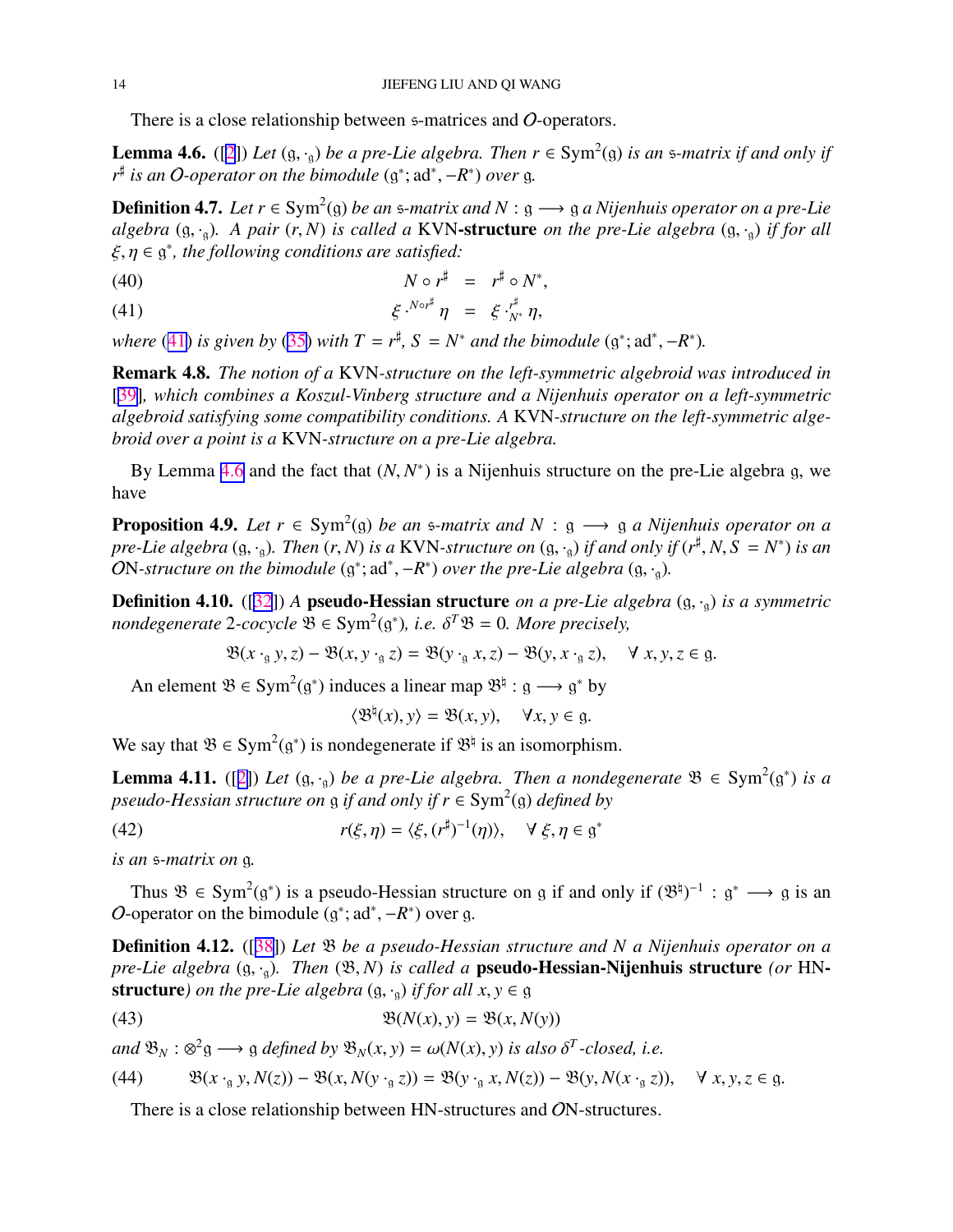<span id="page-14-0"></span>**Proposition 4.13.** Let  $\mathfrak{B} \in \text{Sym}^2(\mathfrak{g}^*)$  be a nondegenerate bilinear form and  $N : \mathfrak{g} \longrightarrow \mathfrak{g}$  a *Nijenhuis operator on a pre-Lie algebra*  $(g, \cdot_g)$ *. Then*  $(\mathfrak{B}, N)$  *is an* HN-structure on  $(g, \cdot_g)$  *if and* only if  $((\mathfrak{B}^{\natural})^{-1}, N, S = N^*)$  is an ON-structure on the bimodule  $(g^*; ad^*, -R^*)$  over the pre-Lie *algebra*  $(g, \cdot_a)$ *.* 

*Proof.* It is obvious that [\(43](#page-13-0)) is equivalent to that  $(\mathcal{B}^{\natural})^{-1} \circ N^* = N \circ (\mathcal{B}^{\natural})^{-1}$ . By Lemma [4.11](#page-13-0),  $\mathfrak{B} \in \text{Sym}^2(\mathfrak{g}^*)$  is a pseudo-Hessian structure if and only if  $(\mathfrak{B}^{\natural})^{-1}$  is an O-operator on the bimodule  $(g^*; ad^*, -R^*)$  over g. Thus we only need to show that [\(44](#page-13-0)) is equivalent to

(45) 
$$
\xi \cdot {}^{N \circ (\mathfrak{B}^{\natural})^{-1}} \eta = \xi \cdot {}^{(\mathfrak{B}^{\natural})^{-1}}_{N^*} \eta, \quad \forall \xi, \eta \in \mathfrak{g}^*.
$$

Assume that  $\xi = \mathfrak{B}^{\natural}(x)$  and  $\eta = \mathfrak{B}^{\natural}(y)$  for some  $x, y \in \mathfrak{g}$ . For all  $z \in \mathfrak{g}$ , by ([43\)](#page-13-0) and the fact that  $\mathfrak{B}$ is  $\delta^T$ -closed, we have

 $\langle \xi \cdot^{N \circ (\mathfrak{B}^{\natural})^{-1}} \eta - \xi \cdot_{N^*}^{\langle \mathfrak{B}^{\natural} \rangle^{-1}} \eta, z \rangle = \mathfrak{B}(x \cdot_{\mathfrak{g}} z, N(y)) - \mathfrak{B}(x, N(z \cdot_{\mathfrak{g}} y)) - \mathfrak{B}(z \cdot_{\mathfrak{g}} x, N(y)) + \mathfrak{B}(z, N(x \cdot_{\mathfrak{g}} y)),$ which implies that [\(44](#page-13-0)) is equivalent to (45).  $\Box$ 

By Proposition [4.9](#page-13-0) and Proposition 4.13, we have

**Corollary 4.14.** Let  $\mathfrak{B} \in \text{Sym}^2(\mathfrak{g}^*)$  be a nondegenerate bilinear form and N :  $\mathfrak{g} \longrightarrow \mathfrak{g}$  a Nijenhuis *operator on a pre-Lie algebra*  $(g, \cdot_q)$ *. Then*  $(\mathfrak{B}, N)$  *is an* HN-structure *on*  $(g, \cdot_q)$  *if and only if*  $(r, N)$ *is a* KVN-structure on  $(g, \cdot_g)$ , where  $r \in Sym^2(g)$  *is given by* ([42\)](#page-13-0).

Example 4.15. *Let* (g, ·g) *be a 2-dimensional pre-Lie algebra with a basis* {*e*1, *e*2} *whose non-zero products are given as follows:*

$$
e_2 \cdot_{\mathfrak{g}} e_1 = -e_1, \quad e_2 \cdot_{\mathfrak{g}} e_2 = e_2.
$$

*Let* {*e* ∗  $_1^*, e_2^*$ 2 } *be the dual basis. Then* (B, *N*) *given by*

$$
\mathfrak{B} = ae_1^* \otimes e_2^* + ae_2^* \otimes e_1^* + be_2^* \otimes e_2^*, \ a \neq 0, \quad N = \begin{bmatrix} c & d \\ 0 & c \end{bmatrix}
$$

*is an* HN-structure on the pre-Lie algebra  $(g, \cdot_a)$ .

*Therefore,* (*r*, *N*) *given by*

$$
r = -\frac{b}{a^2}e_1 \otimes e_1 + \frac{1}{a}e_1 \otimes e_2 + \frac{1}{a}e_2 \otimes e_1, \ a \neq 0, \quad N = \begin{bmatrix} c & d \\ 0 & c \end{bmatrix}
$$

*is a* KVN-structure on the pre-Lie algebra  $(g, \cdot_a)$ .

**Example 4.16.** Let  $(g, \cdot_g)$  be a 3-dimensional pre-Lie algebra with a basis  $\{e_1, e_2, e_3\}$  whose non*zero products are given as follows:*

$$
e_3 \cdot_{\mathfrak{g}} e_2 = e_2, \quad e_3 \cdot_{\mathfrak{g}} e_3 = -e_3.
$$

*Let* {*e* ∗  $_1^*, e_2^*$  $\frac{1}{2}$ ,  $e_3^*$ 3 } *be the dual basis. Then* (B, *N*) *given by*

$$
\mathfrak{B} = ae_1^* \otimes e_1^* + be_2^* \otimes e_3^* + be_3^* \otimes e_2^* + ce_3^* \otimes e_3^*, \quad ab \neq 0, \quad N = \begin{bmatrix} d & 0 & 0 \\ 0 & e & f \\ 0 & 0 & e \end{bmatrix}
$$

*is an* HN-structure on the pre-Lie algebra  $(g, \cdot_g)$ .

*Therefore,* (*r*, *N*) *given by*

$$
r = \frac{1}{a}e_1 \otimes e_1 - \frac{c}{b^2}e_2 \otimes e_2 - be_2 \otimes e_3 - be_3 \otimes e_2, \quad ab \neq 0, \quad N = \begin{bmatrix} d & 0 & 0 \\ 0 & e & f \\ 0 & 0 & e \end{bmatrix}
$$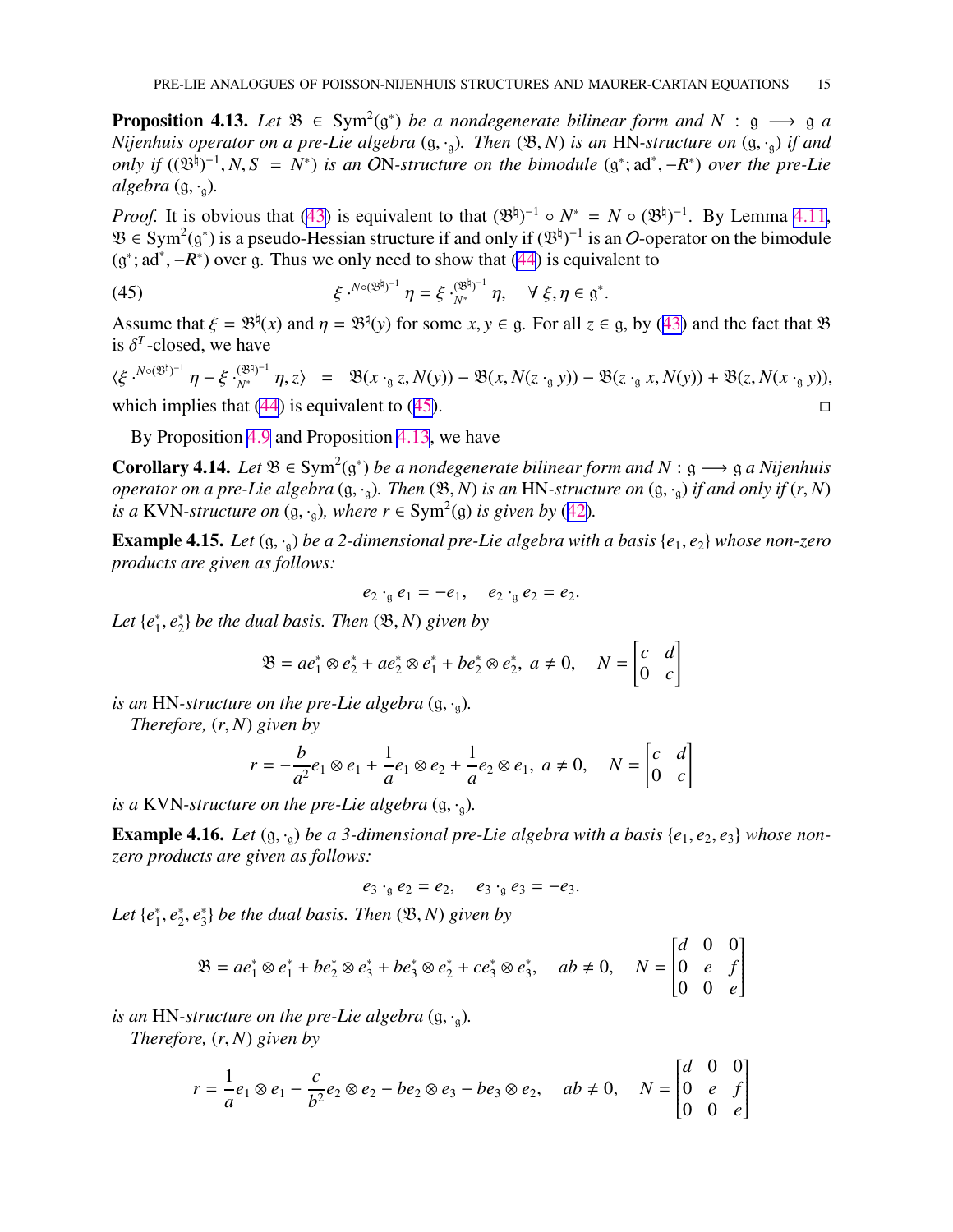<span id="page-15-0"></span>*is a* KVN-structure on the pre-Lie algebra  $(g, \cdot_a)$ .

4.3. Compatible O-operators and ON-structures. First, we recall the notion of compatible Ooperators.

**Definition 4.17.** Let  $(g, \cdot_q)$  be a pre-Lie algebra and  $(V; \mathcal{L}, \mathcal{R})$  a bimodule over g. Let  $T_1, T_2$ : *V* → g *be two O*-operators on the bimodule (*V*;  $\mathcal{L}, \mathcal{R}$ ). If for any  $k_1, k_2, k_1T_1 + k_2T_2$  is still an *O*-operator, then  $T_1$  and  $T_2$  are called **compatible**.

A pair of compatible O-operators can give rise to a Nijenhuis operator under some conditions.

**Proposition 4.18.** ([[38\]](#page-26-0)) *Let*  $T_1, T_2 : V \longrightarrow g$  *be two O-operators on a bimodule*  $(V; \mathcal{L}, \mathcal{R})$  *over a pre-Lie algebra* (g,  $\cdot$ <sub>9</sub>). Suppose that  $T_2$  is invertible. If  $T_1$  and  $T_2$  are compatible, then  $N=T_1\circ T_2^{-1}$ 2 *is a Nijenhuis operator on the pre-Lie algebra*  $(g, \cdot_a)$ *.* 

Furthermore, we have

**Proposition 4.19.** ([\[38](#page-26-0)]) *Let*  $T_1, T_2 : V \longrightarrow g$  *be two O-operators on a bimodule*  $(V; \mathcal{L}, \mathcal{R})$  *over a pre-Lie algebra* (g,  $\cdot$ <sub>g</sub>). Suppose that  $T_1$  *and*  $T_2$  *are invertible. Then*  $T_1$  *and*  $T_2$  *are compatible if and only if*  $\widetilde{N} = T_1 \circ T_2^{-1}$ 2 *is a Nijenhuis operator.*

In the following, we construct compatible O-operators from an ON-structure. Given an ONstructure  $(T, N, S)$  on a g-bimodule *V*, by Theorem [4.4](#page-12-0),  $T \circ S$  is an O-operator. In fact, *T* and *T* ◦ *S* are compatible.

**Proposition 4.20.** *Let*  $(T, N, S)$  *be an ON-structure on a bimodule*  $(V; \mathcal{L}, \mathcal{R})$  *over a pre-Lie algebra*  $(g, \cdot_g)$ *. Then T and T*  $\circ$  *S* = *N*  $\circ$  *T are compatible O-operators.* 

*Proof.* It is sufficient to prove that  $T + T \circ S$  is an O-operator. Since  $(T, N, S)$  is an ON-structure, we have

$$
u \cdot^{T+T \circ S} v = u \cdot^T v + u \cdot^{T \circ S} v = u \cdot^T v + u \cdot^T_S v.
$$

Thus, we have

$$
(T + T \circ S)(u \cdot^{T+T \circ S} v) = T(u \cdot^T v) + T(u \cdot^T_S v) + T \circ S(u \cdot^{T \circ S} v) + T \circ S(u \cdot^T v)
$$
  
\n
$$
= T(u \cdot^T v) + T \circ S(u \cdot^{T \circ S} v) + T \circ S(u \cdot^T v)
$$
  
\n
$$
+ T(S(u) \cdot^T v + u \cdot^T S(v) - S(u \cdot^T v))
$$
  
\n
$$
= T(u \cdot^T v) + T \circ S(u \cdot^{T \circ S} v) + T(S(u) \cdot^T v + u \cdot^T S(v))
$$
  
\n
$$
= T(u) \cdot {}_g T(v) + T(S(u)) \cdot {}_g T(S(v)) + T(S(u)) \cdot {}_g T(v) + T(u) \cdot {}_g T(S(v))
$$
  
\n
$$
= (T + T \circ S)(u) \cdot {}_g (T + T \circ S)(v),
$$

which means that  $T + T \circ S$  is an O-operator.

Compatible O-operators can give rise to ON-structures.

**Proposition 4.21.** *Let*  $T_1, T_2 : V \longrightarrow g$  *be two O-operators on a* g-*bimodule V. Suppose that*  $T_2$  *is invertible. If*  $T_1$  *and*  $T_2$  *are compatible, then*  $(T_i, N = T_1 \circ T_2^{-1})$  $T_2^{-1}$ ,  $S = T_2^{-1}$  $\mathcal{L}_2^{-1} \circ T_1$ ) *is an ON-structure*, *for*  $i = 1, 2$ *.* 

*Proof.* First we prove that  $(N = T_1 \circ T_2^{-1})$  $T_2^{-1}$ ,  $S = T_2^{-1}$  $\chi_2^{-1} \circ T_1$ ) is a Nijenhuis structure on the g-bimodule *V*. By Proposition 4.18,  $N = T_1 \circ T_2^{-1}$  is a Nijenhuis operator on the pre-Lie algebra (g, ·<sub>g</sub>). Since *T*<sub>1</sub> and *T*<sub>2</sub> are compatible, for all *u*,  $v \in V$ , we have

$$
T_2(u) \cdot_{\mathfrak{g}} T_1(v) + T_1(u) \cdot_{\mathfrak{g}} T_2(v) = T_2(\mathcal{L}_{T_1(u)}v + \mathcal{R}_{T_1(v)}u) + T_1(\mathcal{L}_{T_2(u)}v + \mathcal{R}_{T_2(v)}u).
$$

$$
\Box
$$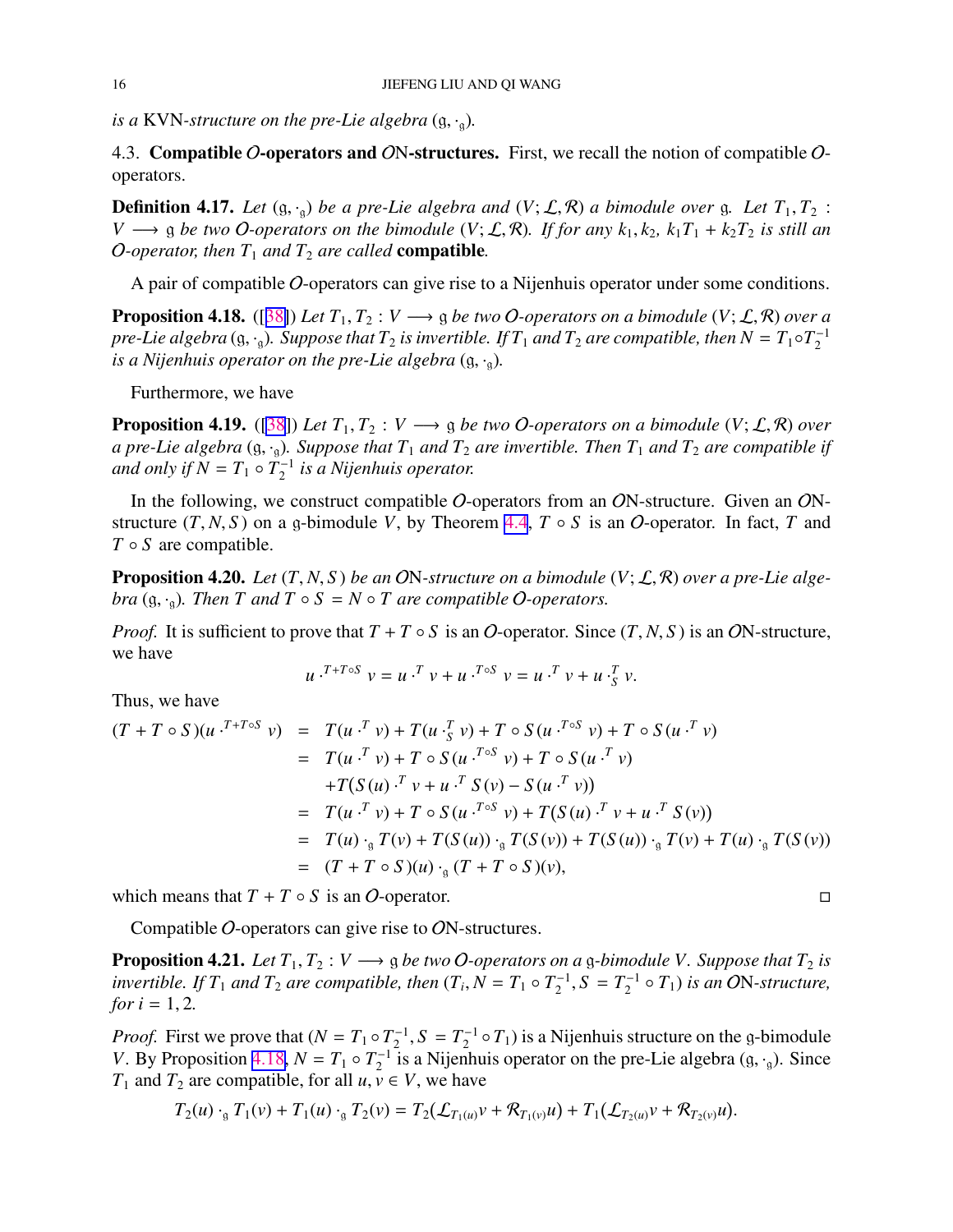Substituting  $T_1$  by  $T_2 \circ S$ , then we have

$$
T_2(u) \cdot_{g} T_2(S(v)) + T_2(S(u)) \cdot_{g} T_2(v) = T_2(\mathcal{L}_{T_2(S(u))} v + \mathcal{R}_{T_2(S(v))} u) + T_2 S(\mathcal{L}_{T_2(u)} v + \mathcal{R}_{T_2(v)} u).
$$
  
Since  $T_2$  is an *O*-operator, we have

$$
T_2(u) \cdot_{\mathfrak{g}} T_2(S(v)) + T_2(S(u)) \cdot_{\mathfrak{g}} T_2(v) = T_2(\mathcal{L}_{T_2(u)} S(v) + \mathcal{R}_{T_2(S(v))} u + \mathcal{L}_{T_2(S(u))} v + \mathcal{R}_{T_2(v)} S(u)).
$$

Since  $T_2$  is invertible, we obtain

(46) 
$$
S(\mathcal{L}_{T_2(u)}v + \mathcal{R}_{T_2(v)}u) = \mathcal{L}_{T_2(u)}S(v) + \mathcal{R}_{T_2(v)}S(u).
$$

Therefore, we have

(47) 
$$
\mathcal{L}_{T_2(u)}S^2(v) - S(\mathcal{L}_{T_2(u)}S(v)) = S(\mathcal{R}_{T_2S(v)}u) - \mathcal{R}_{T_2S(v)}S(u),
$$

(48) 
$$
S(\mathcal{L}_{T_2S(u)}v) - \mathcal{L}_{T_2S(u)}S(v) = \mathcal{R}_{T_2(v)}S^2(u) - S(\mathcal{R}_{T_2(v)}S(u)).
$$

Furthermore, since  $T_2$  and  $T_2 \circ S$  are O-operators, we have

$$
T_2 \circ S(u \cdot^{T_2 \circ S} v) = T_2(S(u)) \cdot_g T_2(S(v)) = T_2(S(u) \cdot^{T_2} S(v)).
$$

Since  $T_2$  is invertible, we have

(49) 
$$
S(u \cdot {}^{T_2 \circ S} v) = S(u) \cdot {}^{T_2} S(v),
$$

which means that

(50) 
$$
S\Big(\mathcal{L}_{T_2S(u)}v + \mathcal{R}_{T_2S(v)}u\Big) = \mathcal{L}_{T_2S(u)}S(v) + \mathcal{R}_{T_2S(v)}S(u).
$$

By  $(47)$  and  $(50)$ , one has

$$
0 = \mathcal{L}_{T_2(u)} S^2(v) + S(\mathcal{L}_{T_2S(u)} v) - S(\mathcal{L}_{T_2(u)} S(v)) - \mathcal{L}_{T_2S(u)} S(v)
$$
  
= 
$$
\mathcal{L}_{T_2(u)} S^2(v) + S(\mathcal{L}_{NT_2(u)} v) - S(\mathcal{L}_{T_2(u)} S(v)) - \mathcal{L}_{NT_2(u)} S(v).
$$

Since  $T_2$  is invertible and let  $x = T_2(u)$ , we have

$$
S\left(\mathcal{L}_x S(v)\right)-\mathcal{L}_x S^2(v)-S\left(\mathcal{L}_{N(x)}v\right)+\mathcal{L}_{N(x)} S(v)=0,
$$

which implies that  $(28)$  $(28)$  holds

Similarly, by  $(48)$  and  $(50)$ , one has

$$
0 = \mathcal{R}_{T_2(v)} S^2(u) + S(\mathcal{R}_{T_2S(v)} u) - S(\mathcal{R}_{T_2(v)} S(u)) - \mathcal{R}_{T_2S(v)} S(u)
$$
  
= 
$$
\mathcal{R}_{T_2(v)} S^2(u) + S(\mathcal{R}_{NT_2(v)} u) - S(\mathcal{R}_{T_2(v)} S(u)) - \mathcal{R}_{NT_2(v)} S(u).
$$

Since  $T_2$  is invertible and let  $x = T_2(v)$ , we have

$$
S\big(\mathcal{R}_xS(u)\big)-\mathcal{R}_xS^2(u)-S\big(\mathcal{R}_{N(x)}u\big)+\mathcal{R}_{N(x)}S(u)=0,
$$

which implies that [\(29](#page-10-0)) holds. Thus (*N*, *S*) is a Nijenhuis structure.

(i) It is obvious that  $T_2 \circ S = N \circ T_2 = T_1$ . By (46), we have

$$
u \cdot_S^{T_2} v - u \cdot^{T_2 \circ S} v = \mathcal{L}_{T_2(u)} S(v) + \mathcal{R}_{T_2(v)} S(u) - S(\mathcal{L}_{T_2(u)} v + \mathcal{R}_{T_2(v)} u) = 0,
$$

which implies that  $u \cdot \frac{T_2}{S}$  $S<sup>T_2</sup>$  *v* = *u* ·<sup>*T*2</sup>°<sup>*S*</sup> *v*. Therefore,  $(T_2, N = T_1 \circ T_2^{-1})$  $T_2^{-1}$ ,  $S = T_2^{-1}$  $\chi_2^{-1} \circ T_1$ ) is an *O*Nstructure.

 $(ii)$  By  $(49)$ , we have

$$
u \cdot_S^{T_1} v - u \cdot^{T_1 \circ S} v = \mathcal{L}_{T_1(u)} S(v) + \mathcal{R}_{T_1(v)} S(u) - S(\mathcal{L}_{T_1(u)} v + \mathcal{R}_{T_1(v)} u)
$$
  
= 
$$
\mathcal{L}_{T_2(S(u))} S(v) + \mathcal{R}_{T_2(S(v))} S(u) - S(\mathcal{L}_{T_2(S(u))} v + \mathcal{R}_{T_2(S(v))} u)
$$
  
= 
$$
S(u) \cdot^{T_2} S(v) - S(u \cdot^{T_2 \circ S} v) = 0.
$$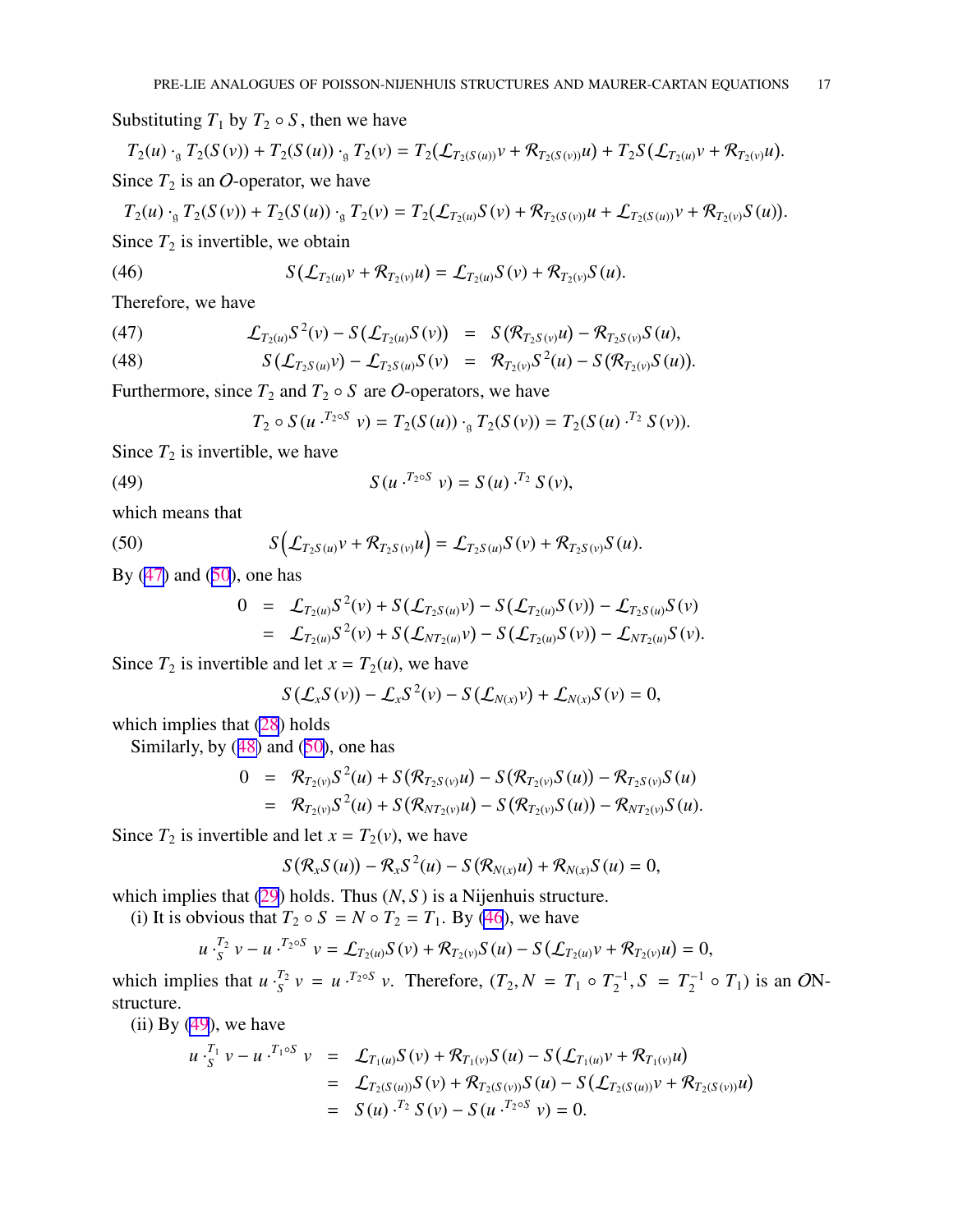Thus,  $(T_1, N = T_1 \circ T_2^{-1}, S = T_2^{-1} \circ T_1)$  is an *O*N-structure. □

In the sequel, we show that an ON-structure on a g-bimodule *V* gives rise to a hierarchy of compatible O-operators.

**Lemma 4.22.** *Let*  $(T, N, S)$  *be an* ON-structure on a g-bimodule V. Then for all k,  $i \in \mathbb{N}$ , we have

(51) 
$$
T_k(u \cdot_{S^{k+i}}^T v) = T_k(u) \cdot_{N^i} T_k(v);
$$

(52) 
$$
u^{\, T_k} v = u^{\, T_k} v = S^{k-i} (u^{\, T_i} v),
$$

*where*  $T_k = T \circ S^k = N^k \circ T$  *and set*  $T_0 = T$ .

**Theorem 4.23.** Let  $(T, N, S)$  be an ON-structure on a g-bimodule V. Then all  $T_k = N^k \circ T$  are *O*-operators. Furthermore, for all  $k, l \in \mathbb{N}$ ,  $T_k$  and  $T_l$  are compatible.

*Proof.* By  $(51)$  and  $(52)$  with  $i = 0$ , we have

$$
T_k(u \cdot^{T_k} v) = T_k(u) \cdot_g T_k(v),
$$

which implies that  $T_k$  is an O-operator. For the second conclusion, we need to prove that  $T_k + T_{k+i}$ are *O*-operators for all  $k, i \in \mathbb{N}$ . By (52), we have

$$
u \cdot^{T_k+T_{k+i}} v = u \cdot^{T_k} v + u \cdot^{T_{k+i}} v = u \cdot^{T_k} v + u \cdot^{T_k}_{S^i} v.
$$

Thus, we have

$$
(T_k + T_{k+i})(u \cdot^{T_k + T_{k+i}} v) = T_k(u \cdot^{T_k} v) + T_k(u \cdot^{T_k} v) + T_{k+i}(u \cdot^{T_k} v) + T_{k+i}(u \cdot^{T_k} v)
$$
  
\n
$$
= T_k(u \cdot^{T_k} v) + T_{k+i}(u \cdot^{T_k} v) + T_{k+i}(u \cdot^{T_k} v)
$$
  
\n
$$
+ T_k(S^i(u) \cdot^{T_k} v + u \cdot^{T_k} S^i(v) - S^i(u \cdot^{T_k} v))
$$
  
\n
$$
= T_k(u \cdot^{T_k} v) + T_{k+i}(u \cdot^{T_k} v) + T_k(S^i(u) \cdot^{T_k} v + u \cdot^{T_k} S^i(v))
$$
  
\n
$$
= T_k(u) \cdot_{S} T_k(v) + T_{k+i}(u) \cdot_{S} T_{k+i}(v) + T_{k+i}(u) \cdot_{S} T_k(v) + T_k(u) \cdot_{S} T_{k+i}(v)
$$
  
\n
$$
= (T_k + T_{k+i})(u) \cdot_{S} (T_k + T_{k+i})(v),
$$

which implies that  $T_k + T_{k+i}$  are O-operators.

By Theorem 4.23 and Proposition [4.9](#page-13-0), we have

**Corollary 4.24.** *Let*  $(r, N)$  *be a* KVN-structure on pre-Lie algebra  $(g, \cdot_g)$ *. Then for all*  $k \in \mathbb{N}$ *,*  $r_k \in Sym^2(\mathfrak{g})$  *defined by*  $r_k(\xi, \eta) = \langle N^k r^{\sharp}(\xi), \eta \rangle$  *for all*  $\xi, \eta \in \mathfrak{g}^*$ , *are pairwise compatible* s*matrices in the sense that any linear combination of r<sup>k</sup> and r<sup>l</sup> is still an* s*-matrix.*

Proposition 4.25. *Let* (*T*, *N*, *S* ) *be an* ON*-structure on a* g*-bimodule V. If T is invertible, then, for all*  $k \in \mathbb{N}$ ,  $(T, N^k, S^k)$  *and*  $(T_k = N^k \circ T, N^k, S^k)$  *are ON-structures.* 

*Proof.* Since  $(T, N, S)$  is an ON-structure on a g-bimodule *V*, by Theorem 4.23, *T* and  $T_k = N^k \circ T$ are compatible O-operators. Then by the condition that *T* is invertible and Proposition [4.21](#page-15-0), the conclusions follow immediately.

By Proposition [4.13](#page-14-0), we have

**Corollary 4.26.** *Let*  $(\mathfrak{B}, N)$  *be an* HN-structure on a pre-Lie algebra  $(g, \cdot_g)$ . Then for all  $k \in \mathbb{N}$ ,  $(\mathfrak{B}, N^k)$  are HN-structures and  $(r_k, N^k)$  are KVN-structures, where  $r_k \in Sym^2(\mathfrak{g})$  is defined by  $r_k(\xi, \eta) = \langle N^k(\mathfrak{B}^{\natural})^{-1}(\xi), \eta \rangle.$ 

<span id="page-17-0"></span>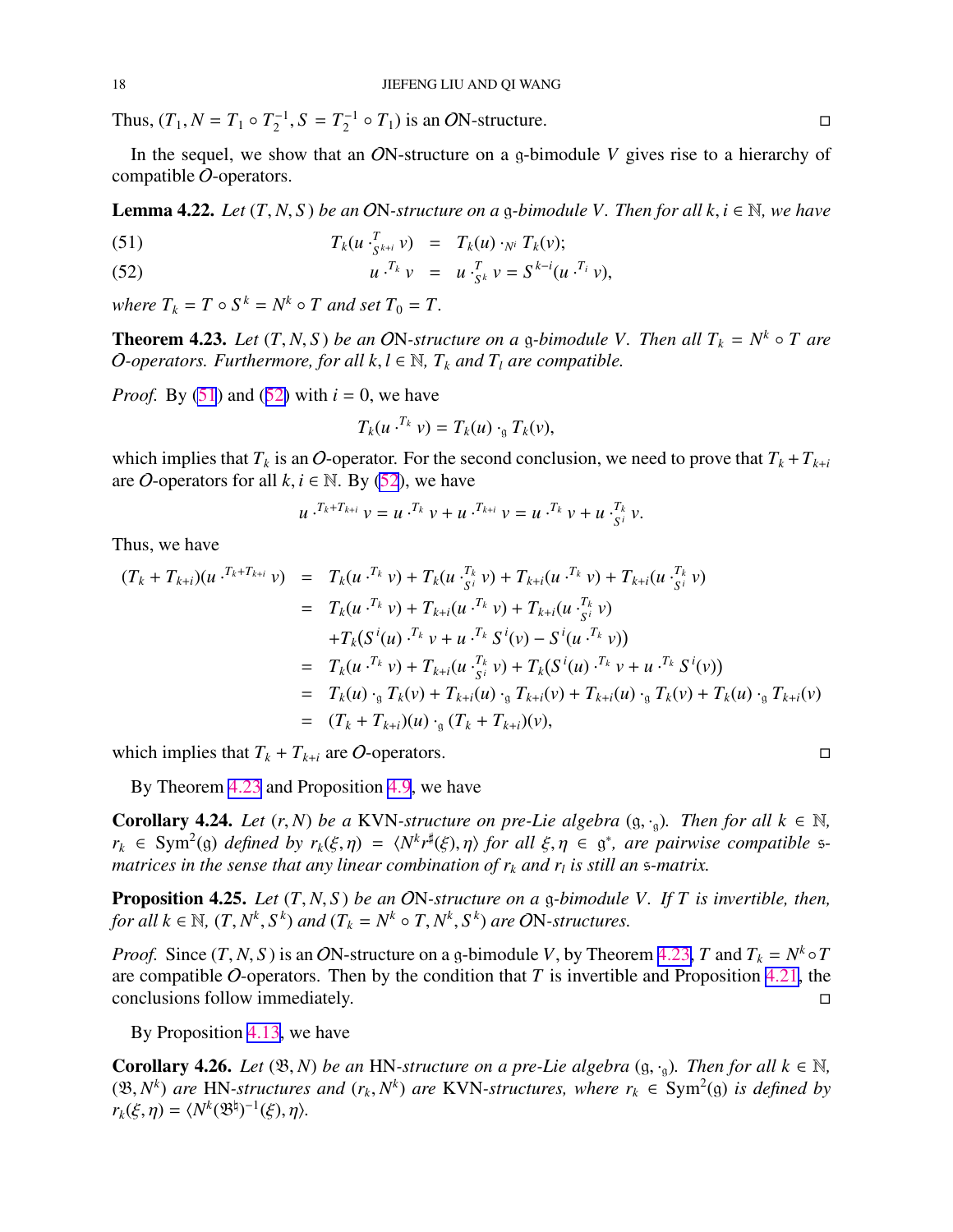### 5. Solutions of the strong Maurer-Cartan equation and ON-structures

<span id="page-18-0"></span>5.1. Solutions of the strong Maurer-Cartan equation on  $g \Join V_T$ . Let  $T : V \longrightarrow g$  be an Ooperator on a bimodule  $(V; \mathcal{L}, \mathcal{R})$  over a pre-Lie algebra  $(g, \cdot_g)$ . We denote by  $V_T := (V, \cdot^T)$  the pre-Lie algebra given by [\(31](#page-11-0)). Define  $\mathcal{L}^T$ ,  $\mathcal{R}^T$  :  $V \longrightarrow$  gl(g) by

(53) 
$$
\mathfrak{L}_{u}^{T} x = T(u) \cdot_{g} x - T(\mathcal{R}_{x} u), \quad \mathfrak{R}_{u}^{T} x = x \cdot_{g} T(u) - T(\mathcal{L}_{x} u), \quad \forall x \in g, u \in V.
$$

**Theorem 5.1.** ([[28\]](#page-25-0)) With the above notations, (g;  $\mathfrak{L}^T$ ,  $\mathfrak{R}^T$ ) is a bimodule over the pre-Lie algebra  $(V, \cdot^T)$  and  $(g \oplus V, \diamond_T)$  *is a pre-Lie algebra, where the multiplication*  $\diamond_T$  *is given by* 

$$
(x+u)\diamond_T (y+v) = x \cdot_{g} y + \mathfrak{L}_{u}^T y + \mathfrak{R}_{v}^T x + \mathcal{L}_{x} v + \mathcal{R}_{y} u + u \cdot^{T} v, \quad \forall x, y \in A, u, v \in V.
$$

*We denote the corresponding twilled pre-Lie algebra by*  $\mathfrak{g} \Join V_T$ .

By Lemma [2.11](#page-6-0), we have

**Proposition 5.2.** *Let*  $T : V \longrightarrow g$  *be an O-operator on a bimodule*  $(V; \mathcal{L}, \mathcal{R})$  *over a pre-Lie algebra* (g, ·g)*. A linear operator* Ω : g → *V is a solution of the strong Maurer-Cartan equation on the twilled pre-Lie algebra*  $g$   $\Join$  *V*<sub>*T*</sub> *if and only if* 

(54) 
$$
\Omega(x \cdot_{g} y) = \mathcal{L}_{x} \Omega(y) + \mathcal{R}_{y} \Omega(x),
$$

(55) 
$$
\Omega(x) \cdot^T \Omega(y) = \Omega(\mathfrak{L}_{\Omega(x)}^T y + \mathfrak{R}_{\Omega(y)}^T x).
$$

By (55), it is obvious that if  $\Omega$  : g  $\longrightarrow V_T$  is a solution of the strong Maurer-Cartan equation on  $g \bowtie V_T$ , then  $\Omega$  is an O-operator on the bimodule  $(g; \mathcal{L}^T, \mathcal{R}^T)$  over the pre-Lie algebra  $(V, \cdot^T)$ . The O-operator  $\Omega$  induces a pre-Lie algebra  $g_{\Omega} = (g, \cdot^{\Omega})$ , where  $\cdot^{\Omega}$  is given by

$$
x \cdot^{\Omega} y = \mathfrak{L}_{\Omega(x)}^T y + \mathfrak{R}_{\Omega(y)}^T x, \quad \forall x, y \in \mathfrak{g}.
$$

Furthermore, according to Theorem 5.1,  $\mathcal{L}^{\Omega}, \mathcal{R}^{\Omega} : \mathfrak{g} \longrightarrow \mathfrak{gl}(V)$  defined by

$$
\mathcal{L}_x^{\Omega} u = \Omega(x) \cdot^T u - \Omega(\mathfrak{R}_u^T x), \quad \mathcal{R}_x^{\Omega} u = u \cdot^T \Omega(x) - \Omega(\mathfrak{L}_u^T x), \quad \forall x \in \mathfrak{g}, u \in V
$$

gives a bimodule structure of  $\mathfrak{g}_{\Omega}$  on *V*. On  $\mathfrak{g} \oplus V$ , define a multiplication  $*_{\tau}^{\Omega}$  $T$ <sup>2</sup> by

$$
(x+u) *^{\Omega}_T (y+v) = x \cdot^{\Omega} y + \mathfrak{L}^T_u y + \mathfrak{R}^T_v x + \mathcal{L}^{\Omega}_x v + \mathcal{R}^{\Omega}_y u + u \cdot^T v, \quad \forall x, y \in \mathfrak{g}, u, v \in V.
$$

**Proposition 5.3.** *Let*  $\Omega$  :  $\mathfrak{g} \longrightarrow V_T$  *be a solution of the strong Maurer-Cartan equation on*  $\mathfrak{g} \Join V_T$ . *Then we have*

- (i)  $(g \oplus V, *_{T}^{\Omega})$  $T(T_T^{\Omega})$  *is a pre-Lie algebra and we denote the corresponding twilled algebra by*  $\mathfrak{g}_{\Omega}$   $\Join$ *V<sup>T</sup> ;*
- (ii) *T* is a solution of the strong Maurer-Cartan equation on the twilled algebra  $g_{\Omega} \Join V_T$ ;
- (iii) *T* is an *O*-operator on the bimodule  $(V; \mathcal{L}^{\Omega}, \mathcal{R}^{\Omega})$  over the pre-Lie algebra  $(g, \cdot^{\Omega})$ .

*Proof.* (i) By Theorem 5.1, it is straightforward to deduce that  $(g \oplus V, *_{T}^{\Omega}$  $T(T)$  is a pre-Lie algebra.

(ii) To prove that *T* is a solution of the strong Maurer-Cartan equation on the twilled pre-Lie algebra  $g_{\Omega} \Join V_T$ , we only need to verify the following two equalities:

$$
T(u \cdot^T v) = \mathfrak{L}_u^T T(v) + \mathfrak{R}_v^T T(u), \quad T(u) \cdot^{\Omega} T(v) = T(\mathcal{L}_{T(u)}^{\Omega} v + \mathcal{R}_{T(v)}^{\Omega} u).
$$

The first equality follows from that *T* is an *O*-operator on a bimodule  $(V; \mathcal{L}, \mathcal{R})$  over g. For the second equality, on the one hand, by (54), we have

$$
T(u) \cdot^{\Omega} T(v) = (T\Omega T(u)) \cdot_{\mathfrak{g}} T(v) + T(u) \cdot_{\mathfrak{g}} (T\Omega T(v)) - T\Omega(T(u) \cdot_{\mathfrak{g}} T(v));
$$

on the other hand, by the fact that *T* is an *O*-operator on a bimodule  $(V; \mathcal{L}, \mathcal{R})$  over g, we have

$$
T(\mathcal{L}^{\Omega}_{T(u)}v + \mathcal{R}^{\Omega}_{T(v)}u) = T((\Omega T(u)) \cdot^T v + u \cdot^T (\Omega T(v)) - \Omega(T(u) \cdot _g T(v)))
$$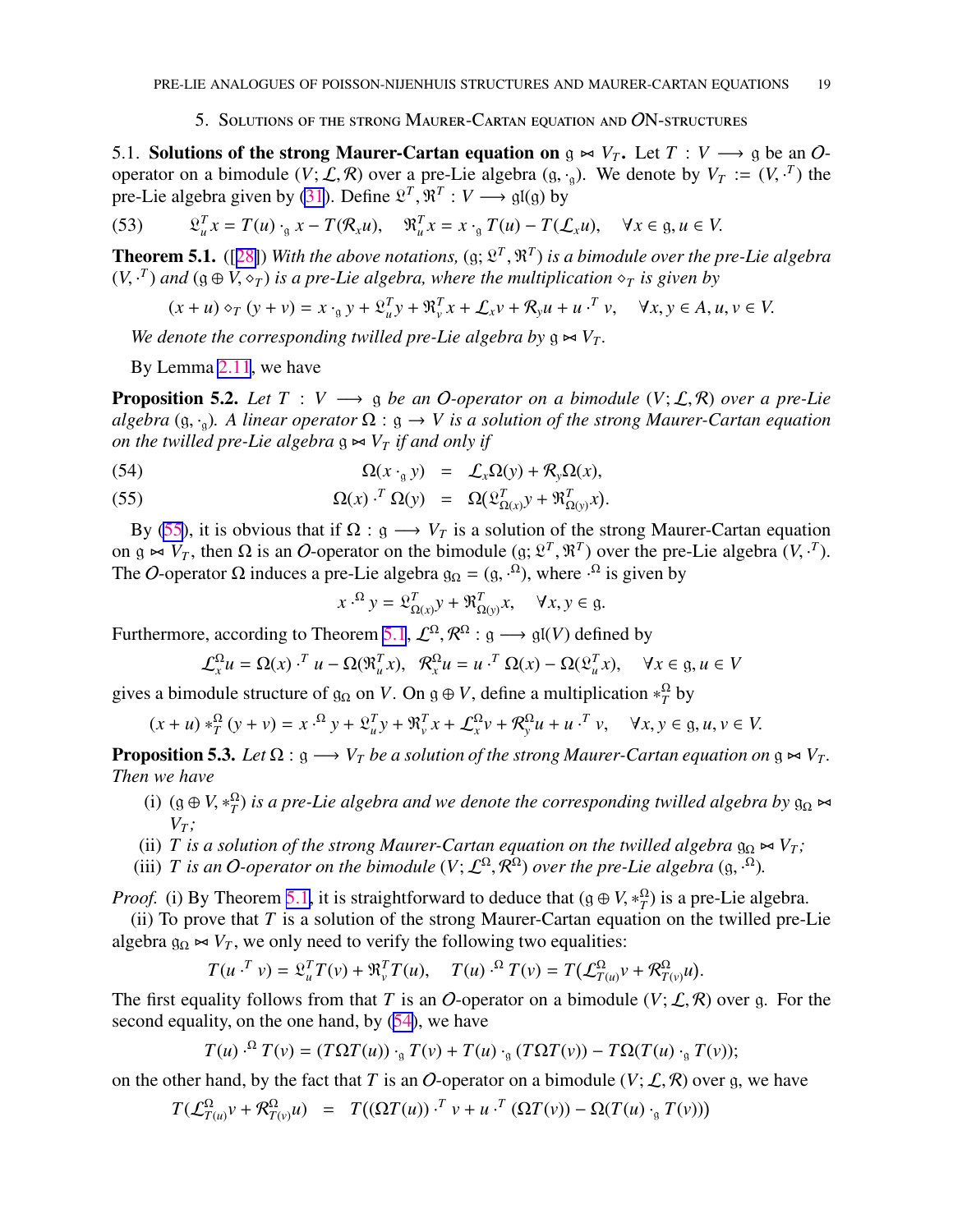$= (T\Omega T(u)) \cdot_q T(v) + T(u) \cdot_q (T\Omega T(v)) - T\Omega(T(u) \cdot_q T(v)),$ 

<span id="page-19-0"></span>which implies that the second equality also holds.

 $(iii)$  can be obtained by a straightforward calculation. We omit the details.

Proposition 5.4. Let R be a Rota-Baxter operator on the pre-Lie algebra  $(g, \cdot_q)$ , that is,

$$
R(x) \cdot_{\mathfrak{g}} R(y) = R(R(x) \cdot_{\mathfrak{g}} y + x \cdot_{\mathfrak{g}} R(y)), \quad \forall x, y \in \mathfrak{g}.
$$

*Then*  $\Omega$  : g  $\longrightarrow$  g *is a solution of the strong Maurer-Cartan equation on*  $g_R \Join g$  *if and only if* 

(56) 
$$
\Omega(x \cdot_{g} y) = \Omega(x) \cdot_{g} y + x \cdot_{g} \Omega(y),
$$

(57) 
$$
\Omega R \Omega(x \cdot_{g} y) = \Omega R \Omega(x) \cdot_{g} y + x \cdot_{g} \Omega R \Omega(y),
$$

*that is,* Ω *and* Ω*R*Ω *are derivations of the pre-Lie algebra* g*.*

*Proof.* Since the Rota-Baxter operator  $R: \mathfrak{g} \longrightarrow \mathfrak{g}$  is an O-operator on the bimodule (g; *L*, *R*) over g, it is obvious that (56) and [\(54](#page-18-0)) are equivalent. By a direct calculation, the right hand side of ([55\)](#page-18-0) is equal to

$$
\Omega\big(R\Omega(x) \cdot_g y - R(\Omega(x) \cdot_g y) + x \cdot_g R\Omega(y) - R(x \cdot_g \Omega(y))\big).
$$

By (56),

$$
\Omega(R\Omega(x) \cdot_g y - R(\Omega(x) \cdot_g y) + x \cdot_g R\Omega(y) - R(x \cdot_g \Omega(y)))
$$
\n
$$
= \Omega R\Omega(x) \cdot_g y + x \cdot_g \Omega R\Omega(y) - \Omega R\Omega(x \cdot_g y) + R\Omega(x) \cdot_g \Omega(y) + \Omega(x) \cdot_g R\Omega(y).
$$

On the other hand, the left hand side of ([55\)](#page-18-0) is equal to

$$
R\Omega(x) \cdot_{\mathfrak{g}} \Omega(y) + \Omega(x) \cdot_{\mathfrak{g}} R\Omega(y).
$$

Comparing the both sides of ([55\)](#page-18-0), (57) follows immediately. The converse can be proved simi- $\Box$ 

**Example 5.5.** We put  $g = C^{\infty}([0, 1])$ . Define the multiplication

$$
f \cdot_g g := f(x) \frac{dg}{dx}(x) = f(x)g'(x), \quad \forall \ f, g \in g.
$$

*Then* (g, ·g) *is a pre-Lie algebra. The integral operator is a Rota-Baxter operator:*

$$
R: \mathfrak{g} \to \mathfrak{g}, \quad R(f)(x) := \int_0^x f(t)dt.
$$

*Define*  $\Omega$  :  $g \rightarrow g$  *by* 

$$
\Omega(f)(x) := \lambda \frac{df}{dx}(x) = \lambda f'(x), \quad \lambda \in \mathbb{K}.
$$

*By direct calculation, we have*

$$
\Omega R \Omega(f)(x) = \lambda^2 f'(x).
$$

*It is obvious that* Ω *and* Ω*R*Ω *are derivations of the pre-Lie algebra* g*. Thus* Ω *is a solution of the strong Maurer-Cartan equation on*  $g_R \Join g$ .

**Example 5.6.** Let  $(g, \cdot_g)$  be a 3-dimensional pre-Lie algebra with a basis  $\{e_1, e_2, e_3\}$  given as *follows:*

$$
e_1 \cdot_{\mathfrak{g}} e_1 = e_1, \quad e_1 \cdot_{\mathfrak{g}} e_2 = e_3,
$$

*whose sub-adjacent Lie algebra is the* 3*-dimensional Heisenberg Lie algebra. Let R*(*ej*) =  $\sum_{i=1}^{3} r_{ij}e_i$  and  $\Omega(e_j) = \sum_{i=1}^{3} \omega_{ij}e_i$ . Then  $\Omega$  is a solution of the strong Maurer-Cartan equation *on*  $g \Join g_R$ *, in which the Rota-Baxter operator R and*  $\Omega$  *are given as follows:*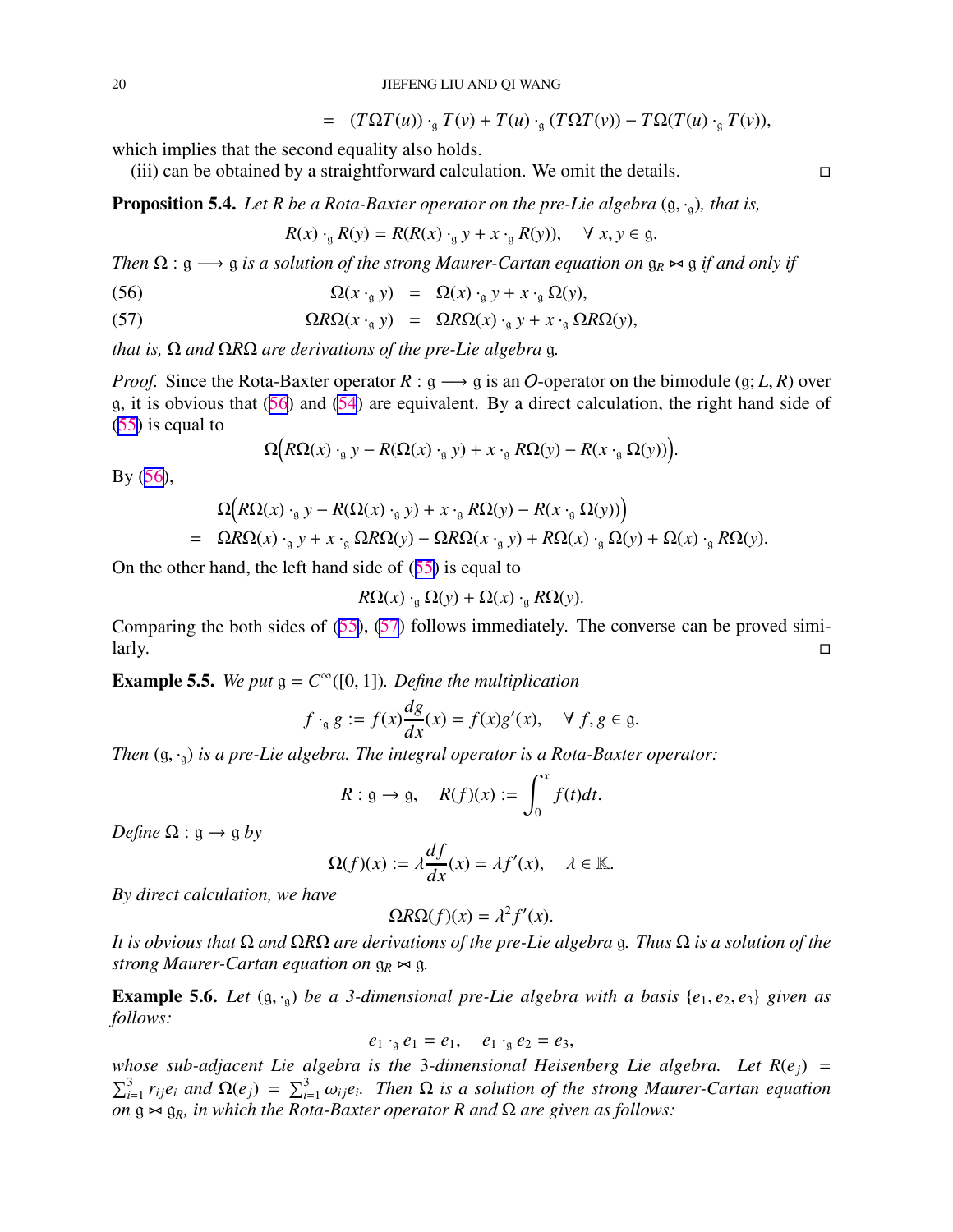<span id="page-20-0"></span>
$$
(1) \ R = \begin{bmatrix} 0 & 0 & 0 \\ r_{21} & r_{22} & 0 \\ r_{31} & r_{32} & 0 \end{bmatrix}, \quad \Omega = \begin{bmatrix} 0 & 0 & 0 \\ 0 & 0 & 0 \\ 0 & \omega_{32} & 0 \end{bmatrix};
$$
  
\n
$$
(2) \ R = \begin{bmatrix} 0 & 0 & 0 \\ 0 & 0 & 0 \\ r_{31} & r_{32} & r_{33} \end{bmatrix} (r_{33} \neq 0), \quad \Omega = \begin{bmatrix} 0 & 0 & 0 \\ 0 & 0 & 0 \\ 0 & \omega_{32} & 0 \end{bmatrix};
$$
  
\n
$$
(3) \ R = \begin{bmatrix} 0 & 0 & 0 \\ r_{21} & 0 & 0 \\ r_{31} & r_{32} & 0 \end{bmatrix}, \quad \Omega = \begin{bmatrix} 0 & 0 & 0 \\ 0 & \omega_{22} & 0 \\ 0 & \omega_{32} & \omega_{22} \end{bmatrix}.
$$

5.2. Solutions of the strong Maurer-Cartan equation and ON-structures. In the following, we study the relationships between solutions of the strong Maurer-Cartan equations and ONstructures. First, we have

**Proposition 5.7.** *Let*  $\Omega$  :  $g \rightarrow V_T$  *be a solution of the strong Maurer-Cartan equation on*  $g \Join V_T$ . *Then*  $N = T \circ \Omega$  *is a Nijenhuis operator on the pre-Lie algebra*  $(g, \cdot_{\mathfrak{g}})$ *.* 

*Proof.* Applying *T* to ([55\)](#page-18-0), we have

$$
T\Omega(x) \cdot_{\mathfrak{g}} T\Omega(y) = T\Omega(\mathfrak{L}_{\Omega(x)}^T y + \mathfrak{R}_{\Omega(y)}^T x).
$$

On the right-hand side,

$$
\mathfrak{L}_{\Omega(x)}^T y + \mathfrak{R}_{\Omega(y)}^T x = T\Omega(x) \cdot_g y - T(\mathcal{R}_y \Omega(x)) + x \cdot_g T\Omega(y) - T(\mathcal{L}_x \Omega(y)).
$$

By  $(54)$  $(54)$ , we have

$$
\mathfrak{L}_{\Omega(x)}^T y + \mathfrak{R}_{\Omega(y)}^T x = T\Omega(x) \cdot_g y + x \cdot_g T\Omega(y) - T\Omega(x \cdot_g y).
$$

Thus we have

$$
T\Omega(x) \cdot_{\mathfrak{g}} T\Omega(y) = T\Omega(T\Omega(x) \cdot_{\mathfrak{g}} y + x \cdot_{\mathfrak{g}} T\Omega(y) - T\Omega(x \cdot_{\mathfrak{g}} y)).
$$

Now we give the main result in this section, which says that a solution of the strong Maurer-Cartan equation on the twilled pre-Lie algebra associated to an O-operator gives rise to an ONstructure.

**Theorem 5.8.** *Let*  $T: V \longrightarrow g$  *be an O-operator on a bimodule*  $(V; \mathcal{L}, \mathcal{R})$  *over a pre-Lie algebra*  $(g, \cdot_g)$  *and*  $\Omega : g \longrightarrow V_T$  *a solution of the strong Maurer-Cartan equation on*  $g \Join V_T$ *. Then* 

- (i)  $(T, N, S)$  *is an* ON-structure on the bimodule  $(V; \mathcal{L}, \mathcal{R})$  *over the pre-Lie algebra*  $(g, \cdot_g)$ *, where*  $N = T \circ \Omega$  *and*  $S = \Omega \circ T$ ;
- (ii)  $(\Omega, S, N)$  is an ON-structure on the bimodule  $(g; \mathfrak{L}^T, \mathfrak{R}^T)$  over the pre-Lie algebra  $(V_T, \cdot^T)$ , *where*  $N = T \circ \Omega$  *and*  $S = \Omega \circ T$ .

*Proof.* (i) By Proposition 5.7,  $N = T \circ \Omega$  is a Nijenhuis operator on the pre-Lie algebra  $(g, \cdot_q)$ . Now we prove that  $(N, S)$  is a Nijenhuis structure on the bimodule  $(V; \mathcal{L}, \mathcal{R})$  over the pre-Lie algebra (g,  $\cdot_{q}$ ). Since *T* is an *O*-operator and  $\Omega$  satisfies [\(54](#page-18-0)), we have

$$
(58)\quad \Omega T(\mathcal{L}_{T(u)}v + \mathcal{R}_{T(v)}u) = \Omega(T(u) \cdot_{g} T(v)) = \mathcal{L}_{T(u)}\Omega T(v) + \mathcal{R}_{T(v)}\Omega T(u), \quad \forall u, v \in V.
$$

Replacing *y* by  $T(v)$  in [\(55](#page-18-0)), by [\(54](#page-18-0)), we have

$$
0 = \Omega(x) \cdot \Gamma \Omega T(v) - \Omega(\mathfrak{L}_{\Omega(x)}^T T(v) + \mathfrak{R}_{\Omega T(v)}^T x)
$$
  
=  $\mathcal{L}_{T\Omega(x)} \Omega T(v) + \mathcal{R}_{T\Omega T(v)} \Omega(x) - \Omega(T\Omega(x) \cdot_{g} T(v) - T(\mathcal{R}_{T(v)} \Omega(x)))$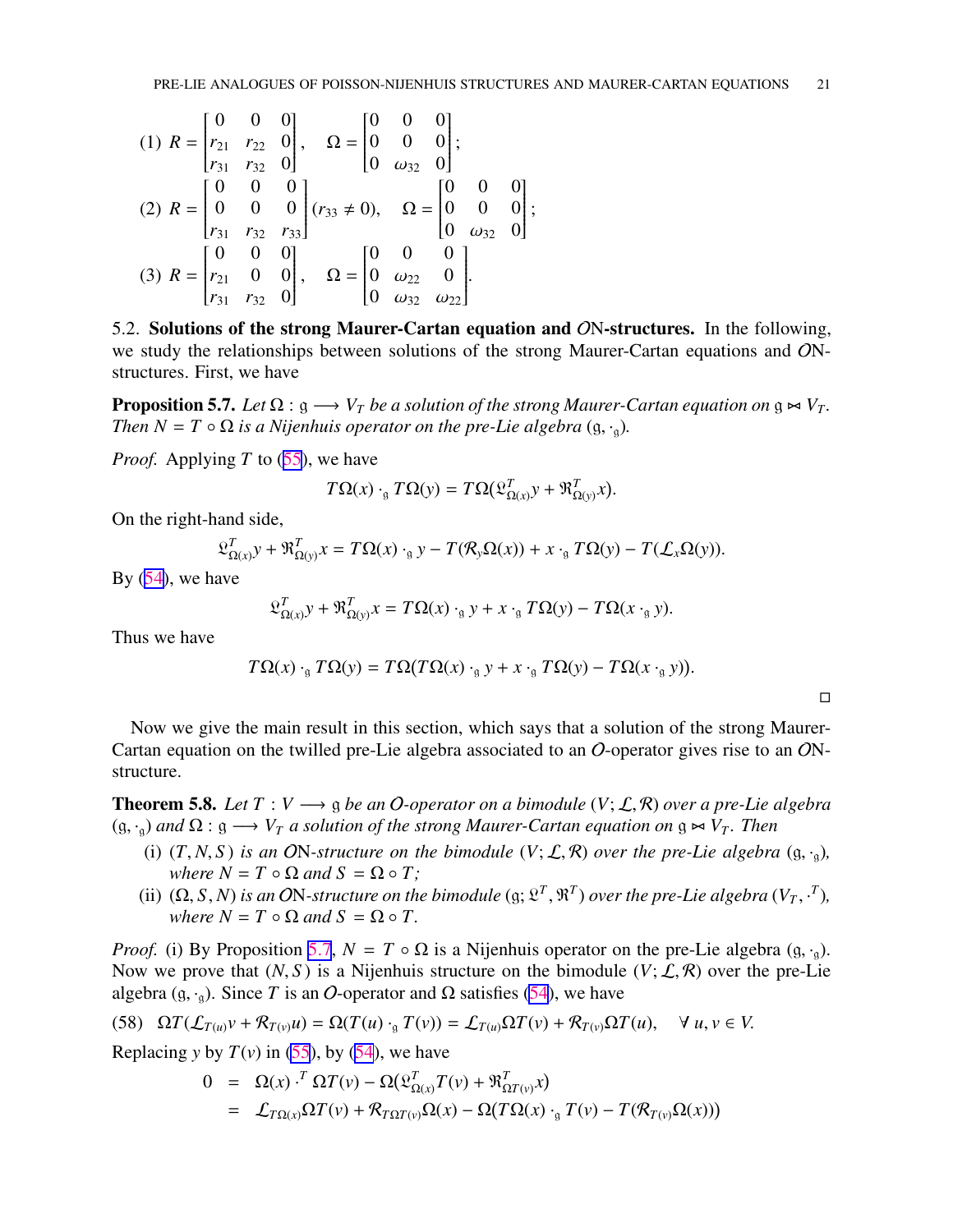$$
- \Omega(x \cdot_{\mathfrak{g}} T\Omega T(v) - T(\mathcal{L}_x \Omega T(v)))
$$
  
=  $\mathcal{L}_{T\Omega(x)}\Omega T(v) + \mathcal{R}_{T\Omega T(v)}\Omega(x) - \mathcal{L}_{T \circ \Omega(x)}\Omega T(v) - \mathcal{R}_{T(v)}\Omega T\Omega(x)$   
+  $\Omega T(\mathcal{R}_{T(v)}\Omega(x)) - \mathcal{L}_x\Omega T\Omega T(v) - \mathcal{R}_{T \circ \Omega T(v)}\Omega(x) + \Omega T(\mathcal{L}_x \Omega T(v))$   
=  $-\mathcal{R}_{T(v)}\Omega T\Omega(x) + \Omega T(\mathcal{R}_{T(v)}\Omega(x)) - \mathcal{L}_x\Omega T\Omega T(v) + \Omega T(\mathcal{L}_x \Omega T(v)),$ 

<span id="page-21-0"></span>which implies that

(59) 
$$
\Omega T(\mathcal{R}_{T(v)}\Omega(x)) - \mathcal{R}_{T(v)}\Omega T\Omega(x) = \mathcal{L}_x \Omega T\Omega T(v) - \Omega T(\mathcal{L}_x \Omega T(v)).
$$

By  $(58)$  $(58)$  and  $(59)$ , we obtain

$$
\mathcal{L}_{T\Omega(x)}\Omega T(v)-\Omega T(\mathcal{L}_{T\Omega(x)}v)=\mathcal{L}_{x}\Omega T\Omega T(v)-\Omega T(\mathcal{L}_{x}\Omega T(v)).
$$

This is just the condition [\(28](#page-10-0)) for  $N = T \circ \Omega$  and  $S = \Omega \circ T$ .

Similarly, replacing *x* by  $T(u)$  in [\(55](#page-18-0)), by [\(54](#page-18-0)), we have

$$
\mathcal{R}_{y}\Omega T\Omega T(u) - \Omega T(\mathcal{R}_{y}\Omega T(u)) = \Omega T(\mathcal{L}_{T(u)}\Omega(y)) - \mathcal{L}_{T(u)}\Omega T\Omega(y).
$$

By  $(58)$  $(58)$ , we have

$$
\mathcal{R}_{T\Omega(y)}\Omega T(u)-\Omega T(\mathcal{R}_{T\Omega(u)}y)=\mathcal{R}_y\Omega T\Omega T(u)-\Omega T(\mathcal{R}_y\Omega T(u)).
$$

This is just the condition [\(29](#page-10-0)) for  $N = T \circ \Omega$  and  $S = \Omega \circ T$ . Thus  $(N = T \circ \Omega, S = \Omega \circ T)$  is a Nijenhuis structure on the bimodule  $(V; \mathcal{L}, \mathcal{R})$  over the pre-Lie algebra  $(g, \cdot_g)$ .

It is obvious that  $T \circ S = N \circ T = T \circ \Omega \circ T$ . By direct calculation, we have

$$
u \cdot_S^T v - u \cdot^{T \circ S} v = \mathcal{L}_{T(u)} S(v) + \mathcal{R}_{T(v)} S(u) - S(\mathcal{L}_{T(u)} v + \mathcal{R}_{T(v)} u)
$$
  
= 
$$
\mathcal{L}_{T(u)} \Omega T(v) + \mathcal{R}_{T(v)} \Omega T(u) - \Omega T(\mathcal{L}_{T(u)} v + \mathcal{R}_{T(v)} u).
$$

([58\)](#page-20-0) implies that

$$
u\cdot_S^T v = u\cdot^{T\circ S} v.
$$

Thus  $(T, N, S)$  is an ON-structure on the bimodule  $(V; \mathcal{L}, \mathcal{R})$  over the pre-Lie algebra  $(g, \cdot_g)$ . (ii) can be proved similarly. We omit the details.  $\Box$ 

Next we consider the converse of Theorem [5.8.](#page-20-0)

**Theorem 5.9.** Let  $(T, N, S)$  be an ON-structure on the bimodule  $(V; \mathcal{L}, \mathcal{R})$  over the pre-Lie alge*bra* (g, ·<sub>g</sub>). If T is invertible, then  $\Omega := T^{-1} \circ N = S \circ T^{-1} : g \to V$  is a solution of the strong *Maurer-Cartan equation on*  $g \Join V_T$ .

*Proof.* Since  $N = T \circ \Omega$  is a Nijenhuis operator on the pre-Lie algebra  $(g, \cdot_g)$ , we have

(60) 
$$
T\Omega(x) \cdot_{\mathfrak{g}} T\Omega(y) = T\Omega(T\Omega(x) \cdot_{\mathfrak{g}} y + x \cdot_{\mathfrak{g}} T\Omega(y) - T\Omega(x \cdot_{\mathfrak{g}} y)).
$$

By direct calculations, we have

(61) 
$$
\mathfrak{L}_{\Omega(x)}^T y + \mathfrak{R}_{\Omega(y)}^T x = T\Omega(x) \cdot_g y + x \cdot_g T\Omega(y) - T\Omega(x \cdot_g y).
$$

Since *T* is an *O*-operator,  $(60)$  and  $(61)$  imply that

$$
T(\Omega(x) \cdot^T \Omega(y)) = T\Omega(x) \cdot_{\mathfrak{g}} T\Omega(y) = T\Omega(\mathfrak{L}_{\Omega(x)}^T y + \mathfrak{R}_{\Omega(y)}^T x).
$$

Thus ([55\)](#page-18-0) holds because *T* is invertible.

Since  $u \cdot \frac{T}{S} v = u \cdot \frac{T \cdot S}{S} v$  with  $S = \Omega \circ T$ , we have

$$
\Omega T(L_{T(u)}v + \mathcal{R}_{T(v)}u) = \mathcal{L}_{T(u)}\Omega T(v) + \mathcal{R}_{T(v)}\Omega T(u).
$$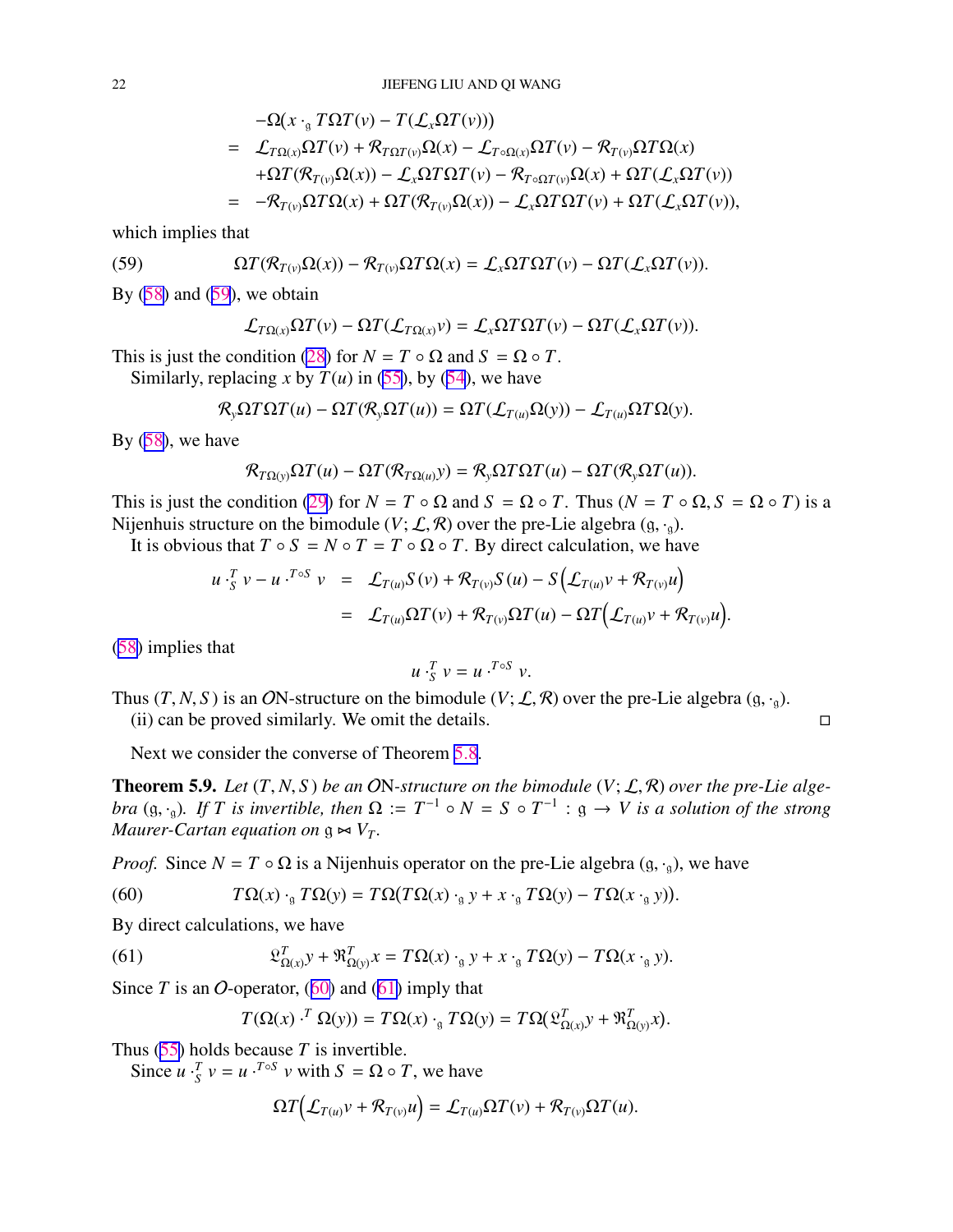<span id="page-22-0"></span>Thus we have

$$
\Omega(T(u) \cdot_{\mathfrak{g}} T(v)) = \Omega T(\mathcal{L}_{T(u)}v + \mathcal{R}_{T(v)}u) = \mathcal{L}_{T(u)}\Omega T(v) + \mathcal{R}_{T(v)}\Omega T(u).
$$

Let  $x = T(u)$  and  $y = T(v)$ , we have  $\Omega(x \cdot g y) = \mathcal{L}_x \Omega(y) + \mathcal{R}_y \Omega(x)$ . Thus [\(54](#page-18-0)) follows from that *T* is invertible. We finish the proof.  $\Box$ 

By Theorem [4.4](#page-12-0) and Proposition [4.20](#page-15-0), we have

**Corollary 5.10.** *Let*  $T: V \longrightarrow g$  *be an O-operator on a bimodule*  $(V; \mathcal{L}, \mathcal{R})$  *over a pre-Lie algebra*  $(g, \cdot_g)$  *and*  $\Omega : g \to V$  *a solution of the strong Maurer-Cartan equation on*  $g \bowtie V_T$ *. Then*  $N \circ T$  *is also an* O-operator, where  $N = T \circ \Omega$ . Moreover, T and  $N \circ T$  are compatible.

By Theorem [4.23](#page-17-0), we have

**Corollary 5.11.** *Let*  $T : g \longrightarrow A$  *be an O-operator on a bimodule*  $(V; \mathcal{L}, \mathcal{R})$  *over a pre-Lie algebra* (g, ·<sub>g</sub>). Let Ω : g → *V* be a Maurer-Cartan element on the twilled pre-Lie algebra g  $\Join$  *V*<sub>*T*</sub>. Then

- (i) for all  $k \in \mathbb{N}$ ,  $T_k = (T \circ \Omega)^k \circ T$  are O-operators on the bimodule  $(V; \mathcal{L}, \mathcal{R})$  over the pre-Lie *algebra* (g, ·<sub>g</sub>). Furthermore, for all  $k, l \in \mathbb{N}$ ,  $T_k$  and  $T_l$  are compatible.
- (ii) *for all*  $k \in \mathbb{N}$ ,  $\Omega_k = (\Omega \circ T)^k \circ \Omega$  *are O*-operators on the bimodule (g;  $\mathfrak{L}^T$ ,  $\mathfrak{R}^T$ ) *over the pre-Lie algebra*  $(V_T, \cdot^T)$ *. Furthermore, for all k, l* ∈ N,  $\Omega_k$  *and*  $\Omega_l$  *are compatible.*

**Example 5.12.** *Consider the solution of the strong Maurer-Cartan equation on the twilled pre-Lie algebra* g ⊲⊳ g*<sup>R</sup> given by Example [5.5.](#page-19-0) Thus, by Theorem [5.8](#page-20-0),* (*R*, *N*, *S* ) *is an* ON*-structure, where N and S are, respectively, given by*

$$
N(f)(x) = \lambda f(x), \quad S(g)(x) = \lambda g(x), \quad \forall \ f, g \in \mathfrak{g}.
$$

**Example 5.13.** Consider the solution of the strong Maurer-Cartan equation on the twilled pre-*Lie algebra* g ⊲⊳ g*<sup>R</sup> given by Example [5.6.](#page-19-0) Then* (*R*, *N*, *S* ) *are* ON*-structures, where R, N and S are given as follows:*

(1) 
$$
R = \begin{bmatrix} 0 & 0 & 0 \ r_{21} & r_{22} & 0 \ r_{31} & r_{32} & 0 \end{bmatrix}
$$
,  $N = 0$ ,  $S = \begin{bmatrix} 0 & 0 & 0 \ 0 & 0 & 0 \ 0 & r_{21}\omega_{32} & r_{22}\omega_{32} \end{bmatrix}$ ;  
\n(2)  $R = \begin{bmatrix} 0 & 0 & 0 \ 0 & 0 & 0 \ r_{31} & r_{32} & r_{33} \end{bmatrix}$  ( $r_{33} \neq 0$ ),  $N = \begin{bmatrix} 0 & 0 & 0 \ 0 & 0 & 0 \ 0 & r_{32}\omega_{32} & 0 \end{bmatrix}$ ,  $S = 0$ ;  
\n(3)  $R = \begin{bmatrix} 0 & 0 & 0 \ r_{21} & 0 & 0 \ r_{31} & r_{32} & 0 \end{bmatrix}$ ,  $N = \begin{bmatrix} 0 & 0 & 0 \ 0 & 0 & 0 \ 0 & r_{32}\omega_{22} & 0 \end{bmatrix}$ ,  $S = \begin{bmatrix} 0 & 0 & 0 \ r_{21}\omega_{22} & r_{32}\omega_{22} & 0 \end{bmatrix}$ .

5.3. KV $\Omega$ -structures and solutions of the strong Maurer-Cartan equation. In this subsection, we introduce the notion of a KV $\Omega$ -structure, which has a close relationship with solutions of the strong Maurer-Cartan equation, KVN-structures and HN-structures.

**Definition 5.14.** Let  $r \in Sym^2(\mathfrak{g})$  be an  $\mathfrak{s}$ -matrix and  $\mathfrak{B} \in Sym^2(\mathfrak{g}^*)$  be  $\delta^T$ -closed on a pre-Lie  $algebra$  (g,  $\cdot_g$ ). Then (r, B) is called a  $KV\Omega$ -structure if  $\mathfrak{B}_N$  is also  $\delta^T$ -closed, where  $N=r^{\sharp}\circ \mathfrak{B}^{\sharp}$  $\mathcal{B}_N \in \text{Sym}^2(\mathfrak{g}^*)$  *is defined by*  $\mathfrak{B}_N(x, y) = \mathfrak{B}(N(x), y)$ *.* 

Example 5.15. *Let* g *be the* 3*-dimensional pre-Lie algebra given in Example [4.16](#page-14-0). Then* (*r*, B) *given by*

$$
r = r_{11}e_1 \otimes e_1 + r_{22}e_2 \otimes e_2 + r_{23}e_2 \otimes e_3 + r_{23}e_3 \otimes e_2,
$$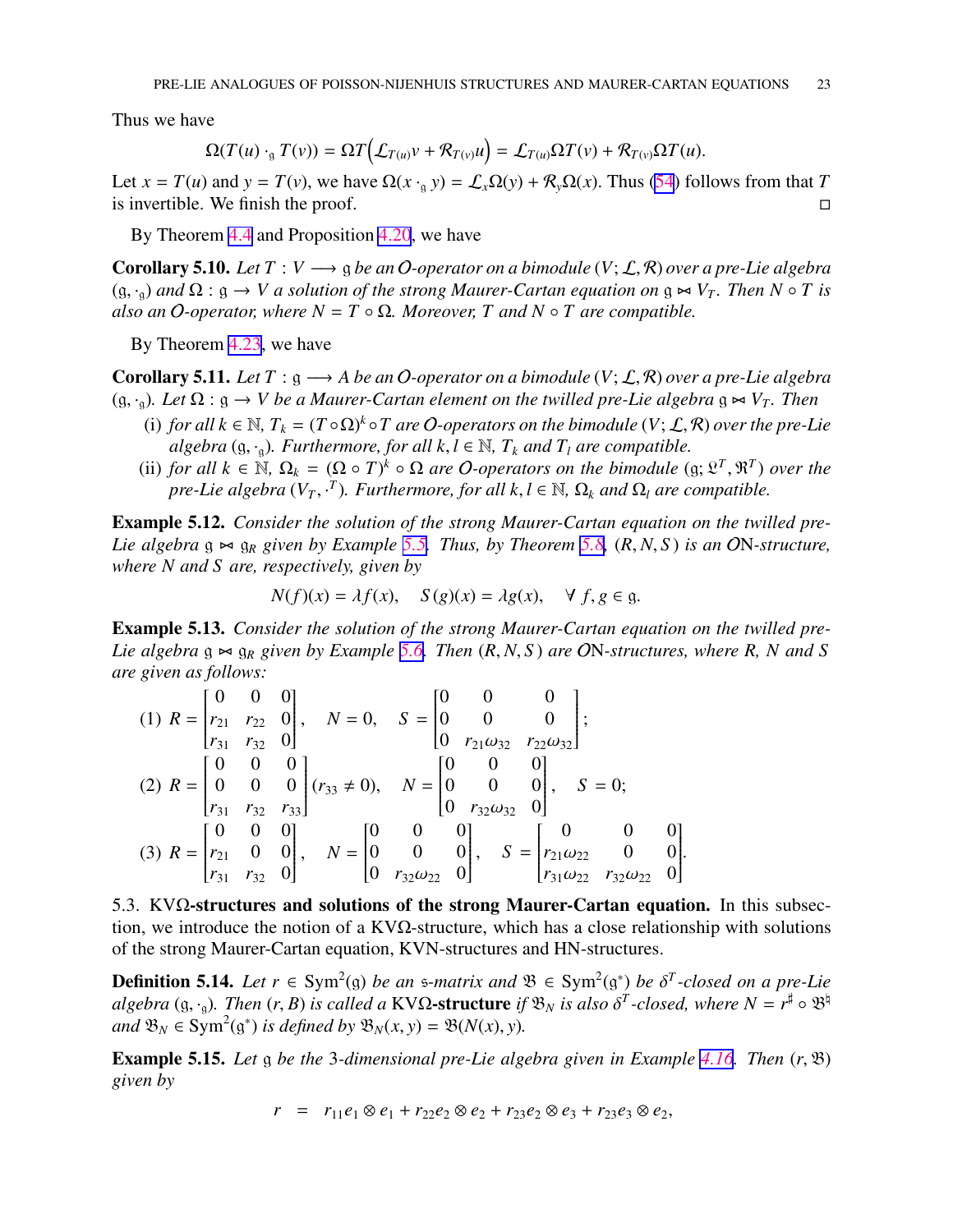$$
\mathfrak{B} = ae_1^* \otimes e_1^* + be_2^* \otimes e_3^* + be_3^* \otimes e_2^* + ce_3^* \otimes e_3^*
$$

<span id="page-23-0"></span>*is a* KVΩ*-structure on the pre-Lie algebra* g*, where a*, *b*, *c*,*r*11,*r*<sup>22</sup> *and r*<sup>23</sup> *are constants.*

**Example 5.16.** Let  $(g, \cdot_g)$  be a 3-dimensional pre-Lie algebra with a basis  $\{e_1, e_2, e_3\}$  whose non*zero products are given as follows:*

$$
e_2 \cdot_{\mathfrak{g}} e_3 = e_1, \quad e_3 \cdot_{\mathfrak{g}} e_2 = -e_1.
$$

*Let* {*e* ∗  $_1^*, e_2^*$  $\frac{1}{2}$ ,  $e_3^*$ 3 } *be the dual basis. Then* (*r*, B) *given by*

$$
r = r_{11}e_1 \otimes e_1 + r_{12}e_1 \otimes e_2 + r_{12}e_2 \otimes e_1 + r_{13}e_1 \otimes e_3 + r_{13}e_3 \otimes e_1,
$$
  
\n
$$
\mathfrak{B} = ae_2^* \otimes e_2^* + be_2^* \otimes e_3^* + be_3^* \otimes e_2^* + ce_3^* \otimes e_3^*
$$

*is a* KVN-structure on the pre-Lie algebra  $(g, \cdot_g)$ , where  $a, b, c, r_{11}, r_{12}$  and  $r_{13}$  are constants.

**Theorem 5.17.** Let  $r$  ∈ Sym<sup>2</sup>(g) *be an* s-matrix on a pre-Lie algebra (g, ⋅<sub>g</sub>). Then (r, \ \ B) is a KVQ-structure if and only if  $\mathfrak{B}^{\natural}: \mathfrak{g} \to \mathfrak{g}^*$  is a solution of the strong Maurer-Cartan equation on *the twilled pre-Lie algebra* g ∞ g<sup>\*</sup>. *r* ♯ *.*

*Proof.* Assume that  $(r, \mathfrak{B})$  is a KV $\Omega$ -structure. Note that  $\mathfrak{B}$  is  $\delta^T$ -closed if and only if it satisfies

$$
\mathfrak{B}^{\natural}(x \cdot_{g} y) = \mathrm{ad}_{x}^{*} \mathfrak{B}^{\natural}(y) - R_{y}^{*} \mathfrak{B}^{\natural}(x),
$$

which is just [\(54](#page-18-0)) with  $\Omega = \mathfrak{B}^{\natural}$ .

On one hand, for ([55\)](#page-18-0) with  $\Omega = \mathfrak{B}^{\dagger}$  and  $T = r^{\sharp}$ , we have

$$
\langle \mathfrak{B}^{\natural}(x) \cdot_{r^{\sharp}} \mathfrak{B}^{\natural}(y) - \mathfrak{B}^{\natural}(ad_{\mathfrak{B}^{\natural}(x)}^{*r^{\sharp}} y - R_{\mathfrak{B}^{\natural}(y)}^{*r^{\sharp}} x), z \rangle
$$
  
\n
$$
= \langle ad_{r^{\sharp}\mathfrak{B}^{\natural}(x)}^{*} \mathfrak{B}^{\natural}(y) - R_{r^{\sharp}\mathfrak{B}^{\natural}(y)}^{*} \mathfrak{B}^{\natural}(x), z \rangle - \langle \mathfrak{B}^{\natural}(r^{\sharp}(\xi) \cdot_{g} x + r^{\sharp}(R_{x}^{*}\xi) + x \cdot_{g} r^{\sharp}(\xi) - r^{\sharp}(ad_{x}^{*}\xi)), z \rangle
$$
  
\n(62) 
$$
= \mathfrak{B}(r^{\sharp}\mathfrak{B}^{\natural}(y) \cdot_{g} z, x) + \mathfrak{B}(y \cdot_{g} r^{\sharp}\mathfrak{B}^{\natural}(z), x) - \mathfrak{B}(r^{\sharp}\mathfrak{B}^{\natural}(x) \cdot_{g} z, y) - \mathfrak{B}(x \cdot_{g} r^{\sharp}\mathfrak{B}^{\natural}(z), y)
$$
  
\n
$$
- \mathfrak{B}([r^{\sharp}\mathfrak{B}^{\natural}(x), y]_{g}, z) + \mathfrak{B}([r^{\sharp}\mathfrak{B}^{\natural}(y), x]_{g}, z).
$$

On the other hand, letting  $N = r^{\sharp} \circ \mathfrak{B}^{\sharp}$  and by the fact that  $\mathfrak{B}$  is  $\delta^{T}$ -closed, we have

$$
\mathfrak{B}(y, N(x) \cdot_{g} z) - \mathfrak{B}(N(x), y \cdot_{g} z) + \mathfrak{B}([N(x), y]_{g}, z) = 0;
$$
  
\n
$$
\mathfrak{B}(N(y), x \cdot_{g} z) - \mathfrak{B}(x, N(y) \cdot_{g} z) + \mathfrak{B}([x, N(y)]_{g}, z) = 0;
$$
  
\n
$$
\mathfrak{B}(y, x \cdot_{g} N(z)) - \mathfrak{B}(x, y \cdot_{g} N(z)) + \mathfrak{B}([x, y]_{g}, N(z)) = 0,
$$

which implies that

$$
\mathfrak{B}(y, N(x) \cdot_{\mathfrak{g}} z) + \mathfrak{B}(N(y), x \cdot_{\mathfrak{g}} z) + \mathfrak{B}(y, x \cdot_{\mathfrak{g}} N(z)) - \mathfrak{B}(N(x), y \cdot_{\mathfrak{g}} z) - \mathfrak{B}(x, N(y) \cdot_{\mathfrak{g}} z) -\mathfrak{B}(x, y \cdot_{\mathfrak{g}} N(z)) + \mathfrak{B}([N(x), y]_{\mathfrak{g}}, z) + \mathfrak{B}([x, N(y)]_{\mathfrak{g}}, z) + \mathfrak{B}([x, y]_{\mathfrak{g}}, N(z)) = 0.
$$

Since  $\mathfrak{B}_N$  is also  $\delta^T$ -closed, we have

$$
\mathfrak{B}(N(y), x \cdot_{\mathfrak{g}} z) - \mathfrak{B}(N(x), y \cdot_{\mathfrak{g}} z) + \mathfrak{B}([x, y]_{\mathfrak{g}}, N(z)) = 0.
$$

Thus

$$
\mathfrak{B}(y, x \cdot_{\mathfrak{g}} N(z)) - \mathfrak{B}(x, y \cdot_{\mathfrak{g}} N(z)) + \mathfrak{B}(y, N(x) \cdot_{\mathfrak{g}} z) \n- \mathfrak{B}(x, N(y) \cdot_{\mathfrak{g}} z) + \mathfrak{B}(z, [N(x), y]_{\mathfrak{g}}) + \mathfrak{B}(z, [x, N(y)]_{\mathfrak{g}}) = 0,
$$

which is just (62) with  $N = r^{\sharp} \circ \mathfrak{B}^{\sharp}$ . By Proposition [5.2,](#page-18-0)  $\mathfrak{B}^{\sharp}$  :  $g \to g^*$  is a solution of the strong Maurer-Cartan equation on the twilled pre-Lie algebra  $g \Join g^*$ ∗<br>r‡

The converse can be proved similarly.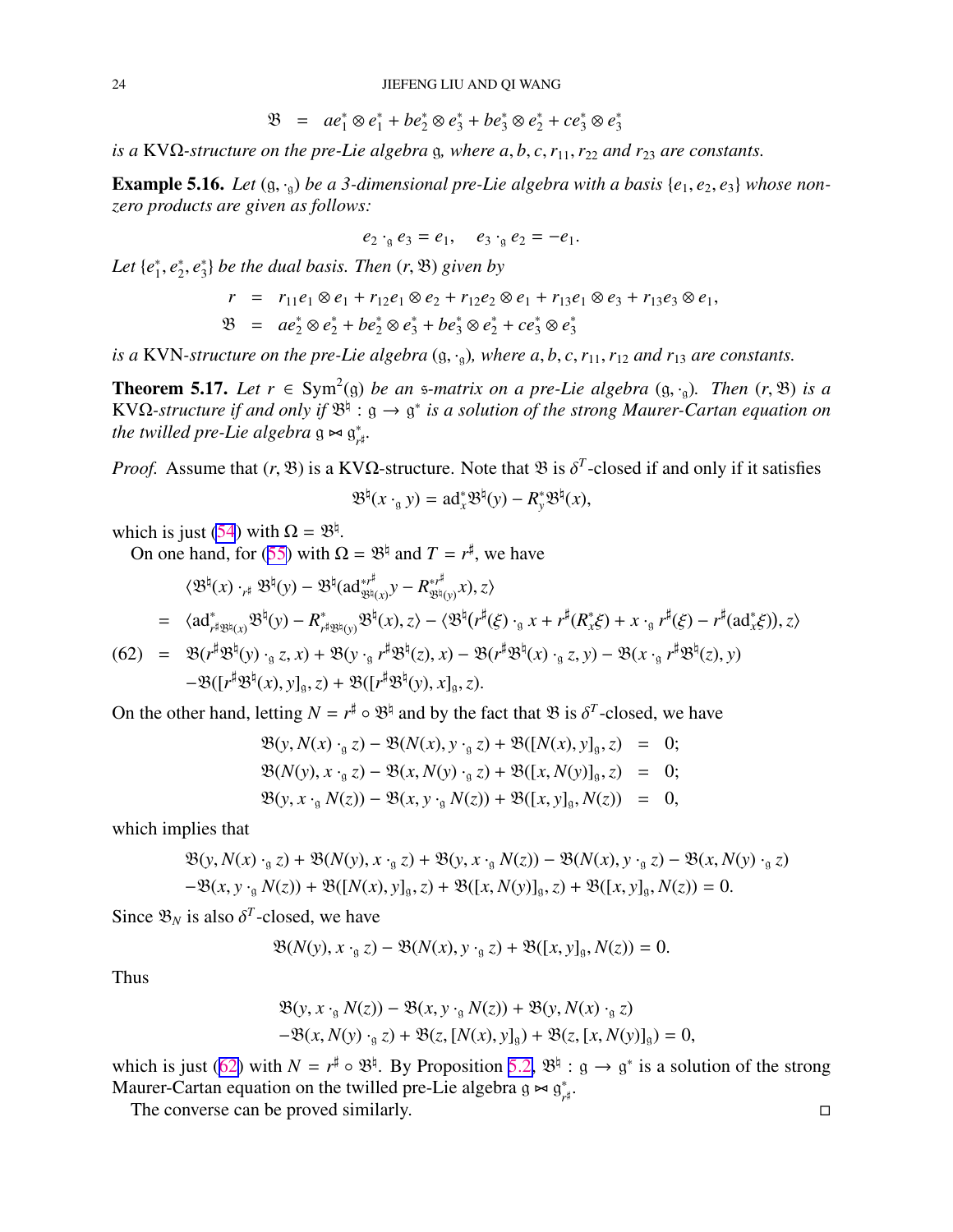<span id="page-24-0"></span>The following proposition demonstrates the relation between  $KV\Omega$ -structures and HN-structures.

**Proposition 5.18.** *If* (*r*,  $\mathfrak{B}$ ) *is a* KV $\Omega$ -structure on a pre-Lie algebra  $(g, \cdot_g)$  and  $\mathfrak{B}$  *is invertible, then*  $(\mathfrak{B}, N = r^{\sharp} \circ \mathfrak{B}^{\natural})$  *is an* HN-*structure*.

*Conversely, if*  $(\mathfrak{B}, N)$  *is an* HN-structure, then  $(r, \mathfrak{B})$  *is a* KV $\Omega$ -structure, where  $r \in \text{Sym}^2(\mathfrak{g})$  *is determined by*  $r^{\sharp} = N \circ (\mathfrak{B}^{\natural})^{-1}$ .

*Proof.* By Theorem [5.17](#page-23-0) and Theorem [5.8](#page-20-0), if  $(r, \mathcal{B})$  is a KVΩ-structure, then  $N = r^{\sharp} \circ \mathcal{B}^{\sharp}$  is a Nijenhuis operator on (g, ·<sub>g</sub>). By the definition of a KVΩ-structure, it is obvious that ( $\mathfrak{B}, N =$  $r^{\sharp} \circ \mathfrak{B}^{\natural}$ ) is an HN-structure.

Conversely, since  $(\mathcal{B}, N)$  is an HN-structure, by Corollary [4.14](#page-14-0),  $(\tilde{r}, N)$  is a KVN-structure with  $\tilde{r} \in \text{Sym}^2(\mathfrak{g})$  given by [\(42](#page-13-0)), and thus *r* determined by  $r^{\sharp} = N \circ (\mathfrak{B}^{\natural})^{-1}$  is an s-matrix. It is obvious that  $\mathfrak{B}_N$  is  $\delta^T$ -closed. Thus  $(r, \mathfrak{B})$  is a KV $\Omega$ -structure.

Moreover, by Proposition [4.9](#page-13-0), Theorem [5.8](#page-20-0) and Theorem [5.17,](#page-23-0) we have

Corollary 5.19. *If* (*r*,  $\mathfrak{B}$ ) *is a* KVΩ-structure on a pre-Lie algebra (g, ·<sub>g</sub>), then (*r*,  $N = r^{\sharp} \circ \mathfrak{B}^{\sharp}$ ) *is*  $a$  KVN-structure. Furthermore, for all  $k \in \mathbb{N}$ ,  $r_k \in Sym^2(\mathfrak{g})$  defined by  $r_k(\xi, \eta) = \langle (r^{\sharp} \mathfrak{B}^{\natural})^k r^{\sharp}(\xi), \eta \rangle$ *for all ξ*, *η* ∈ g<sup>\*</sup>, *are pairwise compatible s-matrices.* 

Conversely, by Theorem [5.9](#page-21-0) and Theorem [5.17](#page-23-0), we have

**Proposition 5.20.** *Let*  $(r, N)$  *be a* KVN-structure on the pre-Lie algebra  $(g, \cdot_g)$ . If r is nondegen*erate, then*  $(r, \mathfrak{B})$  *is a* KV $\Omega$ -*structure on*  $(g, \cdot_g)$ *, where*  $\mathfrak{B} \in \text{Sym}^2(g^*)$  *is given by*  $\mathfrak{B}^{\natural} = (r^{\sharp})^{-1} \circ N$ *.* 

Example 5.21. *Consider the* KVΩ*-structure* (*r*, B) *given by Example [5.15](#page-22-0). Then by Corollary 5.19,* (*r*, *N*) *given by*

$$
r = r_{11}e_1 \otimes e_1 + r_{22}e_2 \otimes e_2 + r_{23}e_2 \otimes e_3 + r_{23}e_3 \otimes e_2, \quad N = \begin{bmatrix} ar_{11} & 0 & 0 \\ 0 & br_{23} & br_{22} + cr_{23} \\ 0 & 0 & br_{23} \end{bmatrix}
$$

*is a* KVN*-structure.*

Example 5.22. *Consider the* KVΩ*-structure* (*r*, B) *given by Example [5.16](#page-23-0). Then by Corollary 5.19,* (*r*, *N*) *given by*

$$
r = r_{11}e_1 \otimes e_1 + r_{12}e_1 \otimes e_2 + r_{12}e_2 \otimes e_1 + r_{13}e_1 \otimes e_3 + r_{13}e_3 \otimes e_1, \quad N = \begin{bmatrix} 0 & ar_{12} + br_{13} & br_{12} + cr_{13} \\ 0 & 0 & 0 \\ 0 & 0 & 0 \end{bmatrix}
$$

*is a* KVN*-structure.*

#### **REFERENCES**

- [1] C. Bai, A unified algebraic approach to the classical Yang-Baxter equation. *J. Phys. A* 40 (2007), no. 36, 11073-11082. [2](#page-1-0)
- [2] C. Bai, Left-symmetric bialgebras and an analogue of the classical Yang-Baxter equation, *Commun. Contemp. Math.* 10 (2008), 221-260. [13,](#page-12-0) [14](#page-13-0)
- [3] C. Bai, Double constructions of Frobenius algebras, Connes cocycles and their duality. *J. Noncommut. Geom.* 4 (2010), no. 4, 475-530. [2](#page-1-0)
- [4] C. Bai, L. Guo and X. Ni, O-operators on associative algebras and associative Yang-Baxter equations. *Pacific J. Math.* 256 (2012), no. 2, 257-289. [2](#page-1-0)
- [5] C. Bai, O. Bellier, L. Guo and X. Ni, Splitting of operations, Manin products, and Rota-Baxter operators. *Int. Math. Res. Not.* 3 (2013), 485-524. [2](#page-1-0)
- [6] C. Bai, L. Liu and X. Ni, Some results on L-dendriform algebras. *J. Geom. Phys.* 60 (2010), 940-950. [2](#page-1-0)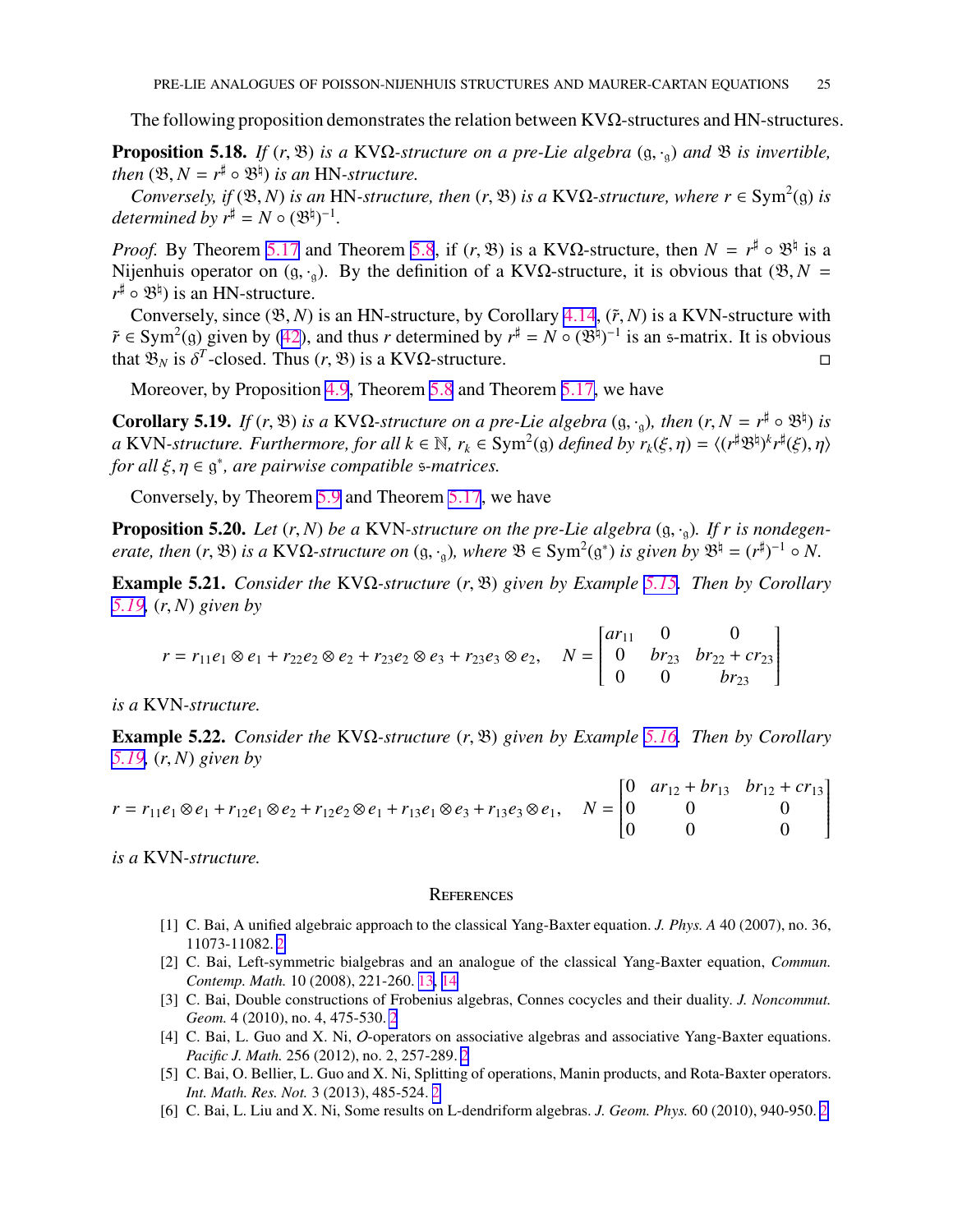- <span id="page-25-0"></span>[7] B. Bakalov and V. Kac, Field algebras, *Int. Math. Res. Not.* 3 (2003), 123-159. [2](#page-1-0)
- [8] R. Bandiera, Formality of Kapranovs brackets in Kähler geometry via pre-Lie deformation theory. *Int. Math. Res. Not.* 21 (2016), 6626-6655. [2](#page-1-0)
- [9] R. J. Baxter, One-dimensional anisotropic Heisenberg chain. *Ann. Physics* 70 (1972), 323-337. [2](#page-1-0)
- [10] D. Burde, Left-symmetric algebras and pre-Lie algebras in geometry and physics. *Cent. Eur. J. Math.* 4 (2006), 323-357. [2](#page-1-0), [4](#page-3-0)
- [11] M. Bordemann, Generalized Lax pairs, the modified classical Yang-Baxter equation, and affine geometry of Lie groups. *Comm. Math. Phys.* 135 (1990), 201-216. [2](#page-1-0)
- [12] J. F. Cariñena, J. Grabowski and G. Marmo, Quantum Bi-Hamiltonian Systems. *Int. J. Mod. Phys. A* 15 (2000), 4797-4810. [3](#page-2-0)
- [13] F. Chapoton and M. Livernet, Pre-Lie algebras and the rooted trees operad. *Int. Math. Res. Not.* 8 (2001), 395-408. [2,](#page-1-0) [5](#page-4-0)
- [14] V. Chari and A. Pressley, A Guide to Quantum Groups, Cambridge University Press, 1994. [2](#page-1-0)
- [15] V. Dotsenko, Algebraic structures of F-manifolds via pre-Lie algebras. *Ann. Mat. Pura Appl.* 198 (2019), 517-527. [2](#page-1-0)
- [16] V. Dotsenko, S. Shadrin and B. Vallette, Pre-Lie deformation theory. *Mosc. Math. J.* 16 (2016), 505-543. [2](#page-1-0)
- [17] M. Gerstenhaber, The cohomology structure of an associative ring. *Ann. Math.* 78 (1963) 267-288. [3](#page-2-0)
- [18] M. Gerstenhaber, On the deformation of rings and algebras. *Ann. Math. (2)* 79 (1964), 59-103. [3](#page-2-0)
- [19] L. Guo, An introduction to Rota-Baxter algebra. Surveys of Modern Mathematics, 4. International Press, Somerville, MA; Higher Education Press, Beijing, 2012. xii+226 pp. [2](#page-1-0)
- [20] Y. Hu, J. Liu and Y. Sheng, Kupershmidt-(dual-)Nijenhuis structures on a Lie algebra with a representation. *J. Math. Phys.* 59 (2018), no. 8, 081702. [3](#page-2-0)
- [21] Y. Kosmann-Schwarzbach and F. Magri, Poisson-Lie groups and complete integrability. I.Drinfeld bialgebras, dual extensions and their canonical representations. *Ann. Inst. H. Poincare Phys. Theor.* 49(1988), no. 4, 433-460. [3](#page-2-0)
- [22] Y. Kosmann-Schwarzbach and F. Magri, Poisson-Nijenhuis structures. *Ann. Inst. Henri Poincare A*´ 53 (1990), 35-81. [2](#page-1-0)
- [23] Y. Kosmann-Schwarzbach, From Poisson algebras to Gerstenhaber algebras. *Ann. Inst. Fourier (Grenoble)* 46 (1996), 1243-1274. [3](#page-2-0)
- [24] Y. Kosmann-Schwarzbach and V. Rubtsov, Compatible structures on Lie algebroids and Monge-Ampère operators. *Acta. Appl. Math.* 109 (2010), no. 1, 101-135. [2](#page-1-0)
- [25] B. A. Kupershmidt, What a classical *r*-matrix really is. *J. Nonlinear Math. Phys.* 6 (1999), 448-488. [2](#page-1-0)
- [26] A. Lichnerowicz and A. Medina, On Lie groups with left-invariant symplectic or Kählerian structures, *Lett. Math. Phys.* 16 (1988), 225-235. [2](#page-1-0)
- [27] X. Li, D. Hou and C. Bai, Rota-Baxter operators on pre-Lie algebras. *J. Nonlinear Math. Phys.* 14 (2007), 269-289. [2](#page-1-0)
- [28] J. Liu, Twisting on pre-Lie algebras and quasi-pre-Lie bialgebras. Preprint. [2](#page-1-0), [7](#page-6-0), [19](#page-18-0)
- [29] J. Liu, Y. Sheng and C. Bai, *F*-manifold algebras and deformation quantization via pre-Lie algebras. arXiv:2002.10238. [2](#page-1-0)
- [30] F. Magri and C. Morosi, A geometrical characterization of integrable Hamiltonian systems through the theory of Poisson-Nijenhuis manifolds. *Quaderno S19, University of Milan*, 1984. [2](#page-1-0)
- [31] S. Majid and W. Tao, Noncommutative differentials on Poisson-Lie groups and pre-Lie algebras. *Pacific J. Math.* 284 (2016), 213-256. [2](#page-1-0)
- [32] X. Ni and C. Bai, Pseudo-Hessian Lie algebras and L-dendriform bialgebras. *J. Algebra.* 400 (2014), 273-289. [14](#page-13-0)
- [33] A. Nijenhuis, Sur une classe de proprits communes quelques types differents d'algebres. (French) *Enseignement Math. (2)* 14 (1968), 225-277. [5](#page-4-0)
- [34] E. Saletan, Contraction of Lie groups. *J. Math. Phys.* 2 (1961), 1-21. [3](#page-2-0)
- [35] M. A. Semonov-Tian-Shansky, What is a classical R-matrix? *Funct. Anal. Appl.* 17 (1983) 259-272. [2](#page-1-0)
- [36] K. Uchino, Twisting on associative algebras and Rota-Baxter type operators. *J. Noncommut. Geom.* 4 (2010), no. 3, 349-379. [2](#page-1-0), [3](#page-2-0)
- [37] I. Vaisman, Complementary 2-forms of Poisson structures. *Compos. Math.* 101 (1996), 55-75. [2](#page-1-0)